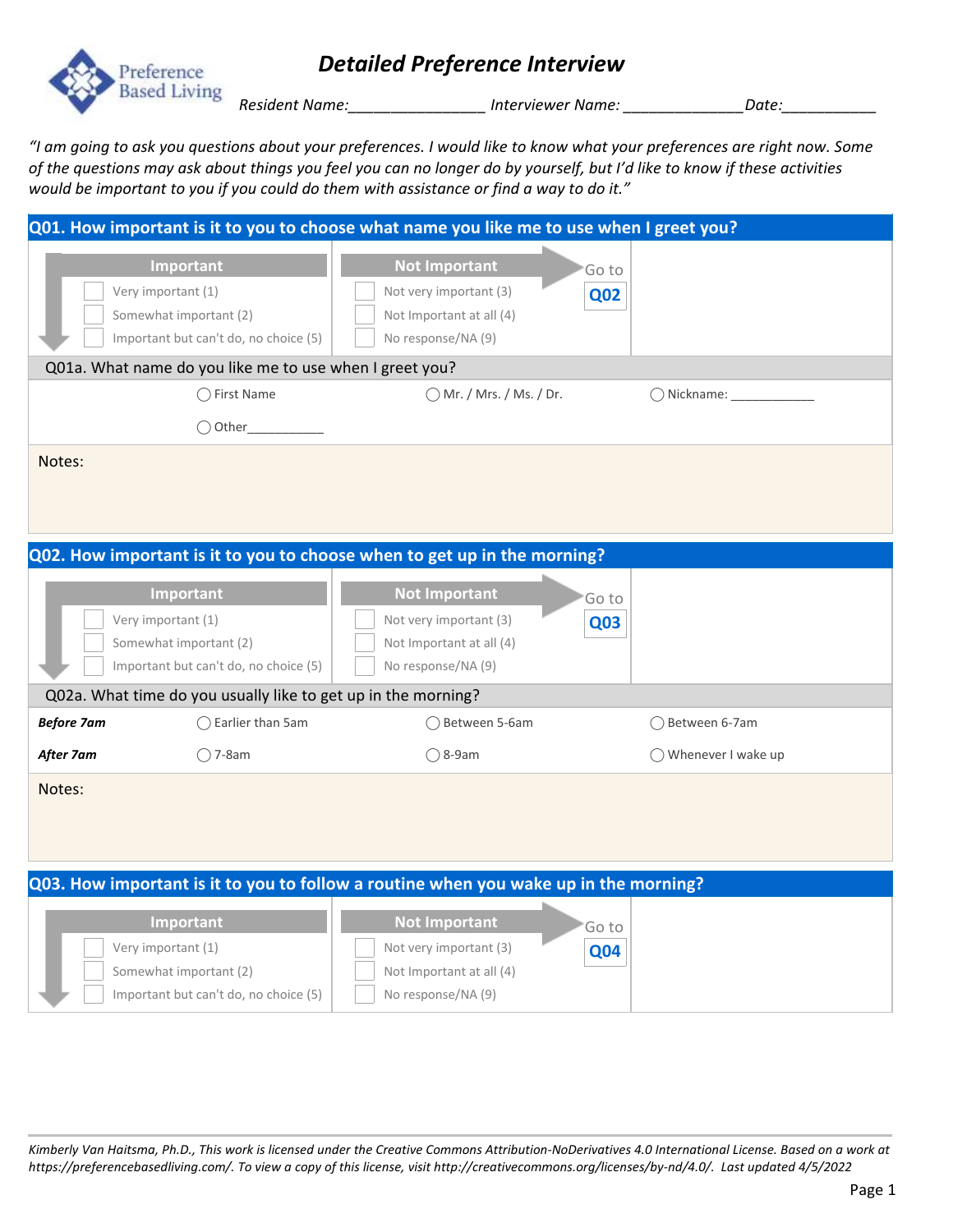|                    | Q03a. What is part of your morning routine?                                  |                                                                                                                         |                           |
|--------------------|------------------------------------------------------------------------------|-------------------------------------------------------------------------------------------------------------------------|---------------------------|
|                    | $\bigcirc$ Relax in bed                                                      | ◯ Drink coffee/tea                                                                                                      | $\bigcirc$ Read newspaper |
|                    | ◯ Watch or listen to TV                                                      | $\bigcirc$ Listen to radio/music                                                                                        | ◯ Get dressed             |
|                    | ◯ Brush teeth                                                                | $\bigcirc$ Bathe/wash-up                                                                                                | ◯ Take medication         |
|                    | ◯ Smoke cigarette                                                            |                                                                                                                         |                           |
|                    | Q03a1. Comments on order of morning routine?                                 |                                                                                                                         |                           |
|                    |                                                                              |                                                                                                                         |                           |
|                    | Q03b. Do you like to stay in bed before rising?                              |                                                                                                                         |                           |
|                    | $\bigcirc$ Yes                                                               | $\bigcirc$ No                                                                                                           |                           |
|                    |                                                                              | Q03c. If yes, how long do you like to stay in bed before getting up?                                                    |                           |
| Under 30 min       | ◯ Get up right away                                                          | ◯ Less than 15 mins                                                                                                     | $\bigcirc$ 15-30 mins     |
| Over 30 min        | $\bigcirc$ 31-45 mins                                                        | ◯ Over 45 mins                                                                                                          |                           |
|                    |                                                                              |                                                                                                                         |                           |
| Notes:             |                                                                              |                                                                                                                         |                           |
|                    |                                                                              | Q04. How important is it to you to choose how often to bathe?                                                           |                           |
| Very important (1) | Important<br>Somewhat important (2)<br>Important but can't do, no choice (5) | <b>Not Important</b><br>Go to<br>Not very important (3)<br><b>Q05</b><br>Not Important at all (4)<br>No response/NA (9) |                           |
|                    | Q04a. How often do you like to bathe?                                        |                                                                                                                         |                           |
|                    | $\bigcirc$ Daily                                                             | $\bigcirc$ Every other day                                                                                              | ◯ Twice a week            |
|                    | ◯ Once a week                                                                |                                                                                                                         |                           |
| Notes:             |                                                                              |                                                                                                                         |                           |
|                    |                                                                              | Q05. How important is it to you to choose what time of day to bathe?                                                    |                           |
| Very important (1) | Important<br>Somewhat important (2)<br>Important but can't do, no choice (5) | <b>Not Important</b><br>Go to<br>Not very important (3)<br><b>Q06</b><br>Not Important at all (4)<br>No response/NA (9) |                           |
|                    | Q05a. What time of day do you like to bathe?                                 |                                                                                                                         |                           |
|                    | $\bigcirc$ Morning                                                           | ○ Afternoon                                                                                                             | $\bigcirc$ Evening        |
|                    | $\bigcirc$ Night                                                             | ◯ Whenever I want                                                                                                       | $\bigcirc$ Other_         |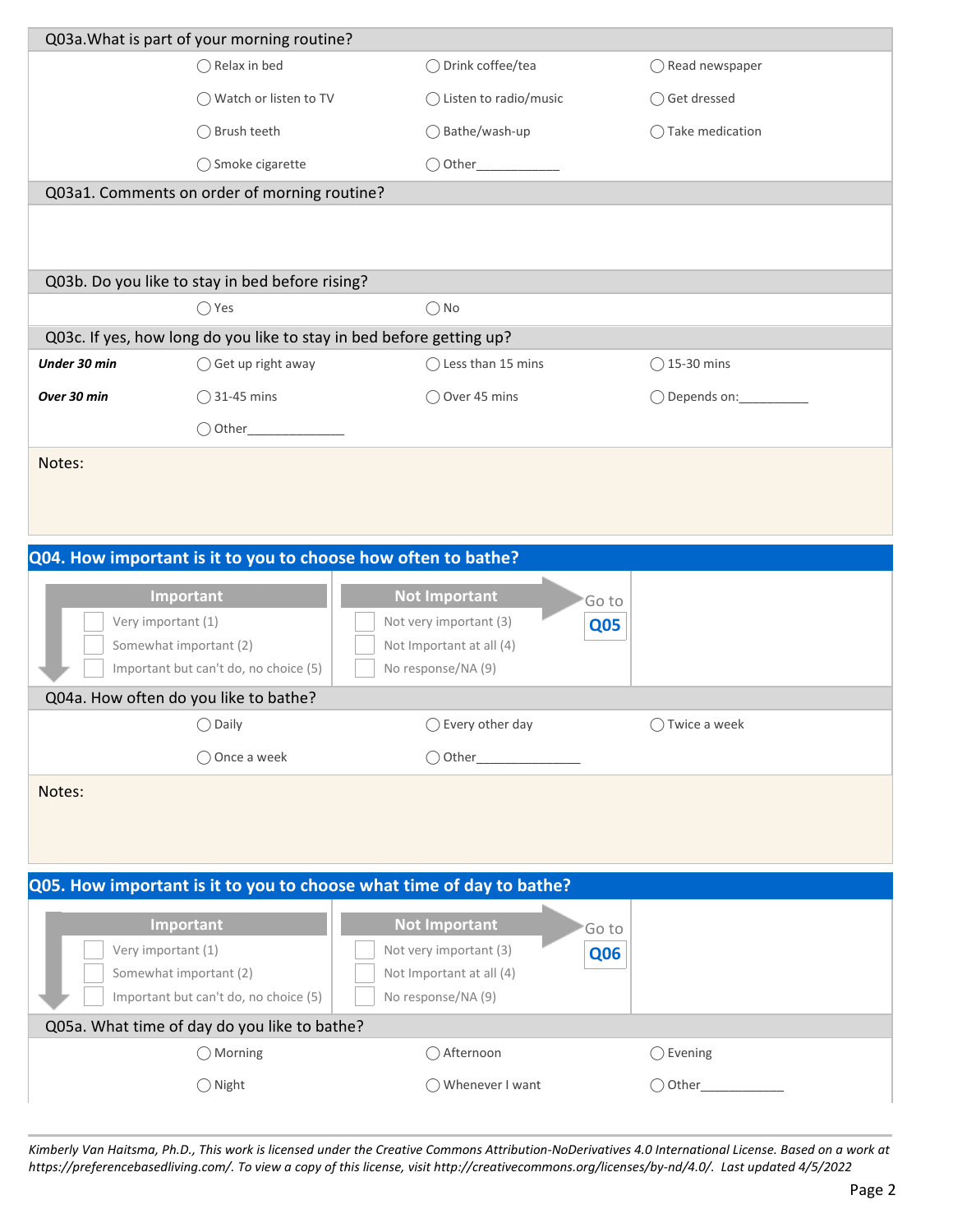|                       |                                                               |                                     | Q06. How important is it to you to choose between a tub bath, shower, bed bath, or sponge bath? (MDS 3.0, |  |  |
|-----------------------|---------------------------------------------------------------|-------------------------------------|-----------------------------------------------------------------------------------------------------------|--|--|
| <b>F0400C)</b>        |                                                               |                                     |                                                                                                           |  |  |
|                       | Important                                                     | <b>Not Important</b>                | 'Go to                                                                                                    |  |  |
| Very important (1)    |                                                               | Not very important (3)              | <b>Q07</b>                                                                                                |  |  |
|                       | Somewhat important (2)                                        | Not Important at all (4)            |                                                                                                           |  |  |
|                       | Important but can't do, no choice (5)                         | No response/NA (9)                  |                                                                                                           |  |  |
|                       | Q06a. What type of bathing do you prefer?                     |                                     |                                                                                                           |  |  |
| <b>Type of Bath</b>   | $\bigcirc$ Tub bath                                           | ◯ Sponge bath                       | $\bigcap$ Bed bath                                                                                        |  |  |
| <b>Type of Shower</b> | ◯ Shower                                                      | $\bigcirc$ Standing                 | $\bigcirc$ Sitting                                                                                        |  |  |
| <b>Other</b>          | ◯ Depends on: <u>______________</u>                           | $\bigcirc$ Other                    |                                                                                                           |  |  |
|                       | Q06b. Do you like to decide how long you spend bathing?       |                                     |                                                                                                           |  |  |
|                       | $\bigcirc$ Yes                                                | $\bigcirc$ No                       |                                                                                                           |  |  |
|                       | Q06b1. If yes, how much time do you like to spend bathing?    |                                     |                                                                                                           |  |  |
| 20 mins or less       | $\bigcirc$ <10 mins                                           | $\bigcirc$ 10-15 mins               | $\bigcirc$ 16-20 mins                                                                                     |  |  |
| 21 mins or more       | $\bigcirc$ 21-30 mins                                         | $\bigcirc$ >30 mins                 | ◯ Other_____________                                                                                      |  |  |
|                       | Q06c. Do you like a certain level of lighting when you bathe? |                                     |                                                                                                           |  |  |
|                       | $\bigcirc$ Yes                                                | $\bigcirc$ No                       |                                                                                                           |  |  |
|                       | Q06c1. If yes, how bright do you like the lights?             |                                     |                                                                                                           |  |  |
|                       | $\bigcirc$ Normal                                             | $\bigcirc$ Bright                   | $\bigcirc$ Other_                                                                                         |  |  |
|                       | Q06d. Do you like a certain room temperature when you bathe?  |                                     |                                                                                                           |  |  |
|                       | $\bigcirc$ Yes                                                | $\bigcirc$ No                       |                                                                                                           |  |  |
|                       | Q06d1. If yes, which room temperature do you like?            |                                     |                                                                                                           |  |  |
| <b>Temperature</b>    | ◯ Cool (60-65°F)                                              | $\bigcirc$ Warm / Normal (65-75° F) | $()$ Hot (> 75 $\degree$ F)                                                                               |  |  |
| <b>Other</b>          | $\bigcirc$ Other                                              |                                     |                                                                                                           |  |  |
|                       | Q06e. Do you like to listen to something when you bathe?      |                                     |                                                                                                           |  |  |
|                       | $\bigcirc$ Yes                                                | $\bigcirc$ No                       |                                                                                                           |  |  |
|                       | Q06e1. If yes, which do you like to listen to when you bathe? |                                     |                                                                                                           |  |  |
| <b>Type of Sounds</b> | $\bigcirc$ Music                                              | $\bigcirc$ Nature                   | ◯ Water                                                                                                   |  |  |
| <b>Other</b>          | ◯ Nothing                                                     | ◯ Other:                            |                                                                                                           |  |  |
| Notes:                |                                                               |                                     |                                                                                                           |  |  |
|                       |                                                               |                                     |                                                                                                           |  |  |
|                       |                                                               |                                     |                                                                                                           |  |  |

Notes: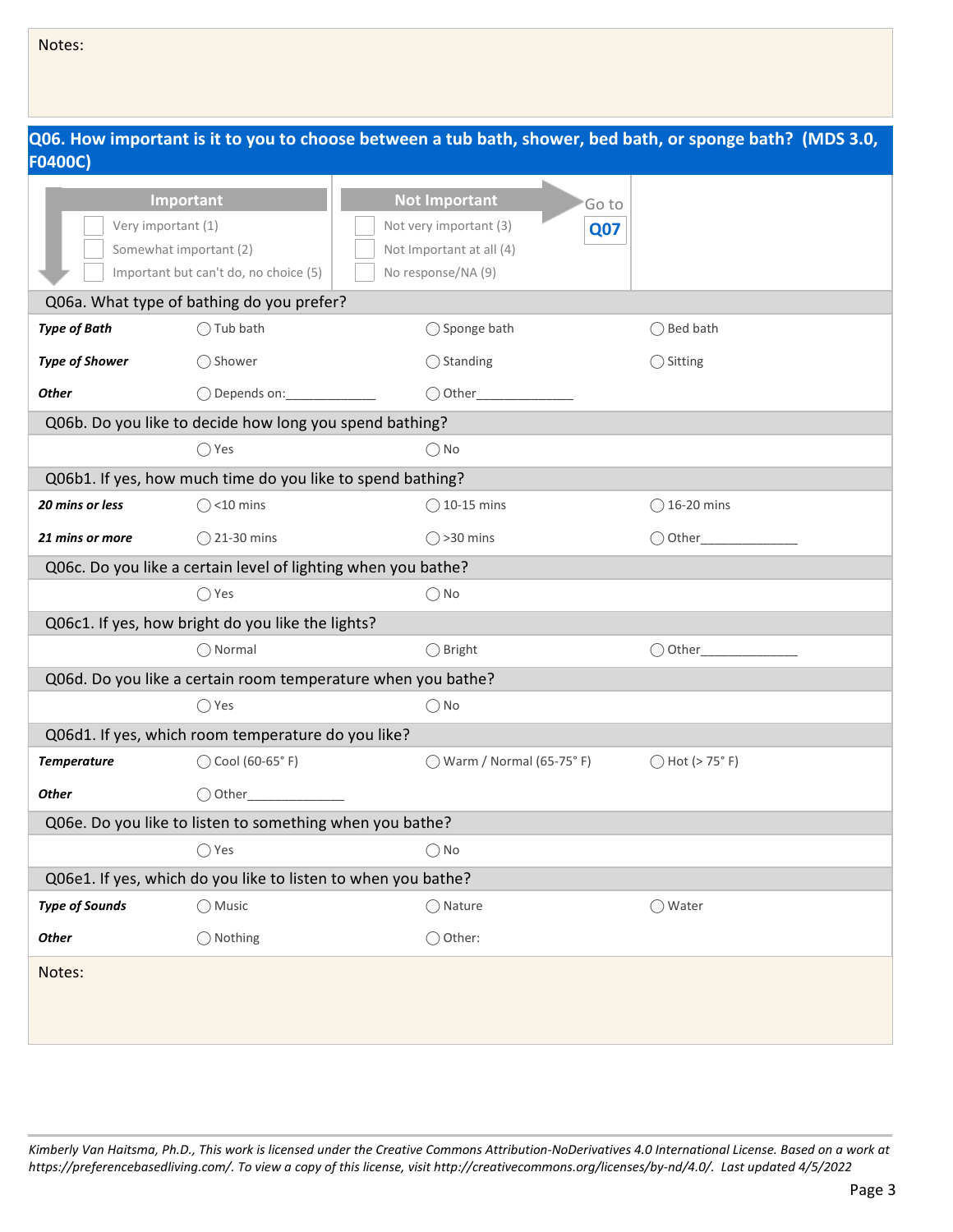|                                                      |                                                        | Q07. How important is it to you to choose what clothes to wear? (MDS 3.0, F0400A) |               |                  |
|------------------------------------------------------|--------------------------------------------------------|-----------------------------------------------------------------------------------|---------------|------------------|
|                                                      | Important                                              | <b>Not Important</b>                                                              |               |                  |
| Very important (1)                                   |                                                        | Not very important (3)                                                            | Go to<br>Q08  |                  |
| Somewhat important (2)                               |                                                        | Not Important at all (4)                                                          |               |                  |
|                                                      | Important but can't do, no choice (5)                  | No response/NA (9)                                                                |               |                  |
|                                                      | Q07a. What do you usually like to wear for the day?    |                                                                                   |               |                  |
|                                                      |                                                        |                                                                                   |               |                  |
|                                                      |                                                        |                                                                                   |               |                  |
|                                                      | Q07b. What jewelry do you like to wear?                |                                                                                   |               |                  |
|                                                      |                                                        |                                                                                   |               |                  |
|                                                      |                                                        |                                                                                   |               |                  |
| Q07c. Do you like to a carry a:                      |                                                        |                                                                                   |               |                  |
|                                                      | $\bigcirc$ Bag                                         | ◯ Watch                                                                           |               | ◯ Wallet         |
|                                                      | Q07d. Do you like your clothes arranged a certain way? |                                                                                   |               |                  |
|                                                      | $\bigcirc$ Yes                                         | $\bigcirc$ No                                                                     |               |                  |
|                                                      | Q07e. If yes, how do you like your clothes arranged?   |                                                                                   |               |                  |
|                                                      |                                                        |                                                                                   |               |                  |
|                                                      |                                                        |                                                                                   |               |                  |
|                                                      | Q07f. What do you like to wear to sleep?               |                                                                                   |               |                  |
|                                                      |                                                        |                                                                                   |               |                  |
|                                                      |                                                        |                                                                                   |               |                  |
|                                                      |                                                        |                                                                                   |               |                  |
| Notes:                                               |                                                        |                                                                                   |               |                  |
|                                                      |                                                        |                                                                                   |               |                  |
|                                                      |                                                        |                                                                                   |               |                  |
|                                                      |                                                        | Q08. How important is it to you to choose how to care for your mouth?             |               |                  |
|                                                      | Important                                              | <b>Not Important</b>                                                              |               |                  |
| Very important (1)                                   |                                                        | Not very important (3)                                                            | 'Go to<br>Q09 |                  |
| Somewhat important (2)                               |                                                        | Not Important at all (4)                                                          |               |                  |
|                                                      | Important but can't do, no choice (5)                  | No response/NA (9)                                                                |               |                  |
| Q08a. What do you like to do to care for your mouth? |                                                        |                                                                                   |               |                  |
| <b>Teeth Care</b>                                    | ◯ Brush teeth                                          | ◯ Brush tongue                                                                    |               | $\bigcirc$ Floss |
| <b>Denture Care</b>                                  | ◯ Clean/soak dentures                                  | ◯ How often?_____________                                                         |               |                  |
|                                                      |                                                        |                                                                                   |               |                  |
| Notes:                                               |                                                        |                                                                                   |               |                  |
|                                                      |                                                        |                                                                                   |               |                  |
|                                                      |                                                        |                                                                                   |               |                  |
|                                                      |                                                        |                                                                                   |               |                  |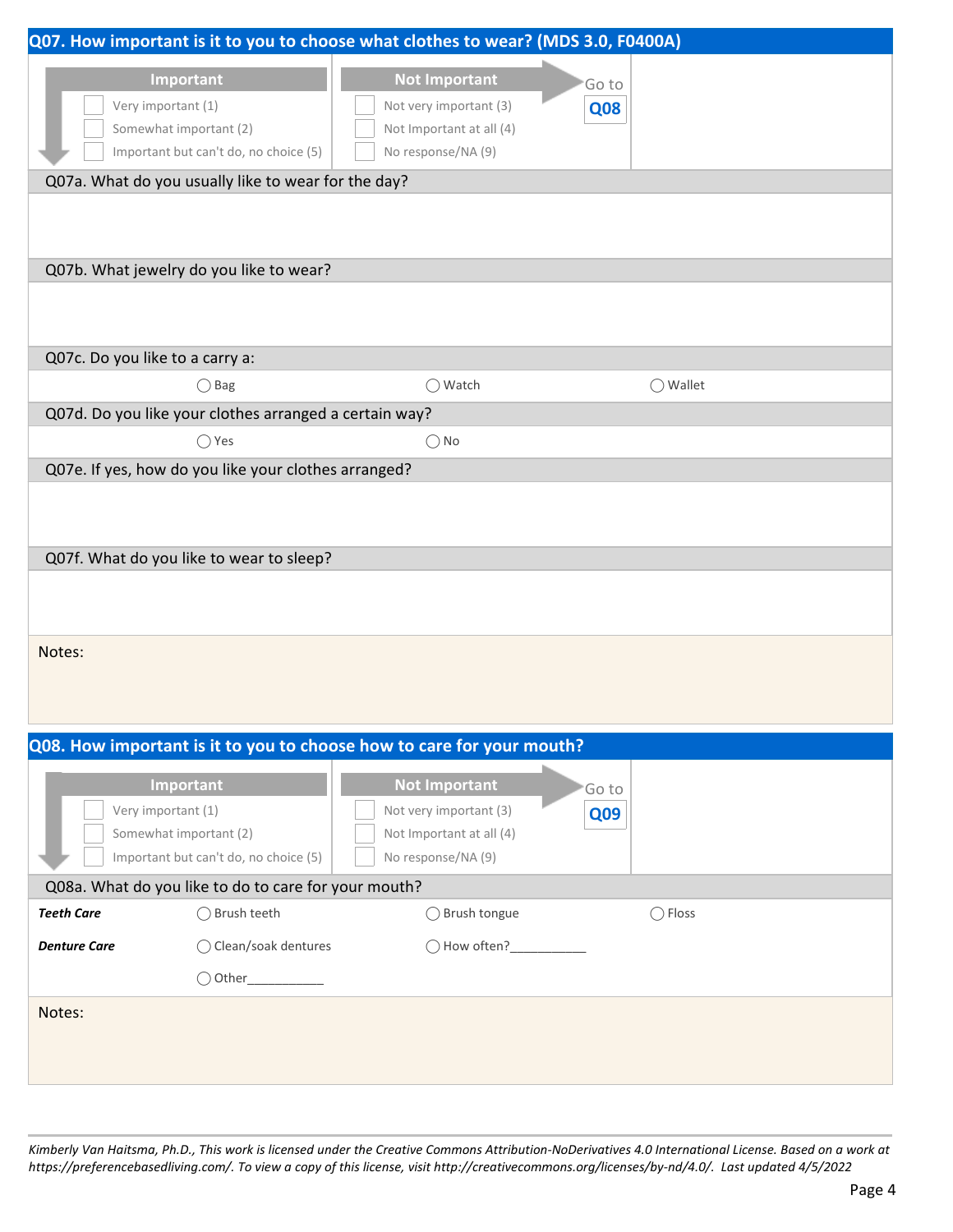|                            |                                                                              | Q09. How important is it to you to choose how often you care for your nails?                                      |                                        |
|----------------------------|------------------------------------------------------------------------------|-------------------------------------------------------------------------------------------------------------------|----------------------------------------|
| Very important (1)         | Important<br>Somewhat important (2)<br>Important but can't do, no choice (5) | <b>Not Important</b><br>'Go to<br>Not very important (3)<br>Q10<br>Not Important at all (4)<br>No response/NA (9) |                                        |
|                            |                                                                              | Q09a. How often do you like to care for your nails/have your nails cared for?                                     |                                        |
|                            | $\bigcirc$ Daily                                                             | ◯ Weekly                                                                                                          | ◯ Every other week                     |
|                            | ◯ Monthly                                                                    |                                                                                                                   |                                        |
|                            |                                                                              | Q09b. What do you like to do to care for your nails/have your nails cared for?                                    |                                        |
|                            | $\bigcirc$ Cut/clip nails                                                    | ◯ Cut/clip cuticles                                                                                               | $\bigcirc$ File nails with emery board |
|                            | $\bigcirc$ Clean under nails                                                 | $\bigcirc$ File nails with nail file                                                                              |                                        |
|                            | ◯ Use nail finish/treatments                                                 |                                                                                                                   |                                        |
|                            | $\bigcirc$ Polish nails                                                      | Type/brand/color:____________                                                                                     |                                        |
| Notes:                     |                                                                              |                                                                                                                   |                                        |
|                            |                                                                              | Q10. How important is it to you to choose how to care for your hair?                                              |                                        |
| Very important (1)         | Important<br>Somewhat important (2)<br>Important but can't do, no choice (5) | <b>Not Important</b><br>Go to<br>Not very important (3)<br>Q11<br>Not Important at all (4)<br>No response/NA (9)  |                                        |
|                            | Q10a. How do you like to care for your hair?                                 |                                                                                                                   |                                        |
| <b>Daily Hair Needs</b>    | ◯ Comb/brushing                                                              | ◯ Hair styled                                                                                                     |                                        |
| <b>Styling Products</b>    | $\bigcirc$ Type__________                                                    | $\bigcirc$ Brand                                                                                                  |                                        |
| <b>Beautician Services</b> | $\bigcirc$ Hair cut                                                          | $\bigcirc$ Hair coloring                                                                                          | ◯ Plucking brows/face                  |
| <b>Grooming</b>            | $\bigcirc$ Shaving                                                           | ◯ Beard care                                                                                                      |                                        |
| <b>Other</b>               |                                                                              |                                                                                                                   |                                        |
| Notes:                     |                                                                              |                                                                                                                   |                                        |
|                            | Q11. How important is it to you take a nap when you wish?                    |                                                                                                                   |                                        |
| Very important (1)         | Important<br>Somewhat important (2)<br>Important but can't do, no choice (5) | <b>Not Important</b><br>Go to<br>Not very important (3)<br>Q12<br>Not Important at all (4)<br>No response/NA (9)  |                                        |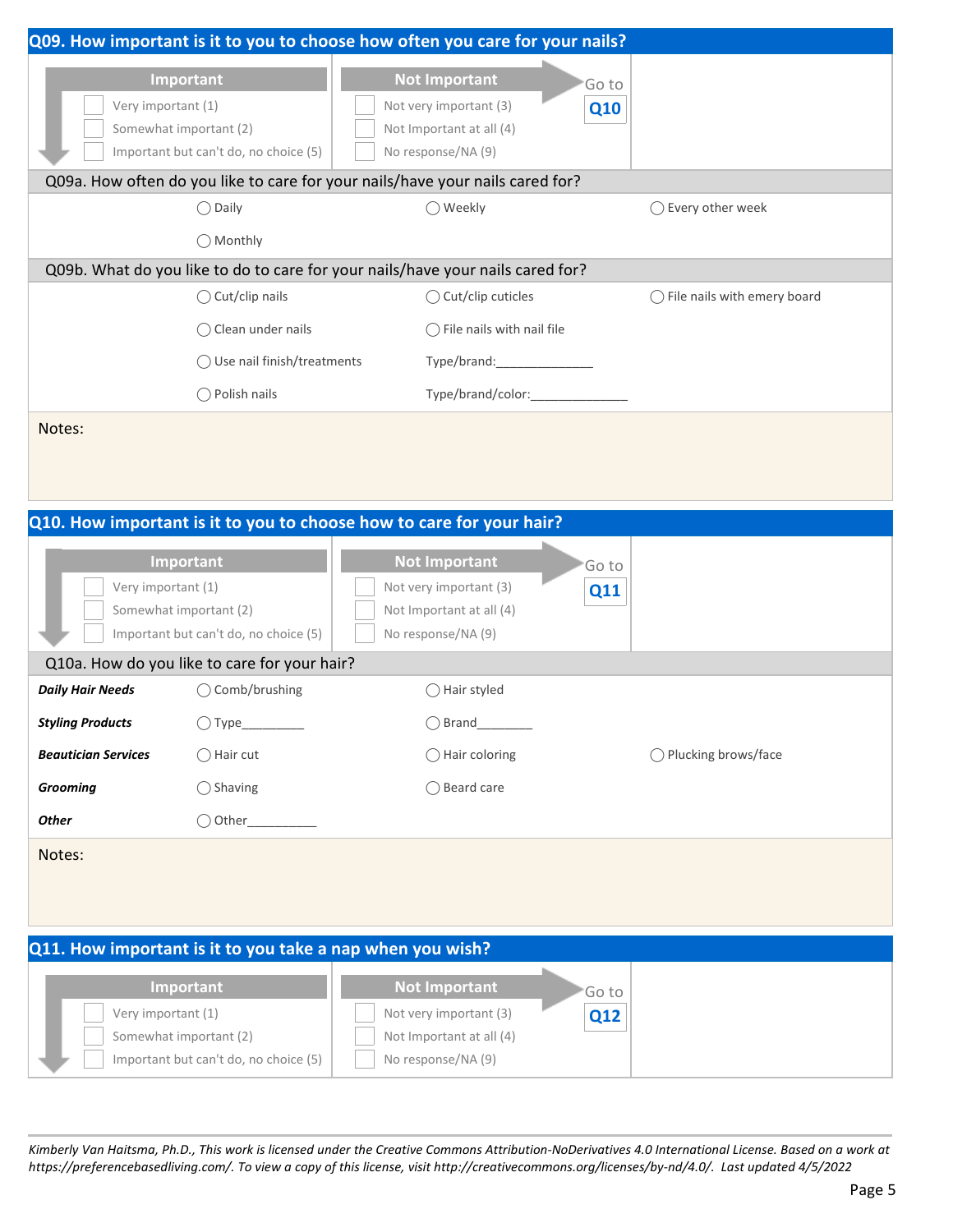| Q11a. When do you usually like to take a nap?                                                         |                          |                                                                                                  |                     |                                |
|-------------------------------------------------------------------------------------------------------|--------------------------|--------------------------------------------------------------------------------------------------|---------------------|--------------------------------|
| $\bigcirc$ Morning                                                                                    |                          | ◯ Afternoon                                                                                      |                     | ◯ Evening/night                |
| ◯ Whenever I want                                                                                     |                          |                                                                                                  |                     |                                |
| Notes:                                                                                                |                          |                                                                                                  |                     |                                |
| Q12. How important is it to you to set up your own room the way that you want it?                     |                          |                                                                                                  |                     |                                |
| Important<br>Very important (1)<br>Somewhat important (2)<br>Important but can't do, no choice (5)    |                          | <b>Not Important</b><br>Not very important (3)<br>Not Important at all (4)<br>No response/NA (9) | Go to<br><b>Q13</b> |                                |
| Q12a. How do you like to set up your room?                                                            |                          |                                                                                                  |                     |                                |
|                                                                                                       | ◯ Nightstand / bed table | ◯ Bed / dresser                                                                                  |                     | $\bigcirc$ Chairs              |
|                                                                                                       | ◯ Walker / wheelchair    | ◯ Contents of closet                                                                             |                     |                                |
| Q12a1. Comments on how you like furniture and other items arranged in your room:                      |                          |                                                                                                  |                     |                                |
|                                                                                                       |                          |                                                                                                  |                     |                                |
| Q12b.Do you like to display/decorate things in your room?                                             |                          |                                                                                                  |                     |                                |
| $\bigcirc$ Yes                                                                                        |                          | $\bigcirc$ No                                                                                    |                     |                                |
| Q12b1. If yes, what things do you like to decorate your room with?                                    |                          |                                                                                                  |                     |                                |
|                                                                                                       | ◯ Personal keepsakes     | ◯ Photos                                                                                         |                     | $\bigcirc$ Holiday decorations |
| $\bigcirc$ Pictures / art                                                                             |                          | $\bigcirc$ Decor                                                                                 |                     | $\bigcirc$ Curtains            |
| $\bigcirc$ Other                                                                                      |                          |                                                                                                  |                     |                                |
| Q12c. Do you like to keep certain things near your bed?                                               |                          |                                                                                                  |                     |                                |
| $\bigcirc$ Yes                                                                                        |                          | $\bigcirc$ No                                                                                    |                     |                                |
| Q12d. Which items do you like to keep by your bed?                                                    |                          |                                                                                                  |                     |                                |
| $\bigcirc$ Clock                                                                                      |                          | $\bigcirc$ Telephone                                                                             |                     | ◯ Tissues                      |
| ◯ Water                                                                                               |                          | $\bigcirc$ Eye glasses                                                                           |                     | ◯ Lamp / Light                 |
| $\bigcirc$ Other                                                                                      |                          |                                                                                                  |                     |                                |
| Notes:                                                                                                |                          |                                                                                                  |                     |                                |
| Q13. How important is it to you to take care of your personal belongings or things? (MDS 3.0, F0400B) |                          |                                                                                                  |                     |                                |
| Important<br>Very important (1)<br>Somewhat important (2)<br>Important but can't do, no choice (5)    |                          | <b>Not Important</b><br>Not very important (3)<br>Not Important at all (4)<br>No response/NA (9) | Go to<br>Q14        |                                |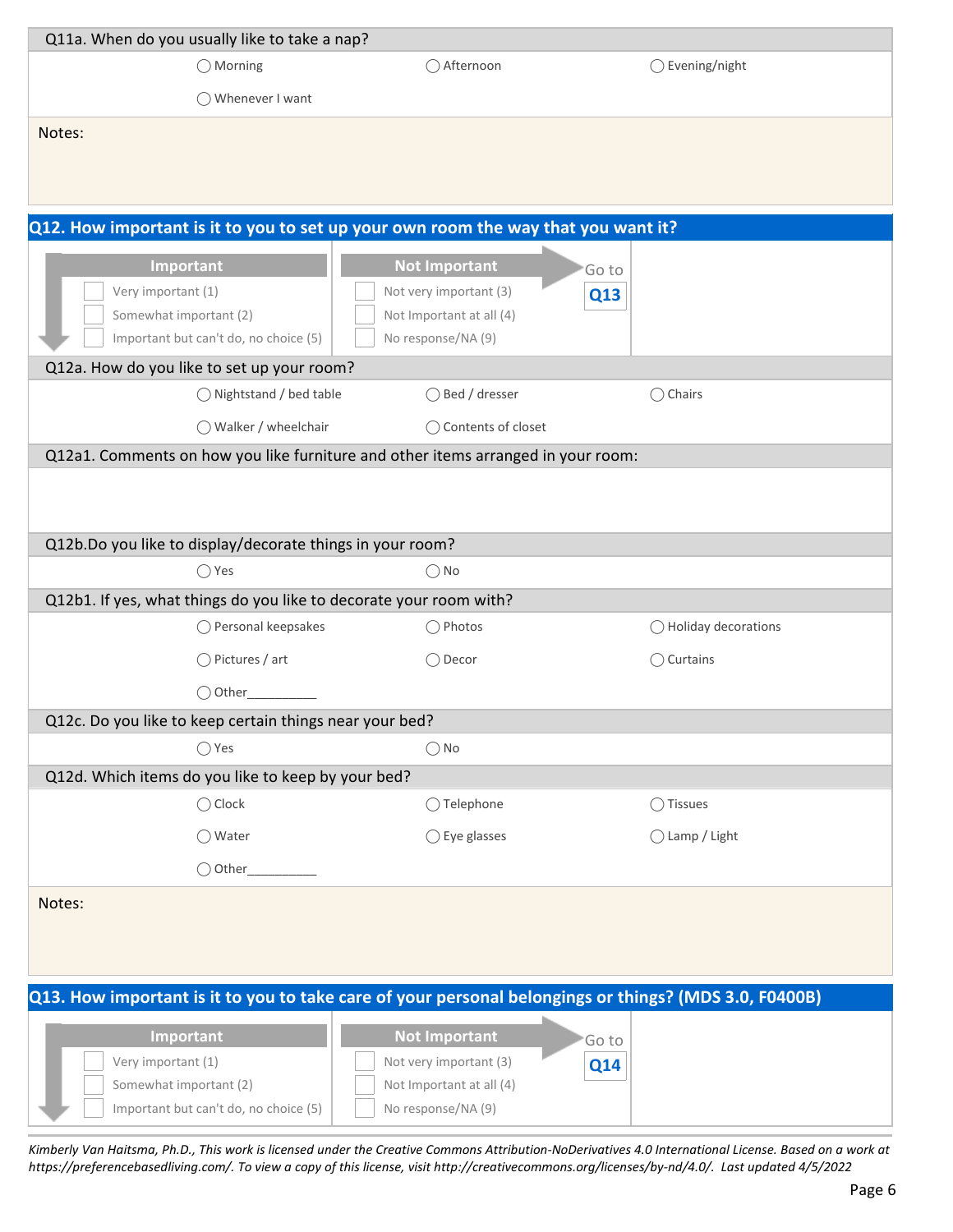| Q13a. What personal belongings do you prefer to take care of yourself?          |                                                         |                            |
|---------------------------------------------------------------------------------|---------------------------------------------------------|----------------------------|
|                                                                                 |                                                         |                            |
|                                                                                 |                                                         |                            |
| Notes:                                                                          |                                                         |                            |
|                                                                                 |                                                         |                            |
|                                                                                 |                                                         |                            |
|                                                                                 |                                                         |                            |
| Q14. How important is it to keep your room at a certain temperature?            |                                                         |                            |
| Important                                                                       | <b>Not Important</b><br>'Go to                          |                            |
| Very important (1)                                                              | Not very important (3)<br>Q15                           |                            |
| Somewhat important (2)                                                          | Not Important at all (4)                                |                            |
| Important but can't do, no choice (5)                                           | No response/NA (9)                                      |                            |
| Q14a. At what temperature do you like to keep your room?<br>◯ Average (69-72°F) | ◯ On the warm side (>72°F)                              | ◯ On the cool side (<69°F) |
|                                                                                 |                                                         |                            |
| Notes:                                                                          |                                                         |                            |
|                                                                                 |                                                         |                            |
|                                                                                 |                                                         |                            |
| Q15. How important is it to you to adjust the lighting in your room?            |                                                         |                            |
|                                                                                 |                                                         |                            |
|                                                                                 |                                                         |                            |
| Important<br>Very important (1)                                                 | <b>Not Important</b><br>Go to<br>Not very important (3) |                            |
| Somewhat important (2)                                                          | Q16<br>Not Important at all (4)                         |                            |
| Important but can't do, no choice (5)                                           | No response/NA (9)                                      |                            |
| Q15a. What lighting level do you prefer during the day?                         |                                                         |                            |
| $\bigcirc$ Dim                                                                  | ◯ Moderate                                              | $\bigcirc$ Bright          |
| Q15b. Do you like to be able to adjust the shades during the day?               |                                                         |                            |
| $\bigcirc$ Yes                                                                  | $\bigcirc$ No                                           |                            |
| Q15b1. If yes, do you like to keep the shades:                                  |                                                         |                            |
| ◯ Opened                                                                        | ◯ Closed                                                | $\bigcirc$ It depends      |
| Notes:                                                                          |                                                         |                            |
|                                                                                 |                                                         |                            |
|                                                                                 |                                                         |                            |
|                                                                                 |                                                         |                            |
| Q16. How important is it to you to choose your own bedtime? (MDS 3.0, F0400E)   |                                                         |                            |
| Important                                                                       | <b>Not Important</b><br>Go to                           |                            |
| Very important (1)                                                              | Not very important (3)<br><b>Q17</b>                    |                            |
| Somewhat important (2)<br>Important but can't do, no choice (5)                 | Not Important at all (4)<br>No response/NA (9)          |                            |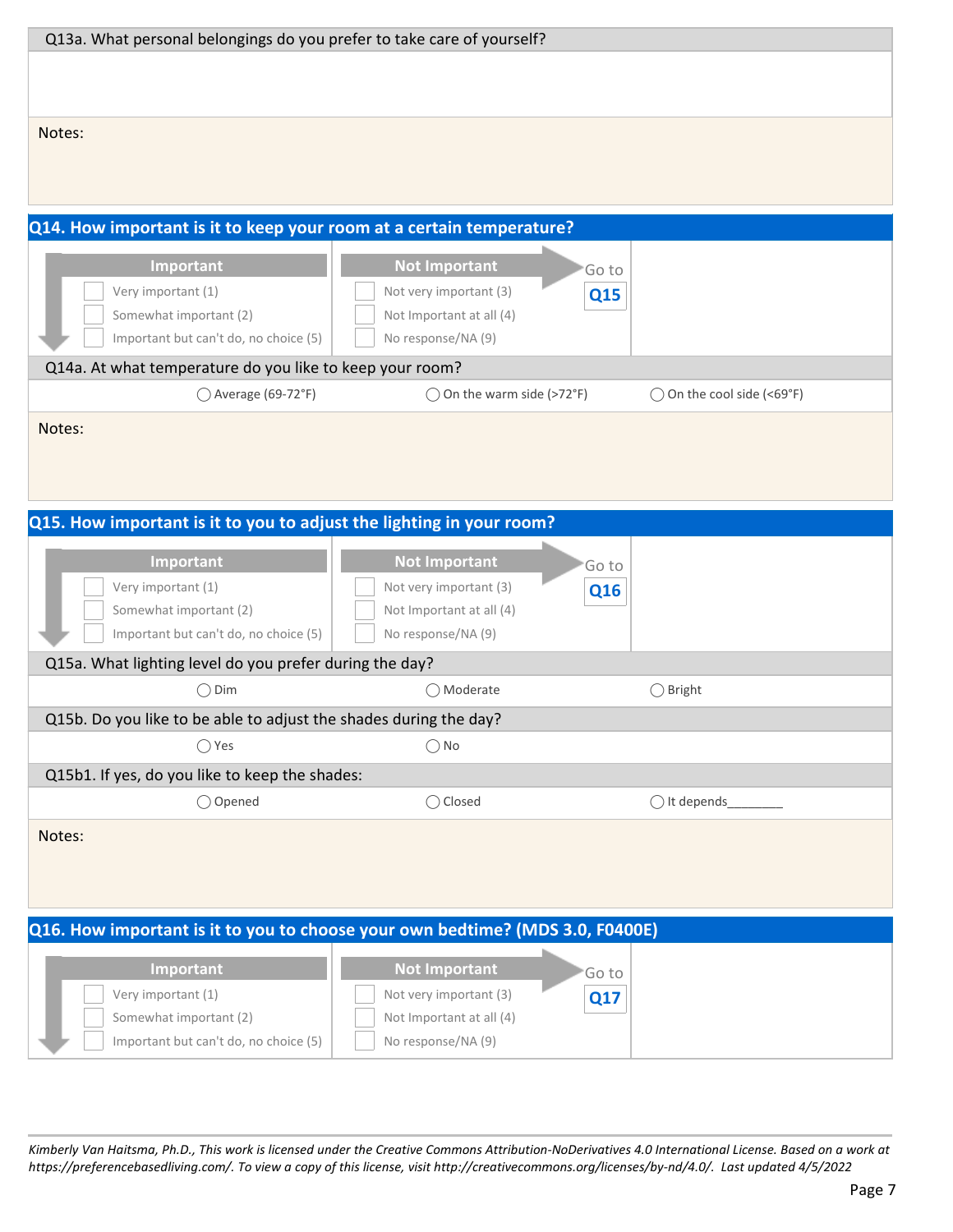| Q16a. What time do you like to go to bed?                       |                              |                                                                          |                                          |  |  |
|-----------------------------------------------------------------|------------------------------|--------------------------------------------------------------------------|------------------------------------------|--|--|
|                                                                 | $\bigcirc$ Earlier than 7 pm | $\bigcirc$ 7 - 9 pm                                                      | $\bigcirc$ 9-11 pm                       |  |  |
|                                                                 | ◯ After 11 pm                |                                                                          |                                          |  |  |
| Q16b. How many hours of sleep do you like at night?             |                              |                                                                          |                                          |  |  |
|                                                                 |                              |                                                                          |                                          |  |  |
| Notes:                                                          |                              |                                                                          |                                          |  |  |
|                                                                 |                              |                                                                          |                                          |  |  |
|                                                                 |                              |                                                                          |                                          |  |  |
|                                                                 |                              |                                                                          |                                          |  |  |
|                                                                 |                              | Q17. How important is it to follow a routine when you go to bed?         |                                          |  |  |
| Important                                                       |                              | <b>Not Important</b><br>'Go to                                           |                                          |  |  |
| Very important (1)                                              |                              | Not very important (3)<br>Q18                                            |                                          |  |  |
| Somewhat important (2)                                          |                              | Not Important at all (4)                                                 |                                          |  |  |
| Important but can't do, no choice (5)                           |                              | No response/NA (9)                                                       |                                          |  |  |
| Q17a. Tell me about your bedtime routine:                       |                              |                                                                          |                                          |  |  |
|                                                                 |                              |                                                                          |                                          |  |  |
|                                                                 |                              | Q17b. What activities do you like to do as part of your bedtime routine? |                                          |  |  |
|                                                                 | ◯ Have a snack               | $\bigcirc$ Put on pajamas                                                | $\bigcirc$ Pick out clothes for next day |  |  |
|                                                                 | ◯ Brush teeth                | $\bigcirc$ Wash up                                                       | $\bigcirc$ Listen to music               |  |  |
|                                                                 | ◯ Watch or listen to TV      | $\bigcirc$ Read                                                          | $\bigcirc$ Pray                          |  |  |
|                                                                 |                              |                                                                          |                                          |  |  |
| Notes:                                                          |                              |                                                                          |                                          |  |  |
|                                                                 |                              |                                                                          |                                          |  |  |
|                                                                 |                              |                                                                          |                                          |  |  |
|                                                                 |                              |                                                                          |                                          |  |  |
| Q18. How important is it to you to set up your bed for comfort? |                              |                                                                          |                                          |  |  |
| Important                                                       |                              | <b>Not Important</b><br>'Go to                                           |                                          |  |  |
| Very important (1)                                              |                              | Not very important (3)<br>Q19                                            |                                          |  |  |
| Somewhat important (2)                                          |                              | Not Important at all (4)                                                 |                                          |  |  |
| Important but can't do, no choice (5)                           |                              | No response/NA (9)                                                       |                                          |  |  |
| Q18a. How do you like to set up your bed for comfort?           |                              |                                                                          |                                          |  |  |
|                                                                 |                              |                                                                          |                                          |  |  |
|                                                                 |                              |                                                                          |                                          |  |  |
|                                                                 |                              |                                                                          |                                          |  |  |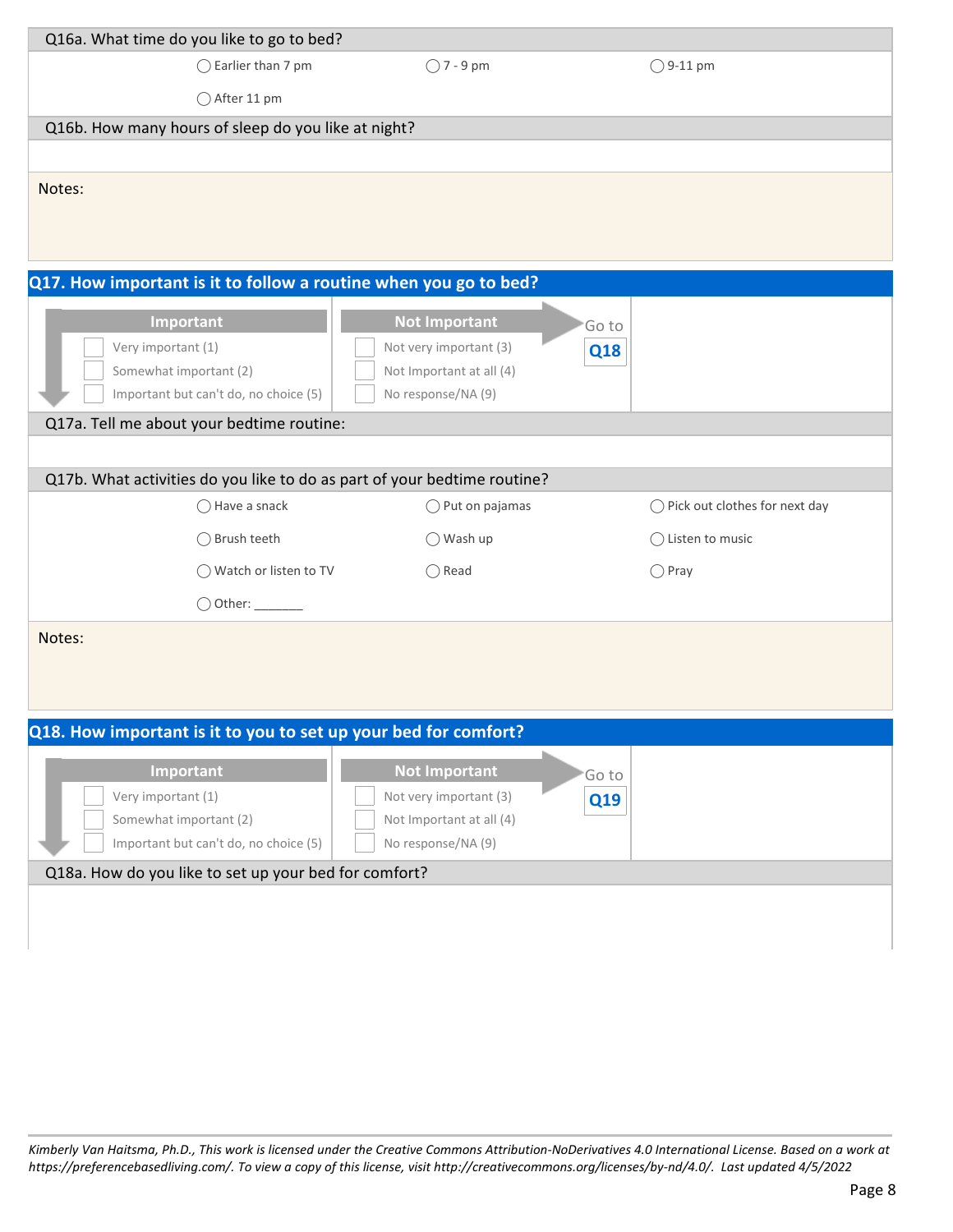|                    | Q18b. Which things are important to you in setting up your bed for comfort?  |                                                                                                    |                                  |
|--------------------|------------------------------------------------------------------------------|----------------------------------------------------------------------------------------------------|----------------------------------|
| Pillows            | $\bigcirc$ # of pillows______                                                | ◯ Position / fluff pillows                                                                         |                                  |
| <b>Blankets</b>    |                                                                              | ◯ Loosen blankets                                                                                  | Tuck blankets                    |
| Room               | ◯ Adjust bed height / settings                                               | ◯ Change the room temperature                                                                      | ◯ Nightlight on                  |
| Doors              | ○ Open bedroom door                                                          | ◯ Shut bedroom door                                                                                |                                  |
| Windows            | ○ Open windows                                                               | ◯ Close curtains                                                                                   |                                  |
| Other:             |                                                                              |                                                                                                    |                                  |
| Notes:             |                                                                              |                                                                                                    |                                  |
|                    |                                                                              |                                                                                                    |                                  |
|                    |                                                                              |                                                                                                    |                                  |
|                    |                                                                              | Q19. How important is it to you to choose your medical care professional?                          |                                  |
|                    | Important                                                                    | <b>Not Important</b><br>'Go to                                                                     |                                  |
| Very important (1) |                                                                              | Not very important (3)<br><b>Q20</b>                                                               |                                  |
|                    | Somewhat important (2)                                                       | Not Important at all (4)                                                                           |                                  |
|                    | Important but can't do, no choice (5)                                        | No response/NA (9)                                                                                 |                                  |
|                    | Q19a. What professionals do you like to see for medical care?                |                                                                                                    |                                  |
|                    | $\bigcirc$ Physician                                                         | ◯ Nurse practitioner                                                                               | $\bigcirc$ Physician's assistant |
|                    | $\bigcirc$ Chiropractor                                                      | ◯ Acupuncturist                                                                                    | $\bigcirc$ Massage therapist     |
|                    | ◯ Hypnotherapist                                                             | ◯ Faith healer                                                                                     | $\bigcirc$ Other                 |
|                    | Q19b. Do you like to continue to see your regular medical care professional? |                                                                                                    |                                  |
|                    | $\bigcirc$ Yes                                                               | $\bigcirc$ No                                                                                      |                                  |
|                    | Q19c. If yes, list medical care professional name and speciality:            |                                                                                                    |                                  |
|                    | $\bigcirc$ Professional name:                                                |                                                                                                    |                                  |
|                    | ◯ Professional specialty:                                                    |                                                                                                    |                                  |
|                    | ◯ Professional name:                                                         |                                                                                                    |                                  |
|                    | ◯ Professional specialty:                                                    |                                                                                                    |                                  |
| Notes:             |                                                                              |                                                                                                    |                                  |
|                    |                                                                              |                                                                                                    |                                  |
|                    |                                                                              |                                                                                                    |                                  |
|                    |                                                                              | Q20. How important is it to you to choose whether your daily caregiver is male or female?          |                                  |
|                    | Important                                                                    | <b>Not Important</b><br>'Go to                                                                     |                                  |
| Very important (1) |                                                                              | Not very important (3)<br>Q21                                                                      |                                  |
|                    | Somewhat important (2)                                                       | Not Important at all (4)                                                                           |                                  |
|                    | Important but can't do, no choice (5)                                        | No response/NA (9)                                                                                 |                                  |
|                    |                                                                              | Q20a. Which gender caregiver do you like for personal care (e.g., showering, dressing, toileting)? |                                  |
|                    | $\bigcirc$ Female                                                            | $\bigcirc$ Male                                                                                    | ◯ No Preference                  |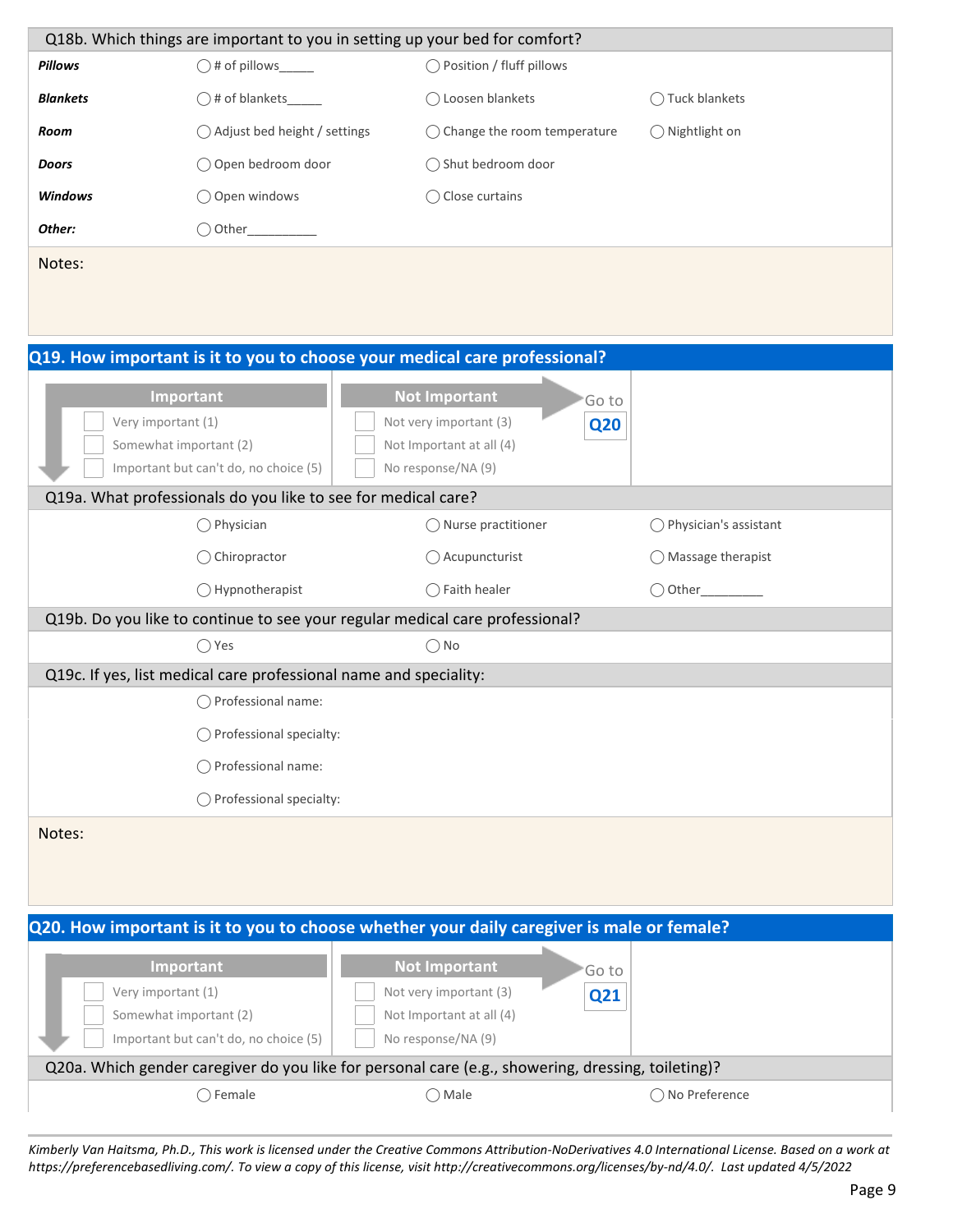| Notes:                                                                                                                                                                                                                             |                                                                                                  |                     |  |  |
|------------------------------------------------------------------------------------------------------------------------------------------------------------------------------------------------------------------------------------|--------------------------------------------------------------------------------------------------|---------------------|--|--|
|                                                                                                                                                                                                                                    |                                                                                                  |                     |  |  |
| Q21. How important is it to you that your daily caregiver knows your needs when going to the bathroom?                                                                                                                             |                                                                                                  |                     |  |  |
| Important<br>Very important (1)<br>Somewhat important (2)<br>Important but can't do, no choice (5)                                                                                                                                 | <b>Not Important</b><br>Not very important (3)<br>Not Important at all (4)<br>No response/NA (9) | Go to<br><b>Q22</b> |  |  |
| Q21a. What do you like your daily caregiver to know about your needs when going to the bathroom?                                                                                                                                   |                                                                                                  |                     |  |  |
| Q21b. Which bathroom needs do you like your daily caregiver to know about?<br>$\bigcirc$ How often to go the bathroom                                                                                                              | ◯ Which bathroom you prefer to use                                                               |                     |  |  |
| $\bigcirc$ Type of cleansing                                                                                                                                                                                                       | ◯ Type of assistance needed                                                                      |                     |  |  |
| ◯ Use of stool softeners,<br>suppositories, laxatives                                                                                                                                                                              |                                                                                                  |                     |  |  |
| Notes:                                                                                                                                                                                                                             |                                                                                                  |                     |  |  |
| Q22. How important is it to you to drink alcohol on occasion?                                                                                                                                                                      |                                                                                                  |                     |  |  |
| <b>Not Important</b><br>Important<br>Go to<br>Very important (1)<br>Not very important (3)<br>Q <sub>23</sub><br>Somewhat important (2)<br>Not Important at all (4)<br>Important but can't do, no choice (5)<br>No response/NA (9) |                                                                                                  |                     |  |  |
| Q22a. What kind of alcohol do you like to drink on occasion?                                                                                                                                                                       |                                                                                                  |                     |  |  |
| $\bigcirc$ Wine                                                                                                                                                                                                                    | ◯ Beer                                                                                           | ◯ Hard liquor       |  |  |
| ◯ Mixed drinks                                                                                                                                                                                                                     | $\bigcirc$ Other                                                                                 |                     |  |  |
| Q22b. On what occasions do you like to drink alcohol?                                                                                                                                                                              |                                                                                                  |                     |  |  |
| ◯ Special occasions                                                                                                                                                                                                                | $\bigcirc$ Holidays                                                                              | $\bigcirc$ Parties  |  |  |
| ◯ Dinner                                                                                                                                                                                                                           | ◯ Bedtime                                                                                        |                     |  |  |
| Notes:                                                                                                                                                                                                                             |                                                                                                  |                     |  |  |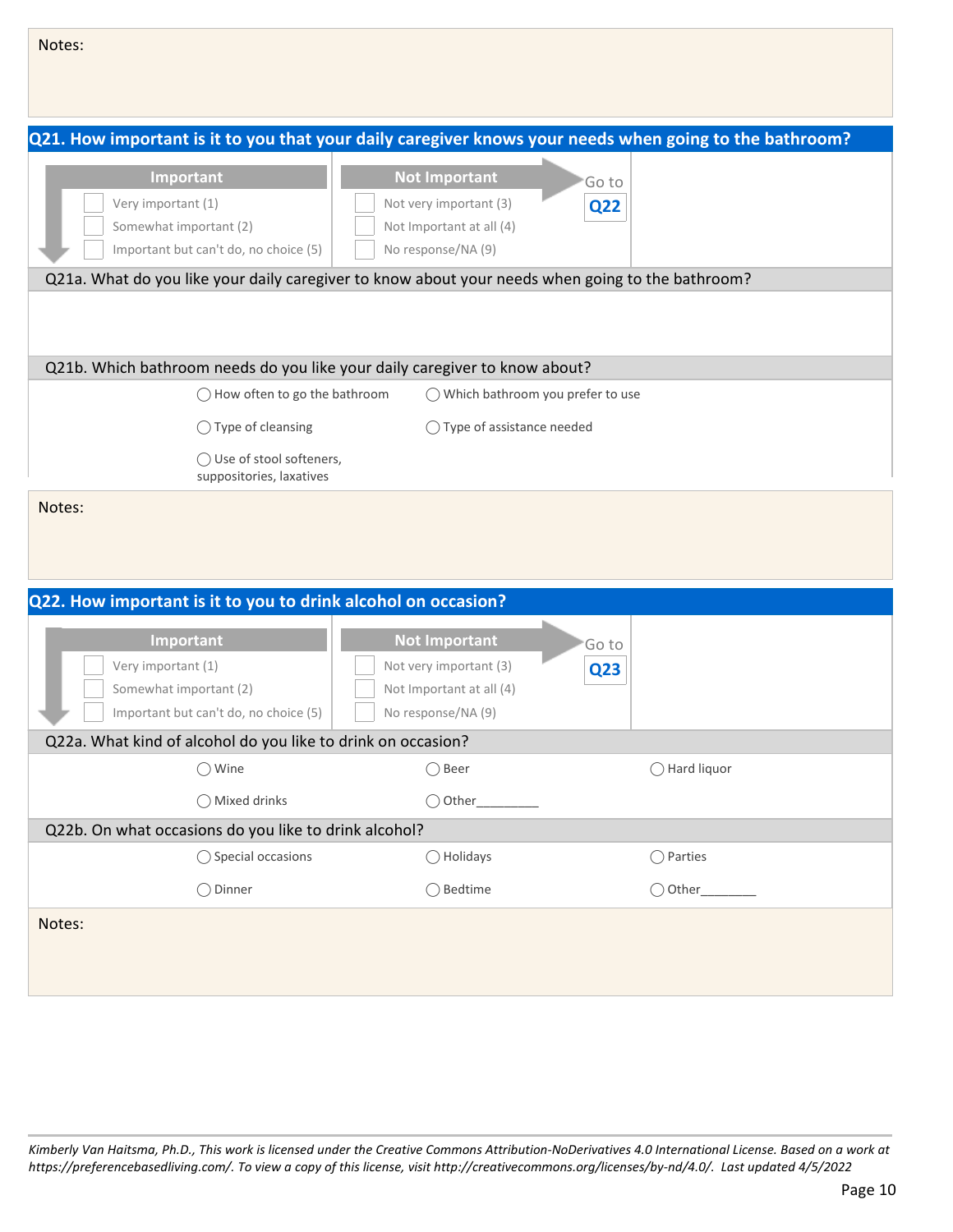| Q23A. Do you use tobacco products?                                                                 |                                                                                                  |                 |
|----------------------------------------------------------------------------------------------------|--------------------------------------------------------------------------------------------------|-----------------|
| If no, skip to Q24<br>$\bigcirc$ No                                                                |                                                                                                  |                 |
| If yes, continue to Q23B<br>$\bigcirc$ Yes                                                         |                                                                                                  |                 |
| Q23B. How important is it to you to use tobacco products?                                          |                                                                                                  |                 |
| Important<br>Very important (1)<br>Somewhat important (2)<br>Important but can't do, no choice (5) | <b>Not Important</b><br>Not very important (3)<br>Not Important at all (4)<br>No response/NA (9) | Go to<br>Q24    |
| Q23b1. Which tobacco products do you use?                                                          |                                                                                                  |                 |
| $\bigcirc$ Cigarettes                                                                              | $\bigcirc$ Cigars                                                                                | $\bigcirc$ Pipe |
| ◯ Chewing tobacco                                                                                  | ◯ Other                                                                                          |                 |
| Q23b2. Where do you like to use tobacco products?                                                  |                                                                                                  |                 |
|                                                                                                    |                                                                                                  |                 |
| Q23b3. When do you like to use tobacco products?                                                   |                                                                                                  |                 |
|                                                                                                    |                                                                                                  |                 |
| Q24. How important is it to you to have regular contact with family?                               |                                                                                                  |                 |
|                                                                                                    |                                                                                                  |                 |
| Important                                                                                          | <b>Not Important</b>                                                                             | Go to           |
| Very important (1)<br>Somewhat important (2)                                                       | Not very important (3)<br>Not Important at all (4)                                               | <b>Q25</b>      |
| Important but can't do, no choice (5)                                                              | No response/NA (9)                                                                               |                 |
| Q24a. What family do you enjoy regular contact with?                                               |                                                                                                  |                 |
| Name/Relationship:                                                                                 |                                                                                                  |                 |
| How Often:                                                                                         |                                                                                                  |                 |
| Name/Relationship:                                                                                 |                                                                                                  |                 |
| How Often:                                                                                         |                                                                                                  |                 |
| Name/Relationship:                                                                                 |                                                                                                  |                 |
| How Often:                                                                                         |                                                                                                  |                 |
| Q24b. Are there family with whom you prefer not to have contact?                                   |                                                                                                  |                 |
| $\bigcirc$ Yes                                                                                     | $\bigcirc$ No                                                                                    |                 |
| Name/Relationship:                                                                                 |                                                                                                  |                 |
| Name/Relationship:                                                                                 |                                                                                                  |                 |
|                                                                                                    |                                                                                                  |                 |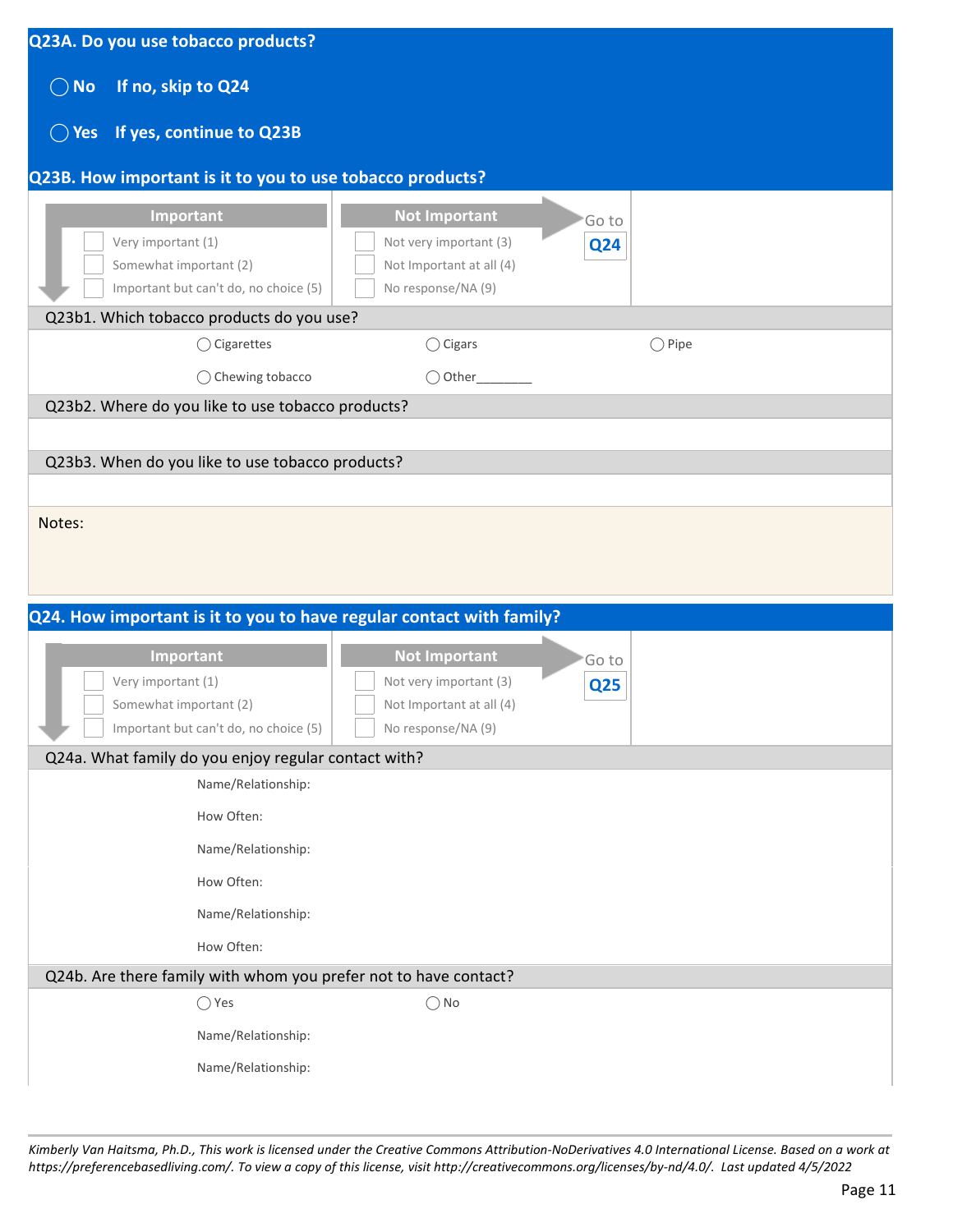|                             | Q24c. Which ways do you like to keep in regular contact with family?                                             |                                                         |                  |
|-----------------------------|------------------------------------------------------------------------------------------------------------------|---------------------------------------------------------|------------------|
|                             | ◯ Visits in person                                                                                               | ◯ Talking on the phone                                  | $\bigcirc$ Email |
|                             | ◯ Sending and getting cards/letters                                                                              | ◯ Being intimate with your spouse<br>or other           | $\bigcirc$ Other |
| Notes:                      |                                                                                                                  |                                                         |                  |
|                             |                                                                                                                  |                                                         |                  |
|                             |                                                                                                                  |                                                         |                  |
|                             | Q25. How important is it to you to have regular contact with friends?                                            |                                                         |                  |
|                             |                                                                                                                  |                                                         |                  |
| Very important (1)          | Important                                                                                                        | <b>Not Important</b><br>Go to<br>Not very important (3) |                  |
|                             | Somewhat important (2)                                                                                           | <b>Q26</b><br>Not Important at all (4)                  |                  |
|                             | Important but can't do, no choice (5)                                                                            | No response/NA (9)                                      |                  |
|                             | Q25a. What friends do you enjoy having regular contact with?                                                     |                                                         |                  |
| Friend #1                   | Name/Relationship:                                                                                               |                                                         |                  |
|                             | How Often:                                                                                                       |                                                         |                  |
| Friend #2                   | Name/Relationship:                                                                                               |                                                         |                  |
|                             | How Often:                                                                                                       |                                                         |                  |
|                             | Q25b. Which ways do you like to keep in regular contact with them?                                               |                                                         |                  |
|                             | $\bigcirc$ Visits in person                                                                                      | ◯ Talking on the phone                                  | $\bigcap$ Email  |
|                             | ◯ Sending and getting cards/letters                                                                              |                                                         |                  |
| Notes:                      |                                                                                                                  |                                                         |                  |
|                             |                                                                                                                  |                                                         |                  |
|                             |                                                                                                                  |                                                         |                  |
|                             |                                                                                                                  |                                                         |                  |
| (modified, MDS 3.0, F0400F) | Q26. How important is it to you to choose who you would like involved in discussions about your care?            |                                                         |                  |
|                             |                                                                                                                  |                                                         |                  |
|                             | Important                                                                                                        | <b>Not Important</b><br>Go to                           |                  |
| Very important (1)          |                                                                                                                  | Not very important (3)<br>Q27                           |                  |
|                             | Somewhat important (2)                                                                                           | Not Important at all (4)                                |                  |
|                             | Important but can't do, no choice (5)                                                                            | No response/NA (9)                                      |                  |
|                             | Q26a. Once every 3 months there is a meeting of staff to help plan your care. Do you like to attend the meeting? |                                                         |                  |
|                             | $\bigcirc$ Yes                                                                                                   | $\bigcirc$ No                                           |                  |
|                             | Q26b. Which people do you like involved in discussions about your care?                                          |                                                         |                  |
| <b>Family/Friends</b>       | ◯ Spouse                                                                                                         | ◯ Significant other                                     | ◯ Children       |
|                             | ◯ Brother                                                                                                        | ◯ Sister                                                | ◯ Grandchildren  |
|                             | $\bigcirc$ Friends                                                                                               |                                                         |                  |
| Professional                | ◯ Nurse                                                                                                          | ◯ Doctor                                                | ◯ Social worker  |
|                             | ◯ Daily caregiver                                                                                                | $\bigcirc$ Other_                                       |                  |
|                             |                                                                                                                  |                                                         |                  |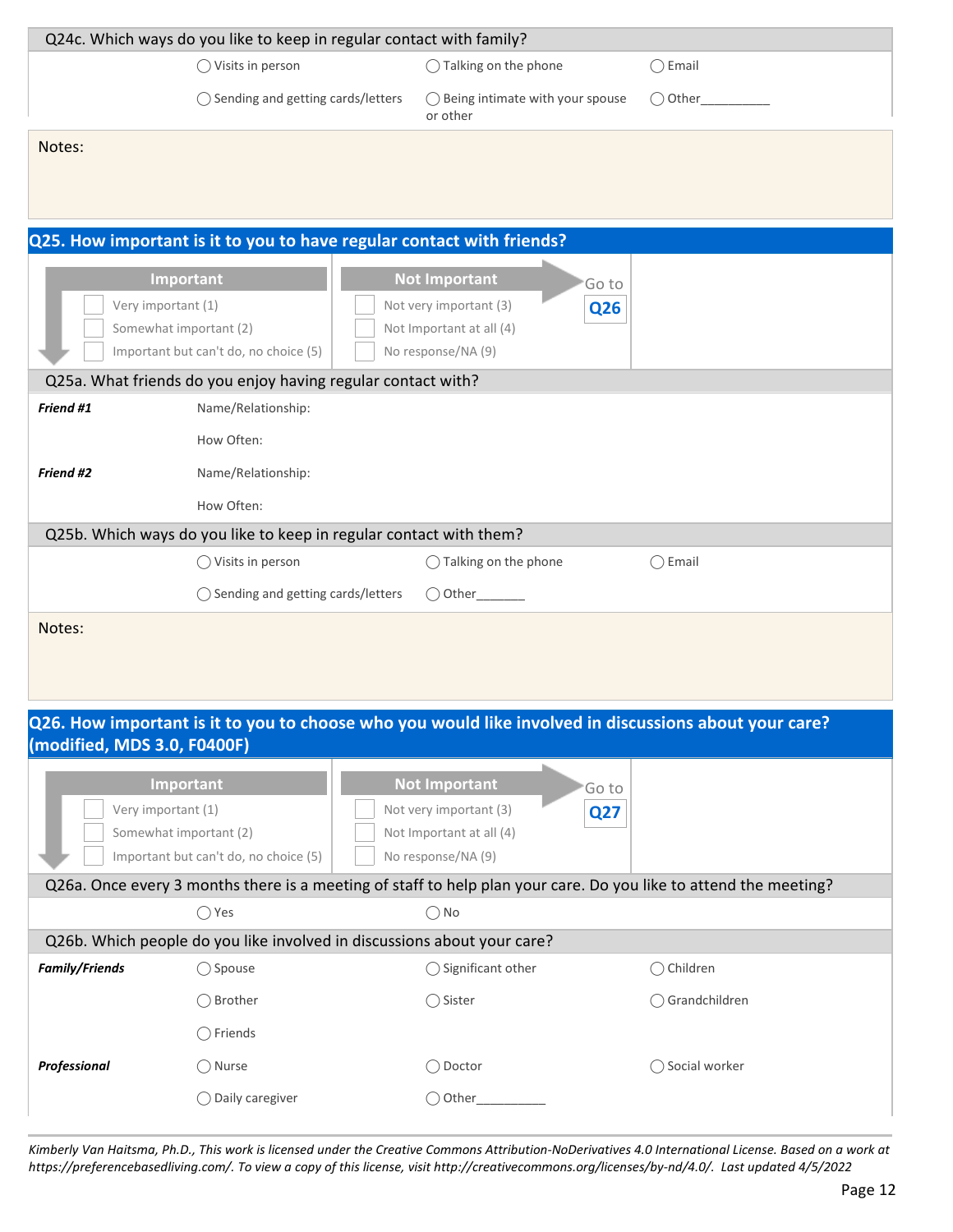|                   | Q26c. Which areas of your care do you like to discuss?          |                                                                                                    |                                              |
|-------------------|-----------------------------------------------------------------|----------------------------------------------------------------------------------------------------|----------------------------------------------|
|                   | ◯ Care plan / treatment plan                                    | ◯ Activities you are involved in                                                                   | ◯ General health                             |
|                   | ◯ Test results                                                  | $\bigcirc$ Caregiving needs                                                                        | ◯ Medication changes                         |
|                   | ◯ Info about your routine                                       | $\bigcirc$ Info about your medical condition                                                       | $\bigcirc$ Other                             |
| Notes:            |                                                                 |                                                                                                    |                                              |
|                   |                                                                 |                                                                                                    |                                              |
|                   |                                                                 | Q27. How important is it to you to do what helps you feel better when you are upset?               |                                              |
|                   | Important                                                       | <b>Not Important</b><br>Go to                                                                      |                                              |
|                   | Very important (1)                                              | Not very important (3)<br><b>Q28</b>                                                               |                                              |
|                   | Somewhat important (2)<br>Important but can't do, no choice (5) | Not Important at all (4)<br>No response/NA (9)                                                     |                                              |
|                   | Q27a. Which things help you feel better when you are upset?     |                                                                                                    |                                              |
| Comfort           | $\bigcirc$ Eat something                                        | ◯ Coffee                                                                                           | ◯ Smoke                                      |
| Coping            |                                                                 | $\bigcirc$ Focus on how to solve the problem $\bigcirc$ Think about happier times                  | $\bigcirc$ Not thinking about what upset you |
| <b>Diversion</b>  | $\bigcirc$ Dance                                                | $\bigcirc$ Listen to music                                                                         | $\bigcirc$ Read a book                       |
|                   | ◯ Reading a card/letter                                         | ◯ Watch or listen to comedy                                                                        | ◯ Watch or listen to TV                      |
|                   | ◯ Watering flowers                                              |                                                                                                    |                                              |
| <b>Exercise</b>   | Exercise<br>$($ )                                               | $\bigcirc$ Sports                                                                                  | $\bigcirc$ Take a walk                       |
| <b>Relaxation</b> | ◯ Be by yourself                                                | $\bigcirc$ Cry                                                                                     | $\bigcirc$ Walk away                         |
|                   | Pray/meditate                                                   | $\bigcirc$ Relax                                                                                   | $\bigcirc$ Take deep breaths                 |
|                   | $\bigcirc$ Other                                                |                                                                                                    |                                              |
| Notes:            |                                                                 |                                                                                                    |                                              |
|                   |                                                                 |                                                                                                    |                                              |
|                   |                                                                 |                                                                                                    |                                              |
|                   |                                                                 | Q28. How important is it to you to talk to a mental health professional if you are sad or worried? |                                              |
|                   |                                                                 |                                                                                                    |                                              |
|                   | Important<br>Very important (1)                                 | <b>Not Important</b><br>Goto<br>Not very important (3)                                             |                                              |
|                   | Somewhat important (2)                                          | Q29<br>Not Important at all (4)                                                                    |                                              |
|                   |                                                                 | No response/NA (9)                                                                                 |                                              |
|                   | Important but can't do, no choice (5)                           |                                                                                                    |                                              |

| ∩ Psychiatrist                                                                           | () Physician/MD | $( )$ Other |  |  |  |  |
|------------------------------------------------------------------------------------------|-----------------|-------------|--|--|--|--|
| Q28b. Do you prefer medication rather than talking to a professional when you are upset? |                 |             |  |  |  |  |
| s Yes                                                                                    | ∩ No            |             |  |  |  |  |

 $\bigcirc$  Social worker  $\bigcirc$  Counselor/therapist  $\bigcirc$  Psychologist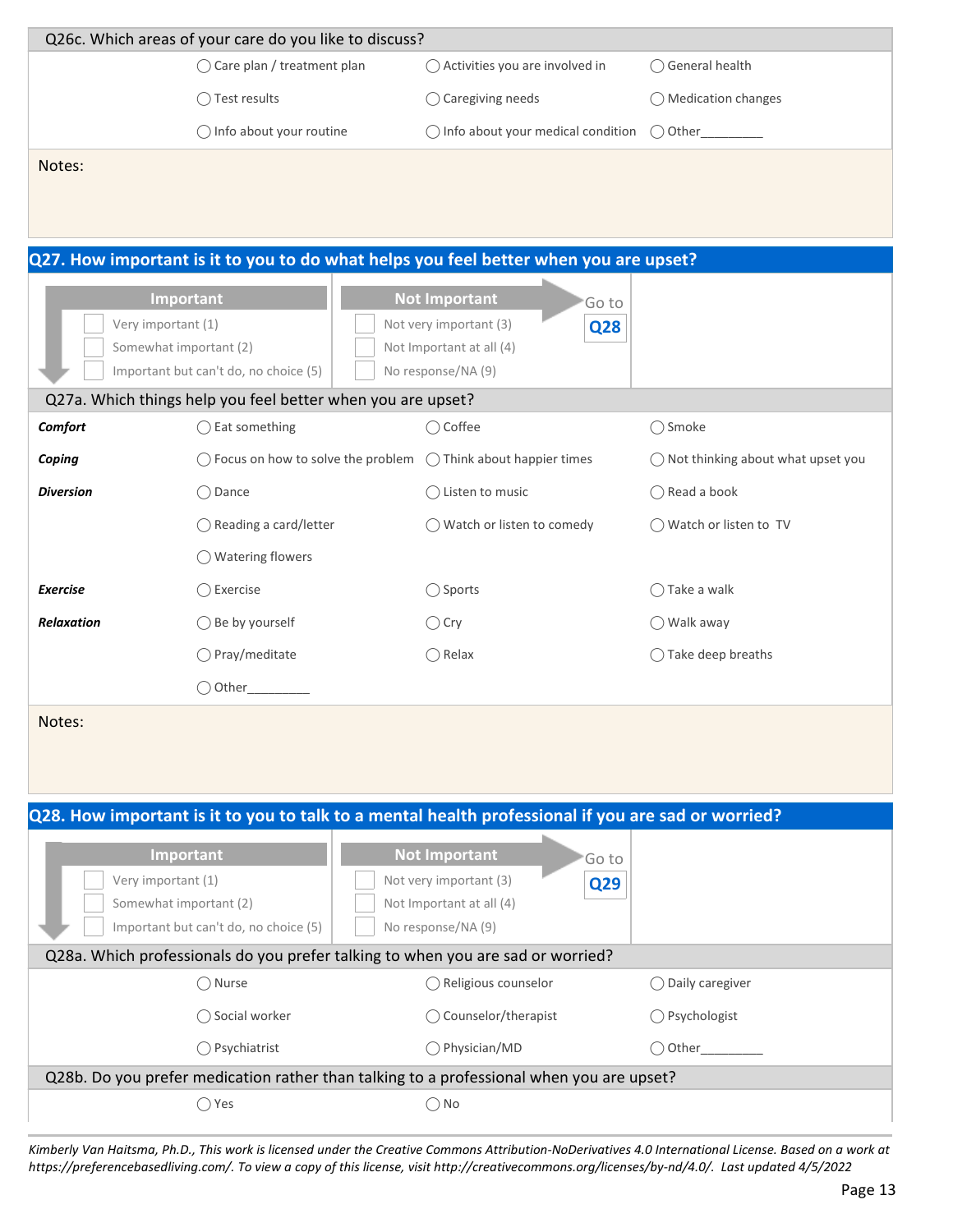| Notes:                                       |                                                                                            |                                                                                                                          |                                    |
|----------------------------------------------|--------------------------------------------------------------------------------------------|--------------------------------------------------------------------------------------------------------------------------|------------------------------------|
|                                              | Q29. How important is it to you to have staff to show they care about you?                 |                                                                                                                          |                                    |
| Very important (1)<br>Somewhat important (2) | Important<br>Important but can't do, no choice (5)                                         | <b>Not Important</b><br>'Go to<br>Not very important (3)<br><b>Q30</b><br>Not Important at all (4)<br>No response/NA (9) |                                    |
|                                              | Q29a. Which ways do you like staff to show they care about you?                            |                                                                                                                          |                                    |
|                                              | ◯ Shaking your hand                                                                        | ◯ Holding your hand                                                                                                      | $\bigcirc$ Giving a hug            |
|                                              | $\bigcirc$ Saying something nice                                                           | ◯ Joking with you                                                                                                        | $\bigcirc$ Smiling                 |
|                                              | $\bigcirc$ Visiting, talking with you                                                      | ◯ Asking about how you are doing                                                                                         | ◯ Using a nice tone of voice       |
|                                              | Patting you on the shoulder                                                                | ◯ Taking care of what you need                                                                                           | ◯ Getting a back or hand massage   |
|                                              | ◯ Answering call bell in a timely<br>manner                                                | $\bigcirc$ Other                                                                                                         |                                    |
|                                              | Q30. How important is it to you to have staff show you respect?<br>Important               | <b>Not Important</b>                                                                                                     |                                    |
| Very important (1)                           |                                                                                            | 'Go to<br>Not very important (3)<br>Q31                                                                                  |                                    |
| Somewhat important (2)                       |                                                                                            | Not Important at all (4)                                                                                                 |                                    |
|                                              | Important but can't do, no choice (5)                                                      | No response/NA (9)                                                                                                       |                                    |
|                                              | Q30a. In which ways do you like staff to show you respect?<br>◯ Greeting you, saying hello | ◯ Calling you Mr/Ms/Mrs/Miss/Dr                                                                                          | ◯ Calling you by commissioned rank |
|                                              | $\bigcirc$ Knocking before entering your<br>room                                           | $\bigcirc$ Helping you, asking what you need                                                                             | ◯ Responding quickly to requests   |
|                                              | ◯ Not talking down to you                                                                  | ◯ Honoring your feelings                                                                                                 | $\bigcirc$ Thanking you            |
|                                              | ◯ Listening to you                                                                         | $\bigcirc$ Being pleasant                                                                                                | $\bigcirc$ Other                   |
| Notes:                                       |                                                                                            |                                                                                                                          |                                    |
|                                              |                                                                                            | Q31. How important is it to you to be able to use the phone in private? (MDS 3.0, F0400G)                                |                                    |
|                                              |                                                                                            |                                                                                                                          |                                    |

| <b>Important</b>                      | <b>Not Important</b>     | 'Go to |
|---------------------------------------|--------------------------|--------|
| Very important (1)                    | Not very important (3)   | Q32    |
| Somewhat important (2)                | Not Important at all (4) |        |
| Important but can't do, no choice (5) | No response/NA (9)       |        |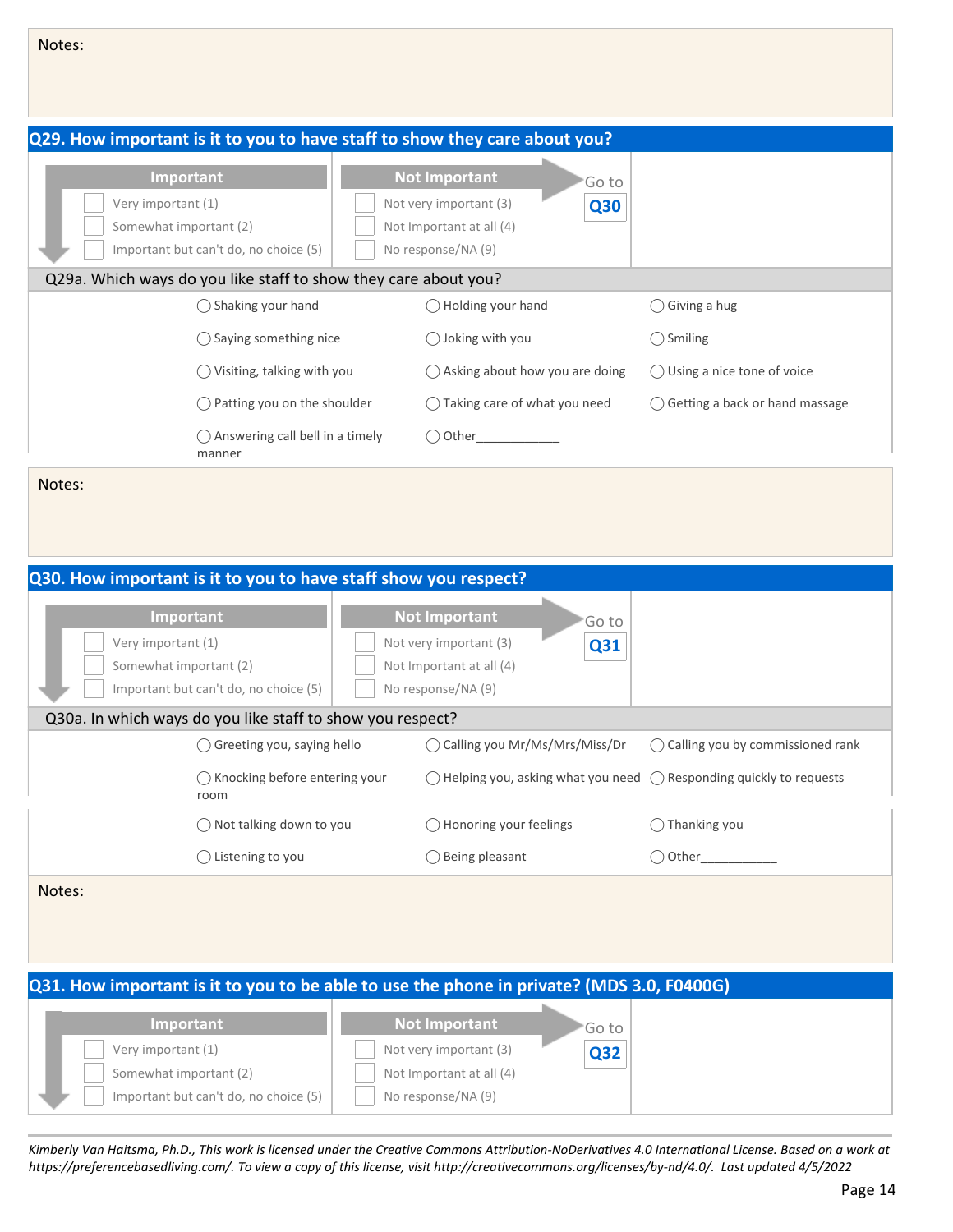| Q31a. Where do you like to use the phone in private?                                            |                                                                                        |                   |
|-------------------------------------------------------------------------------------------------|----------------------------------------------------------------------------------------|-------------------|
| ◯ Bedroom                                                                                       | ◯ Secured space with the door shut                                                     | $\bigcirc$ Other_ |
|                                                                                                 |                                                                                        |                   |
| Notes:                                                                                          |                                                                                        |                   |
|                                                                                                 |                                                                                        |                   |
|                                                                                                 |                                                                                        |                   |
| Q32. How important is it to you to have privacy?                                                |                                                                                        |                   |
|                                                                                                 |                                                                                        |                   |
| Important                                                                                       | <b>Not Important</b><br>'Go to                                                         |                   |
| Very important (1)                                                                              | Not very important (3)<br>Q33                                                          |                   |
| Somewhat important (2)<br>Important but can't do, no choice (5)                                 | Not Important at all (4)<br>No response/NA (9)                                         |                   |
|                                                                                                 |                                                                                        |                   |
| Q32a. Which of these activities do you like to keep private?                                    |                                                                                        |                   |
| $\bigcirc$ Using the toilet, urinal / bedpan                                                    | $\bigcirc$ Getting dressed / changing clothes $\bigcirc$ Attending to my medical needs |                   |
|                                                                                                 |                                                                                        |                   |
| Q32b. Which information to you like to keep private?                                            |                                                                                        |                   |
| $\bigcirc$ Your family                                                                          | ◯ Your medical condition/care                                                          | ◯ Your finances   |
|                                                                                                 |                                                                                        |                   |
| Notes:                                                                                          |                                                                                        |                   |
|                                                                                                 |                                                                                        |                   |
|                                                                                                 |                                                                                        |                   |
|                                                                                                 |                                                                                        |                   |
| Q33. How important is it to you to lock things up to keep them safe? (modified MDS 3.0, F0400H) |                                                                                        |                   |
| Important                                                                                       | <b>Not Important</b>                                                                   |                   |
| Very important (1)                                                                              | 'Go to<br>Not very important (3)                                                       |                   |
| Somewhat important (2)                                                                          | Q34<br>Not Important at all (4)                                                        |                   |
| Important but can't do, no choice (5)                                                           | No response/NA (9)                                                                     |                   |
| Q33a. What things do you like to keep locked up?                                                |                                                                                        |                   |
| ◯ Jewelry                                                                                       | ◯ Money                                                                                | ◯ Electronics     |
|                                                                                                 |                                                                                        |                   |
| $\bigcirc$ Other                                                                                |                                                                                        |                   |
| Q33b. Which places do you like to lock things to keep them safe?                                |                                                                                        |                   |
| ◯ A locked drawer                                                                               | ◯ Locked closet/armoire                                                                | $\bigcap$ A safe  |
| ◯ A safety deposit box                                                                          |                                                                                        |                   |
| Notes:                                                                                          |                                                                                        |                   |
|                                                                                                 |                                                                                        |                   |
|                                                                                                 |                                                                                        |                   |
|                                                                                                 |                                                                                        |                   |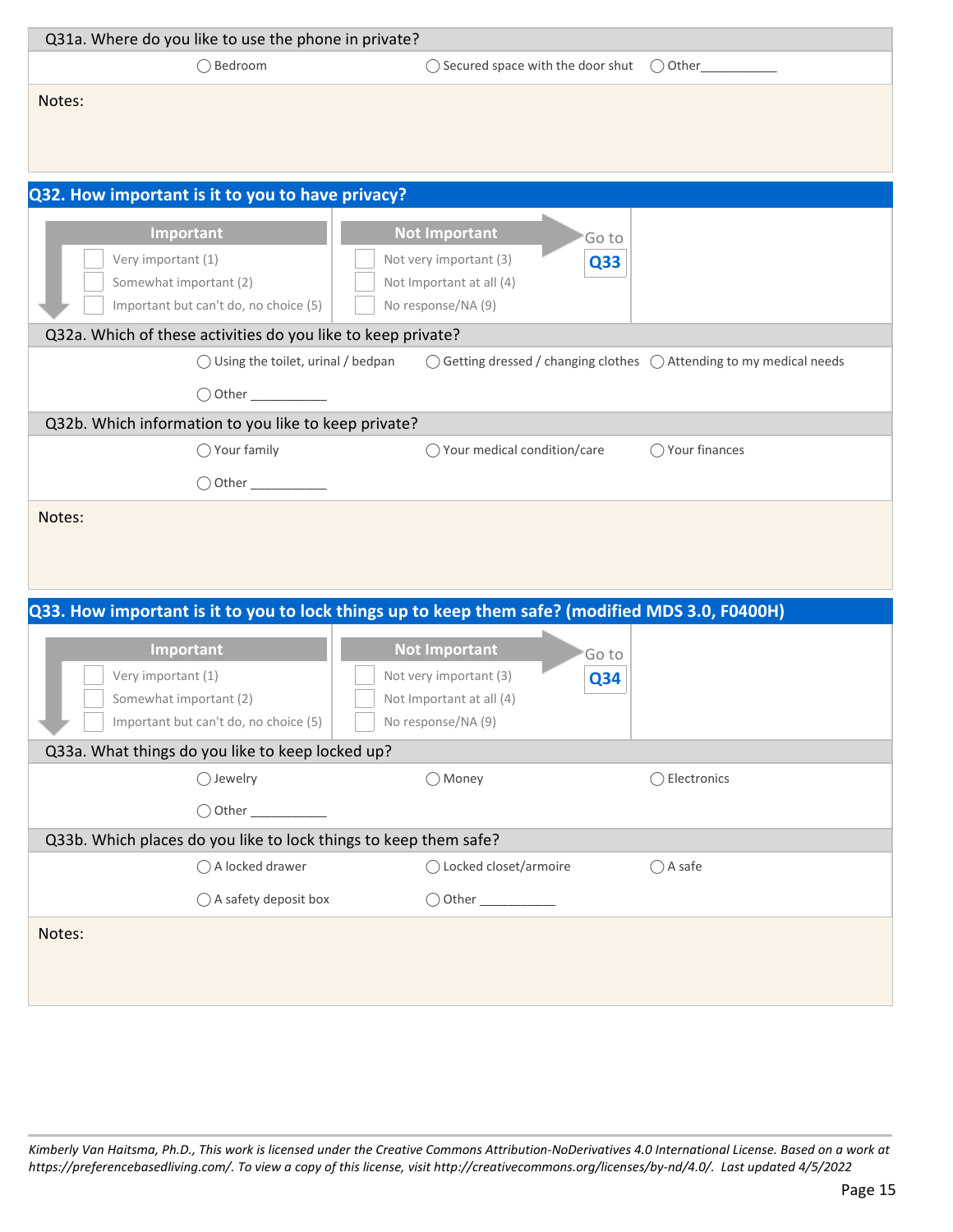|                                                         |                                                    | Q34. How important is it to you to be involved in choosing your roommate?                                                |                               |
|---------------------------------------------------------|----------------------------------------------------|--------------------------------------------------------------------------------------------------------------------------|-------------------------------|
| Very important (1)<br>Somewhat important (2)            | Important<br>Important but can't do, no choice (5) | <b>Not Important</b><br>'Go to<br>Not very important (3)<br><b>Q35</b><br>Not Important at all (4)<br>No response/NA (9) |                               |
|                                                         |                                                    | Q34a. Which of the following is important to you when choosing a roommate?                                               |                               |
| <b>Demographics</b>                                     | $\bigcirc$ Age                                     | $\bigcirc$ How long they have lived here                                                                                 |                               |
| <b>Environment</b>                                      | $\bigcirc$ Keeps area clean                        | $\bigcirc$ Keeps lighting level low                                                                                      | ◯ Quiet/keeps noise level low |
| <b>Functional Ability</b>                               | $\bigcirc$ Level of disability                     | $\bigcirc$ Hearing ability                                                                                               |                               |
| <b>Olfactory</b>                                        | ◯ Does not wear perfume                            | ◯ Hygiene (body odors, gas, etc.)                                                                                        | ◯ Not a smoker                |
| <b>Personality traits</b>                               | ○ Quiet                                            | ◯ Active                                                                                                                 | $\bigcirc$ Polite             |
|                                                         | $\bigcirc$ Social                                  |                                                                                                                          |                               |
| <b>TV</b> habits                                        | ◯ Amount                                           | $\bigcirc$ Time                                                                                                          | ◯ Volume                      |
| <b>Other</b>                                            | $\bigcirc$ Other_                                  |                                                                                                                          |                               |
| Notes:                                                  |                                                    |                                                                                                                          |                               |
|                                                         |                                                    |                                                                                                                          |                               |
|                                                         |                                                    |                                                                                                                          |                               |
| Q35. How important is it to you to choose what you eat? |                                                    |                                                                                                                          |                               |
| Very important (1)<br>Somewhat important (2)            | Important<br>Important but can't do, no choice (5) | <b>Not Important</b><br>'Go to<br>Not very important (3)<br><b>Q36</b><br>Not Important at all (4)<br>No response/NA (9) |                               |
| Q35a. What are your favorite foods for:                 |                                                    |                                                                                                                          |                               |
|                                                         | ◯ Breakfast:                                       |                                                                                                                          |                               |
|                                                         | $\bigcirc$ Lunch:                                  |                                                                                                                          |                               |
|                                                         | $\bigcirc$ Supper:                                 |                                                                                                                          |                               |
|                                                         | ◯ Favorite drinks:                                 |                                                                                                                          |                               |
|                                                         | ◯ Condiments:                                      |                                                                                                                          |                               |
|                                                         | ○ Foods I dislike:                                 |                                                                                                                          |                               |
|                                                         |                                                    | Q35b. Do you have certain ethnic or cultural food preferences?                                                           |                               |
|                                                         | $\bigcirc$ Yes                                     | $\bigcirc$ No                                                                                                            |                               |
| Notes:                                                  |                                                    |                                                                                                                          |                               |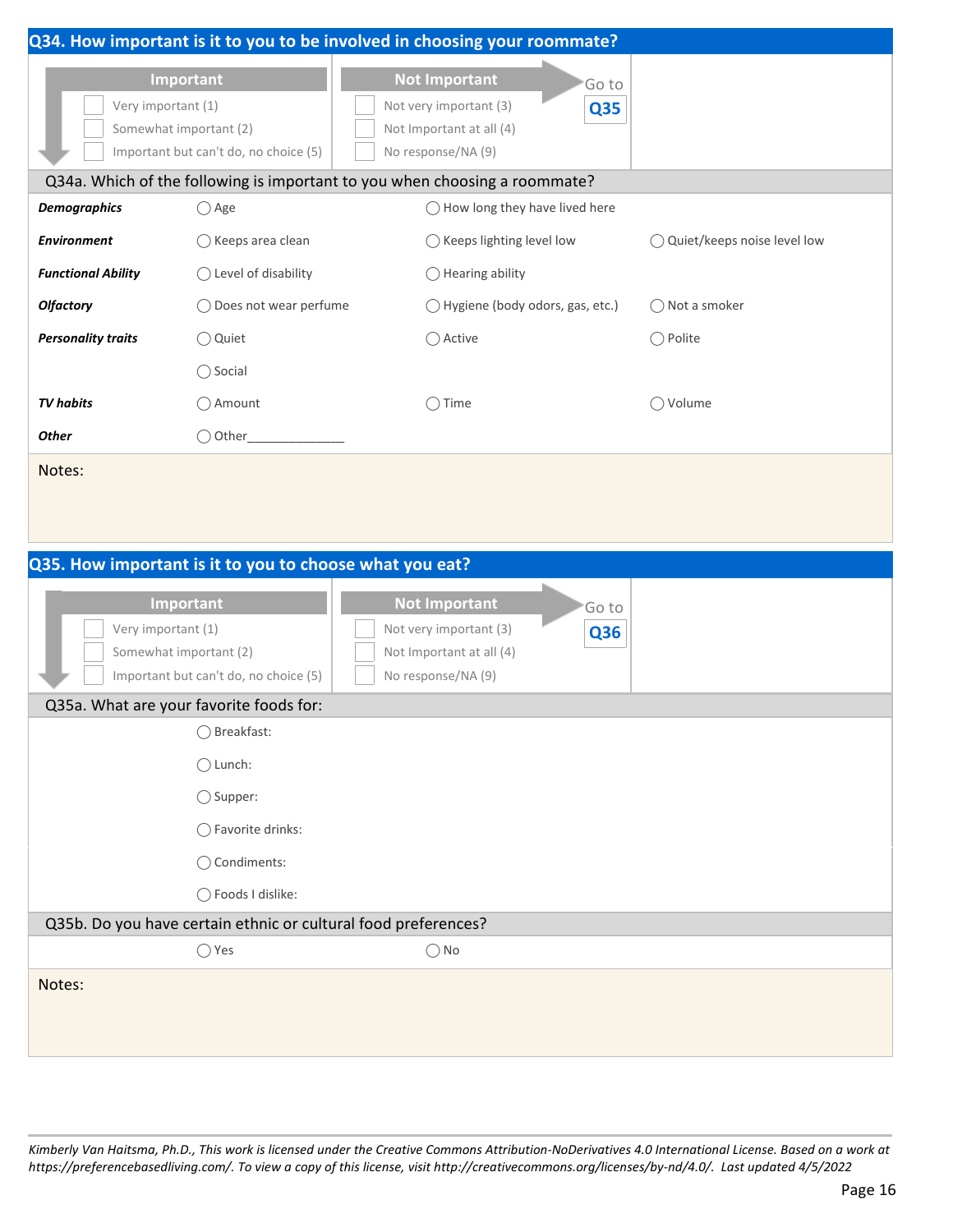|                                                                                                    | Q36. How important is it to you to choose when you eat?                                                                                                                                       |                      |
|----------------------------------------------------------------------------------------------------|-----------------------------------------------------------------------------------------------------------------------------------------------------------------------------------------------|----------------------|
| Important<br>Very important (1)<br>Somewhat important (2)<br>Important but can't do, no choice (5) | <b>Not Important</b><br>Not very important (3)<br>Not Important at all (4)<br>No response/NA (9)                                                                                              | Go to<br>Q37         |
| Q36a. When do you prefer to eat:                                                                   |                                                                                                                                                                                               |                      |
| $\bigcirc$ Breakfast:                                                                              | $\bigcirc$ Lunch: $\_$                                                                                                                                                                        | () Dinner:           |
| ◯ Whenever I am hungry                                                                             |                                                                                                                                                                                               |                      |
| Q36b. How much time do you usually like to spend eating a meal?                                    |                                                                                                                                                                                               |                      |
|                                                                                                    |                                                                                                                                                                                               |                      |
| Notes:                                                                                             |                                                                                                                                                                                               |                      |
| Q37. How important is it to you to choose where to eat?                                            |                                                                                                                                                                                               |                      |
| Important<br>Very important (1)<br>Somewhat important (2)<br>Important but can't do, no choice (5) | <b>Not Important</b><br>Not very important (3)<br>Not Important at all (4)<br>No response/NA (9)                                                                                              | 'Go to<br><b>Q38</b> |
|                                                                                                    | Q37a. Where do you like to eat while you are here/in a nursing home?                                                                                                                          |                      |
|                                                                                                    | $\bigcirc$ In the dining room                                                                                                                                                                 |                      |
| $\bigcirc$ In your room                                                                            |                                                                                                                                                                                               |                      |
| $\bigcirc$ In the bistro/café                                                                      | $\bigcirc$ In the cafeteria                                                                                                                                                                   |                      |
| $\bigcirc$ At restaurants                                                                          |                                                                                                                                                                                               |                      |
|                                                                                                    |                                                                                                                                                                                               |                      |
| $\bigcirc$ Other<br>Notes:                                                                         |                                                                                                                                                                                               |                      |
|                                                                                                    |                                                                                                                                                                                               |                      |
| Important<br>Very important (1)<br>Somewhat important (2)<br>Important but can't do, no choice (5) | Q38. How important is it to you to have snacks available between meals? (MDS 3.0, F0400D)<br><b>Not Important</b><br>Not very important (3)<br>Not Important at all (4)<br>No response/NA (9) | 'Go to<br>Q39        |
| Q38a. Which of the following foods do you like to snack on?                                        |                                                                                                                                                                                               |                      |
| <b>Healthy</b><br>$\bigcirc$ Fruits                                                                | $\bigcirc$ Vegetables                                                                                                                                                                         |                      |
| $\bigcirc$ Chips<br><b>Salty</b>                                                                   | ◯ Pretzels                                                                                                                                                                                    | ◯ Crackers           |
| $\bigcirc$ Candy<br><b>Sweets</b>                                                                  | ◯ Chocolate                                                                                                                                                                                   | $\bigcirc$ Ice cream |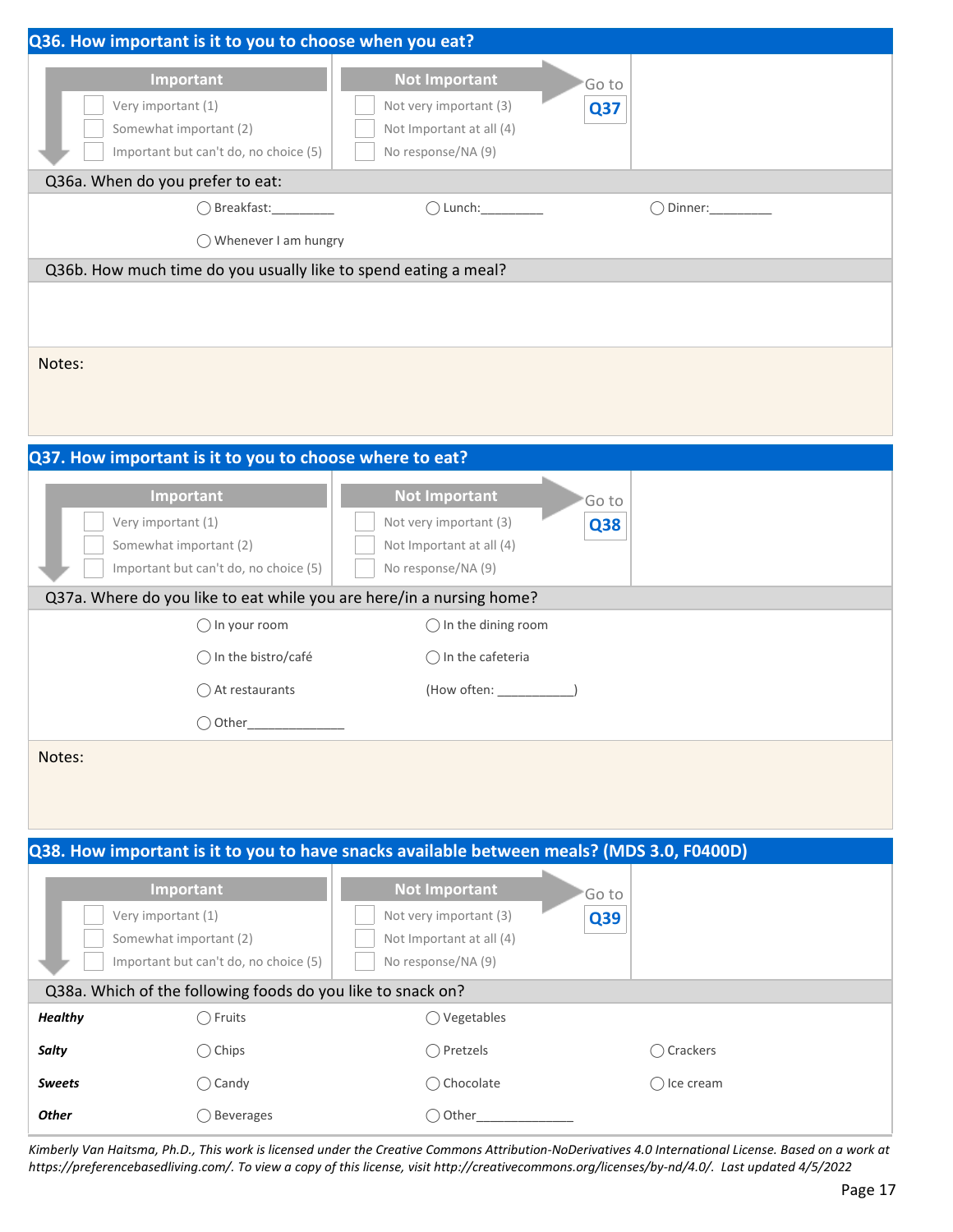| Q38b. When you you like to snack? |                                                                 |                                                |                      |                          |
|-----------------------------------|-----------------------------------------------------------------|------------------------------------------------|----------------------|--------------------------|
|                                   | $\bigcirc$ Morning                                              | ◯ Afternoon                                    |                      | $\bigcirc$ Evening/night |
|                                   | ◯ Whenever I want                                               |                                                |                      |                          |
| Notes:                            |                                                                 |                                                |                      |                          |
|                                   |                                                                 |                                                |                      |                          |
|                                   |                                                                 |                                                |                      |                          |
|                                   | Q39. How important is it to you to eat at restaurants?          |                                                |                      |                          |
|                                   | Important                                                       | <b>Not Important</b>                           |                      |                          |
| Very important (1)                |                                                                 | Not very important (3)                         | 'Go to<br><b>Q40</b> |                          |
|                                   | Somewhat important (2)                                          | Not Important at all (4)                       |                      |                          |
|                                   | Important but can't do, no choice (5)                           | No response/NA (9)                             |                      |                          |
|                                   | Q39a. Which kind of restaurants do you like?                    |                                                |                      |                          |
| <b>Type</b>                       | ◯ Upscale                                                       | ◯ Fast food                                    | $\bigcirc$ Diner     |                          |
| <b>Specialty</b>                  | $\bigcirc$ Italian                                              | $\bigcirc$ Pizza                               | $\bigcirc$ Japanese  |                          |
|                                   | ◯ Hoagie/sub/sandwich                                           | $\bigcirc$ Other_                              |                      |                          |
|                                   | Q39b. Write name of favorite restaurant:                        |                                                |                      |                          |
|                                   |                                                                 |                                                |                      |                          |
| Notes:                            |                                                                 |                                                |                      |                          |
|                                   |                                                                 |                                                |                      |                          |
|                                   |                                                                 |                                                |                      |                          |
|                                   |                                                                 |                                                |                      |                          |
|                                   | Q40. How important is it to you to order take-out food?         |                                                |                      |                          |
|                                   | Important                                                       | <b>Not Important</b>                           | 'Go to               |                          |
| Very important (1)                |                                                                 | Not very important (3)                         | <b>Q41</b>           |                          |
|                                   | Somewhat important (2)<br>Important but can't do, no choice (5) | Not Important at all (4)<br>No response/NA (9) |                      |                          |
|                                   |                                                                 |                                                |                      |                          |
|                                   | Q40a. Which kind of take-out food do you like to order?         |                                                |                      |                          |
| <b>Fast food</b>                  | ◯ BBQ chicken                                                   | ◯ Hamburgers                                   | $\bigcirc$ Fish fry  |                          |
|                                   | $\bigcirc$ Pizza                                                | ◯ Wings                                        |                      |                          |
| <b>Specialty</b>                  | ◯ Chinese                                                       | $\bigcirc$ Italian                             | ◯ Japanese           |                          |
| <b>Other</b>                      | $\bigcirc$ Other_                                               |                                                |                      |                          |
| Notes:                            |                                                                 |                                                |                      |                          |
|                                   |                                                                 |                                                |                      |                          |
|                                   |                                                                 |                                                |                      |                          |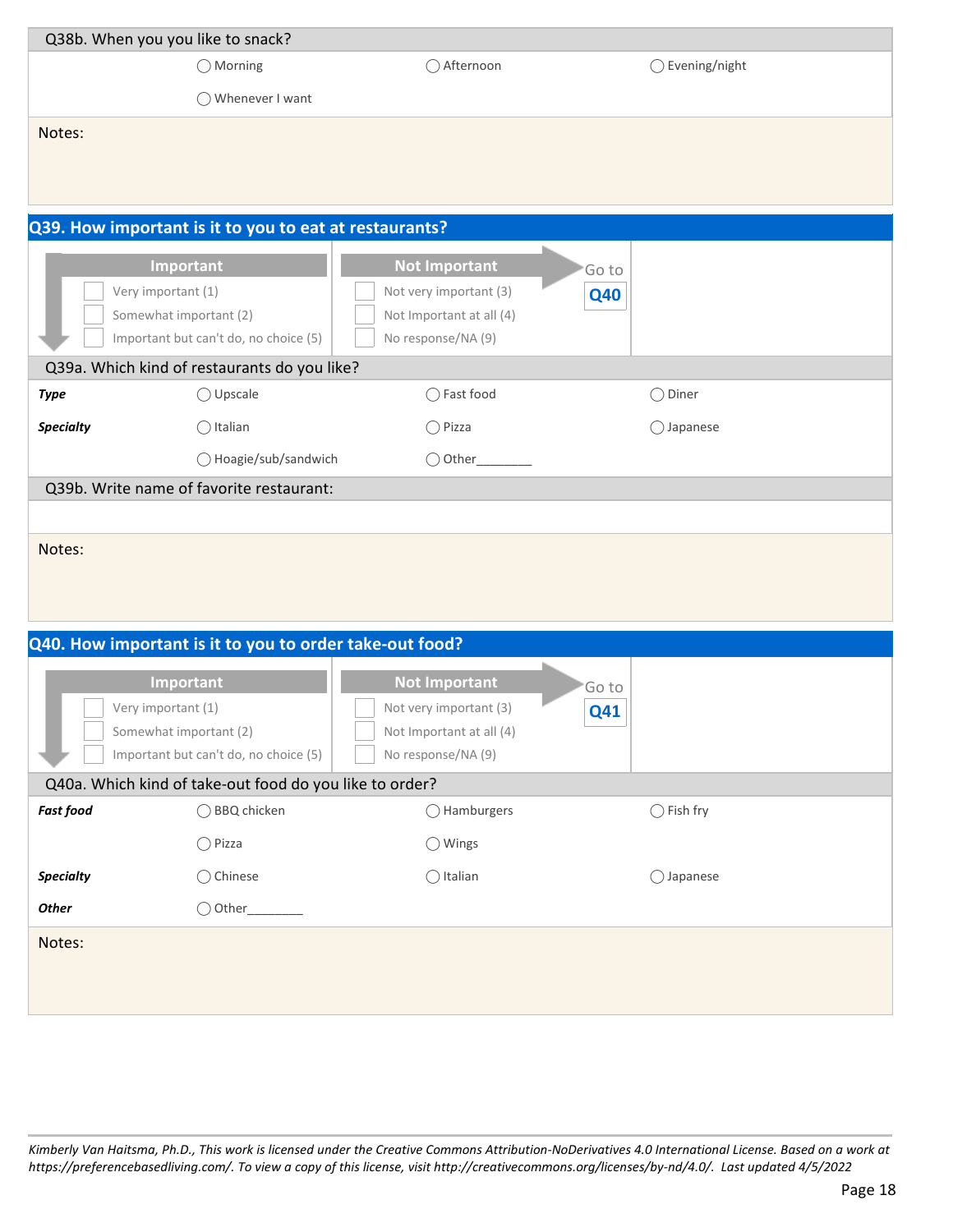|                                                                                                    |                                                                              | Q41. How important is it to you to spend time by yourself?                                       |                      |                       |
|----------------------------------------------------------------------------------------------------|------------------------------------------------------------------------------|--------------------------------------------------------------------------------------------------|----------------------|-----------------------|
| Important<br>Very important (1)<br>Somewhat important (2)<br>Important but can't do, no choice (5) |                                                                              | <b>Not Important</b><br>Not very important (3)<br>Not Important at all (4)<br>No response/NA (9) | 'Go to<br><b>Q42</b> |                       |
|                                                                                                    | Q41a. In which ways do you like to spend time by yourself?                   |                                                                                                  |                      |                       |
| <b>Contemplating</b>                                                                               | $\bigcirc$ Looking out the window                                            | $\bigcirc$ Thinking                                                                              |                      |                       |
| Leisure                                                                                            | ◯ Crossword puzzle / games                                                   | $\bigcirc$ Listening to music<br>$\bigcirc$ Reading                                              |                      |                       |
|                                                                                                    | $\bigcirc$ Watching a movie                                                  |                                                                                                  |                      |                       |
| <b>Resting</b>                                                                                     | $\bigcirc$ Lying down                                                        | $\bigcirc$ Napping                                                                               |                      |                       |
| <b>Spiritual</b>                                                                                   | ◯ Meditating                                                                 | $\bigcirc$ Praying                                                                               |                      |                       |
| <b>Other</b>                                                                                       | $\bigcirc$ Other                                                             |                                                                                                  |                      |                       |
|                                                                                                    | Q41b. Where do you like to spend time by yourself?                           |                                                                                                  |                      |                       |
|                                                                                                    | ◯ Bedroom                                                                    | ○ Outside                                                                                        |                      | $\bigcirc$ Other      |
|                                                                                                    |                                                                              | Q42. How important is it to you to spend time one-on-one with someone?                           |                      |                       |
|                                                                                                    |                                                                              |                                                                                                  |                      |                       |
| Very important (1)                                                                                 | Important<br>Somewhat important (2)<br>Important but can't do, no choice (5) | <b>Not Important</b><br>Not very important (3)<br>Not Important at all (4)<br>No response/NA (9) | 'Go to<br><b>Q43</b> |                       |
|                                                                                                    |                                                                              | Q42a. Which people do you like to spend one-on-one time with?                                    |                      |                       |
| Family                                                                                             | $\bigcirc$ Spouse                                                            | ◯ Significant other                                                                              |                      | ◯ Children            |
|                                                                                                    | ◯ Brother                                                                    | ◯ Sister                                                                                         |                      | ○ Grandchildren       |
| <b>Friends</b>                                                                                     | $\bigcirc$ Friends                                                           | ◯ Roommate                                                                                       |                      | ◯ Other residents     |
| <b>Other</b>                                                                                       | $\bigcirc$ Staff                                                             | $\bigcirc$ Other                                                                                 |                      |                       |
|                                                                                                    | Q42b. What do you like to do with someone one-on-one?                        |                                                                                                  |                      |                       |
|                                                                                                    | $\bigcirc$ Catching up                                                       | $\bigcirc$ Discussing care                                                                       |                      | ◯ Discussing facility |
|                                                                                                    | ◯ Playing games                                                              |                                                                                                  |                      |                       |
| Notes:                                                                                             |                                                                              |                                                                                                  |                      |                       |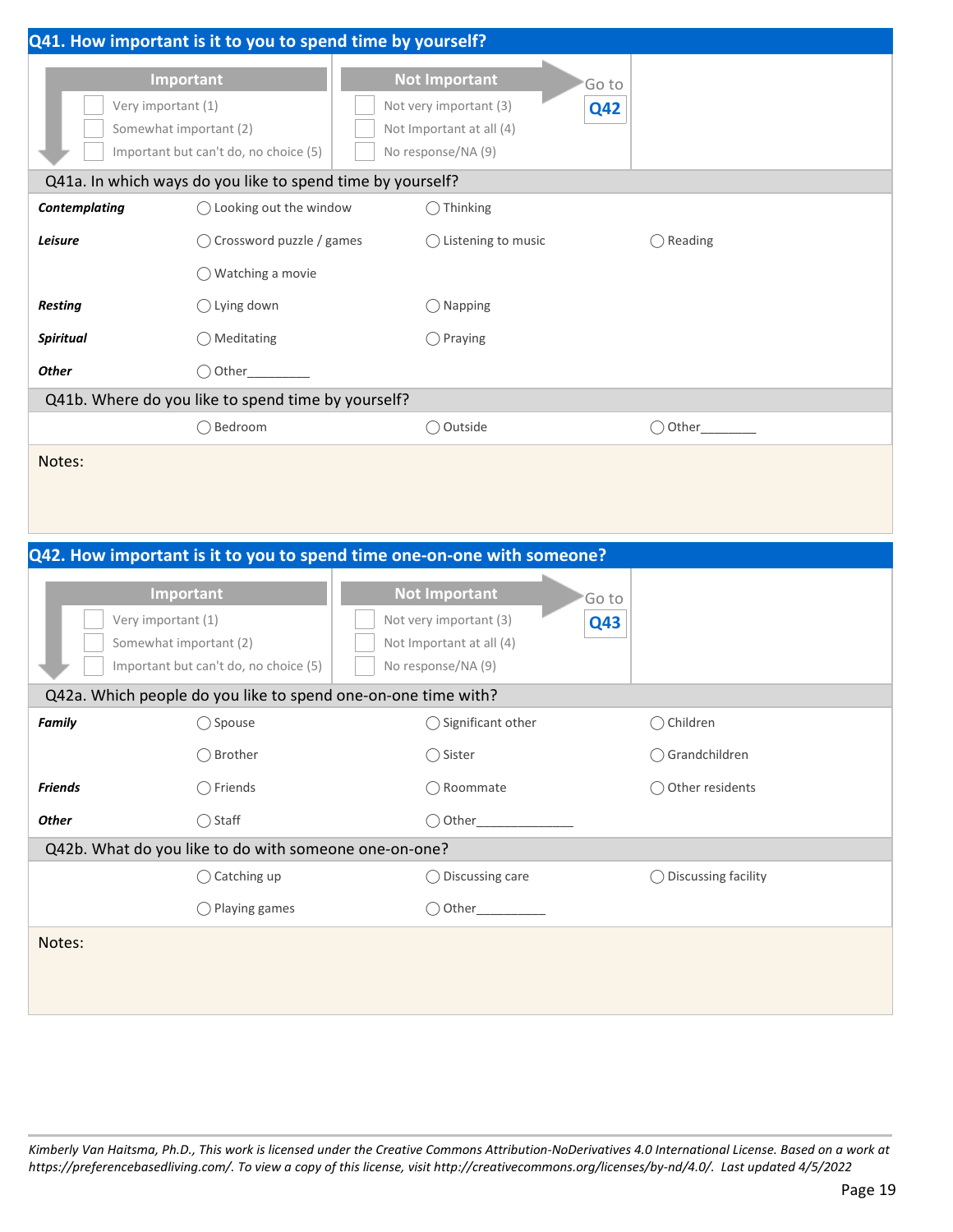| Q43. How important is it to you to do things with groups of people? (MDS 3.0, F0500E) |                                                |                        |
|---------------------------------------------------------------------------------------|------------------------------------------------|------------------------|
|                                                                                       |                                                |                        |
| Important                                                                             | <b>Not Important</b>                           | Go to                  |
| Very important (1)                                                                    | Not very important (3)                         | <b>Q44</b>             |
| Somewhat important (2)                                                                | Not Important at all (4)                       |                        |
| Important but can't do, no choice (5)                                                 | No response/NA (9)                             |                        |
| Q43a. What do you like to do with groups of people?                                   |                                                |                        |
|                                                                                       |                                                |                        |
|                                                                                       |                                                |                        |
| Q43b. Which type of person do you enjoy in a group?                                   |                                                |                        |
| $\bigcirc$ Friends                                                                    | ◯ Other residents                              | $\bigcirc$ Roommate    |
|                                                                                       |                                                |                        |
| $\bigcirc$ Family members                                                             |                                                |                        |
| Q43c. How many people do you like when doing things in a group?                       |                                                |                        |
| ◯ Small group                                                                         | ◯ Medium group                                 | $\bigcirc$ Large group |
| $\bigcirc$ Very large group / crowd                                                   |                                                |                        |
| Notes:                                                                                |                                                |                        |
|                                                                                       |                                                |                        |
|                                                                                       |                                                |                        |
|                                                                                       |                                                |                        |
|                                                                                       |                                                |                        |
| Q44. How important is it to you to meet new people?                                   |                                                |                        |
|                                                                                       |                                                |                        |
| Important                                                                             | <b>Not Important</b>                           | Go to                  |
| Very important (1)                                                                    | Not very important (3)                         | <b>Q45</b>             |
| Somewhat important (2)                                                                | Not Important at all (4)                       |                        |
| Important but can't do, no choice (5)                                                 | No response/NA (9)                             |                        |
| Q44a. In which ways do you like to meet new people?                                   |                                                |                        |
| $\bigcirc$ Social event                                                               | ◯ Discussion group                             | ◯ Enjoyable activity   |
| ◯ Over coffee                                                                         | ◯ Through another resident                     | ◯ Through staff        |
| $\bigcirc$ Other                                                                      |                                                |                        |
| Notes:                                                                                |                                                |                        |
|                                                                                       |                                                |                        |
|                                                                                       |                                                |                        |
|                                                                                       |                                                |                        |
| Q45. How important is it to you to be a member of a club?                             |                                                |                        |
|                                                                                       |                                                |                        |
| Important                                                                             | <b>Not Important</b>                           | Go to                  |
| Very important (1)                                                                    | Not very important (3)                         | <b>Q46</b>             |
| Somewhat important (2)<br>Important but can't do, no choice (5)                       | Not Important at all (4)<br>No response/NA (9) |                        |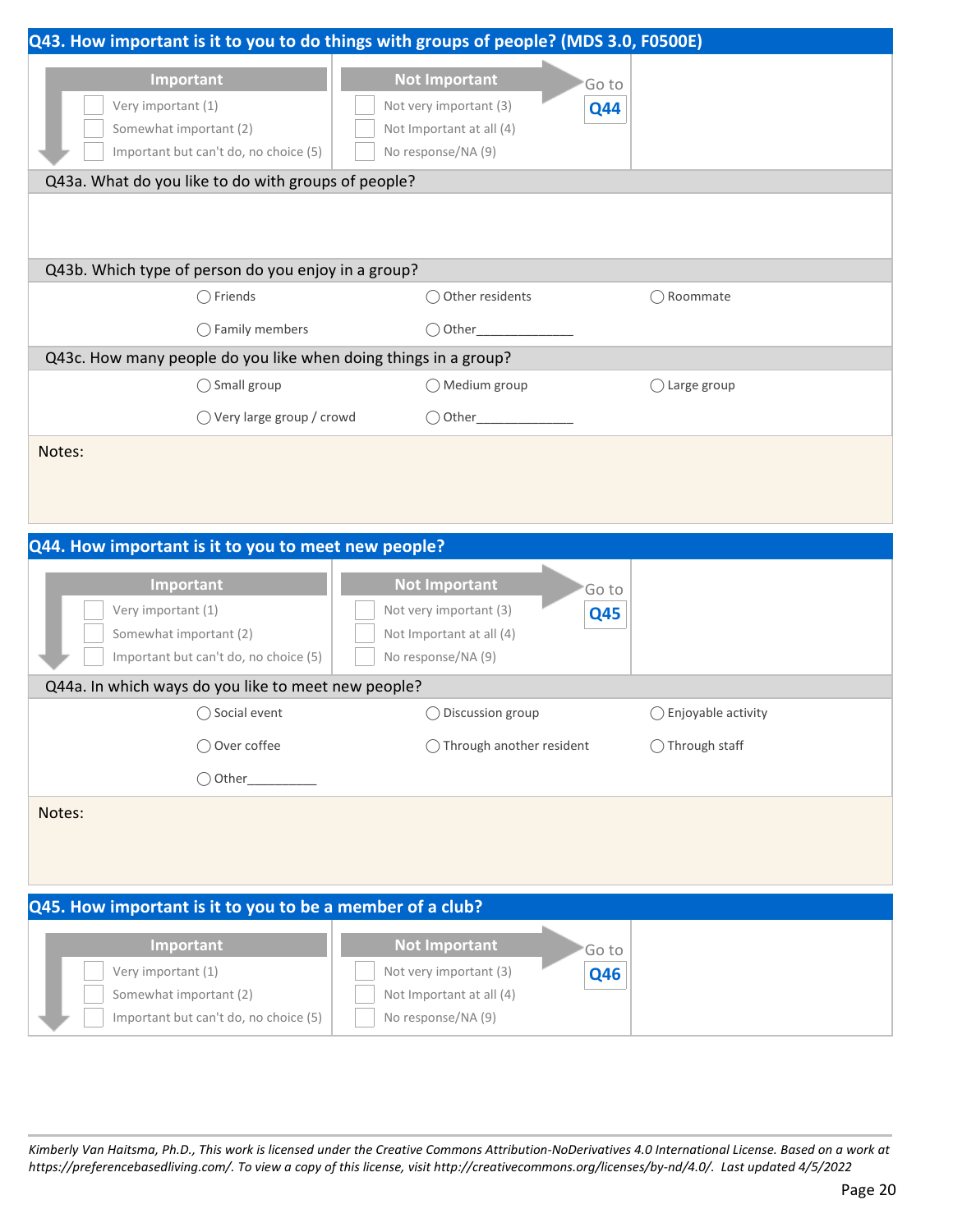| Q45a. Which kind of club(s) did you enjoy in the past? |                                                        |                                                                                                                         |                              |  |  |
|--------------------------------------------------------|--------------------------------------------------------|-------------------------------------------------------------------------------------------------------------------------|------------------------------|--|--|
| <b>Hobbies</b>                                         | ◯ Book club                                            | ◯ Card club                                                                                                             | ◯ Computer club              |  |  |
|                                                        | ◯ Crochet / knitting club                              | ◯ Glee club                                                                                                             | ◯ Outdoors club              |  |  |
| <b>Political</b>                                       | $\bigcirc$ Political club                              |                                                                                                                         |                              |  |  |
| Religious                                              | $\bigcirc$ Religious club                              | ◯ Church club                                                                                                           |                              |  |  |
| <b>Social</b>                                          | $\bigcirc$ Elks                                        | ◯ Red Hat Society                                                                                                       |                              |  |  |
| <b>Veterans</b>                                        | $\bigcirc$ American Legion                             | $\bigcirc$ VFW                                                                                                          |                              |  |  |
| <b>Other</b>                                           | $\bigcirc$ Other                                       |                                                                                                                         |                              |  |  |
|                                                        | Q45b. What kind of clubs do you enjoy now?             |                                                                                                                         |                              |  |  |
| <b>Hobbies</b>                                         | ◯ Book club                                            | ◯ Card club                                                                                                             | ○ Computer club              |  |  |
|                                                        | ◯ Crochet / knitting club                              | ◯ Glee club                                                                                                             | ◯ Outdoors club              |  |  |
| <b>Political</b>                                       | $\bigcirc$ Political club                              |                                                                                                                         |                              |  |  |
| <b>Religious</b>                                       | ◯ Religious club                                       | ◯ Church club                                                                                                           |                              |  |  |
| <b>Social</b>                                          | $\bigcirc$ Elks                                        | ◯ Red Hat Society                                                                                                       |                              |  |  |
| <b>Veterans</b>                                        | ◯ American Legion                                      | $\bigcirc$ VFW                                                                                                          |                              |  |  |
| <b>Other</b>                                           |                                                        |                                                                                                                         |                              |  |  |
| Notes:                                                 |                                                        |                                                                                                                         |                              |  |  |
|                                                        | Q46. How important is it to you to be around children? |                                                                                                                         |                              |  |  |
| Very important (1)<br>Somewhat important (2)           | Important<br>Important but can't do, no choice (5)     | <b>Not Important</b><br>Go to<br>Not very important (3)<br><b>Q47</b><br>Not Important at all (4)<br>No response/NA (9) |                              |  |  |
|                                                        | Q46a. Which children do you enjoy being around?        |                                                                                                                         |                              |  |  |
|                                                        | ○ Grandchildren                                        | ○ Great grandchildren                                                                                                   | ◯ School groups              |  |  |
|                                                        | ◯ Other residents' visitors                            |                                                                                                                         |                              |  |  |
|                                                        | Q46b. What activities involving children do you enjoy? |                                                                                                                         |                              |  |  |
|                                                        | $\bigcirc$ Watching them play                          | ◯ Playing with them                                                                                                     | $\bigcirc$ Listening to them |  |  |
|                                                        | ◯ Talking with them                                    | $\bigcirc$ Teaching them                                                                                                |                              |  |  |
| Notes:                                                 |                                                        |                                                                                                                         |                              |  |  |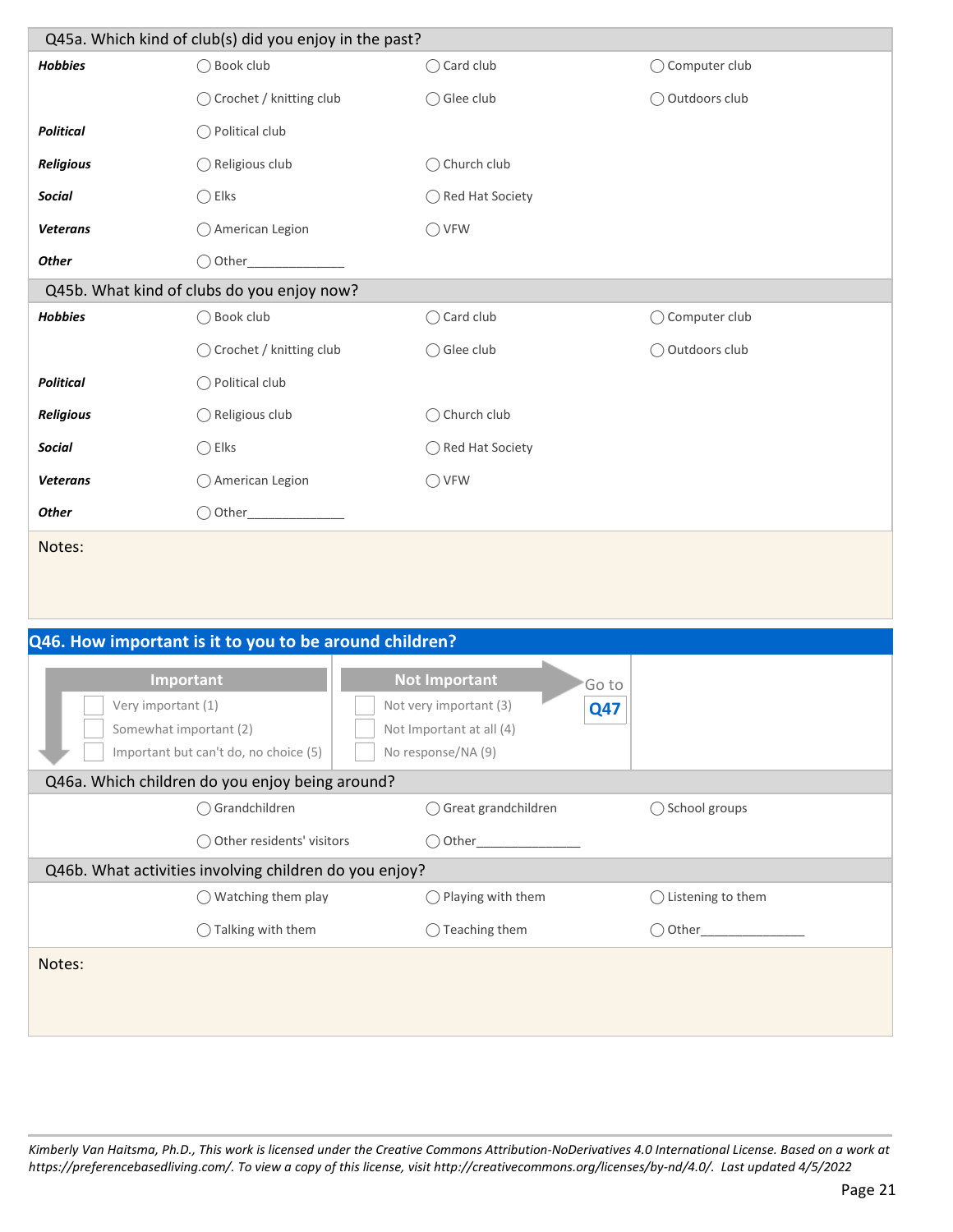|                        | Q47. How important is it to you to volunteer your time?                                              |                                                                     |                                              |
|------------------------|------------------------------------------------------------------------------------------------------|---------------------------------------------------------------------|----------------------------------------------|
|                        | Important                                                                                            | <b>Not Important</b><br>Go to                                       |                                              |
| Very important (1)     |                                                                                                      | Not very important (3)<br><b>Q48</b>                                |                                              |
| Somewhat important (2) |                                                                                                      | Not Important at all (4)                                            |                                              |
|                        | Important but can't do, no choice (5)                                                                | No response/NA (9)                                                  |                                              |
|                        | Q47a. Have you volunteered your time in the past?                                                    |                                                                     |                                              |
|                        | $\bigcirc$ Yes                                                                                       | $\bigcirc$ No                                                       |                                              |
|                        | Q47b. If yes, which ways have you volunteered your time in the past?                                 |                                                                     |                                              |
| Children/Youth         | $\bigcirc$ Reading with / teaching children                                                          | ◯ School volunteer activities                                       |                                              |
| <b>Financial</b>       | $\bigcirc$ Fundraising                                                                               | $\bigcirc$ Help with giving money or gifts to<br>the sick and needy |                                              |
| <b>Helping Others</b>  | ◯ Church volunteer activities                                                                        | $\bigcirc$ Shopping for other people                                | $\bigcirc$ Make things for the sick or needy |
| <b>Training</b>        | $\bigcirc$ Helping people learn the computer                                                         | ◯ Coaching a sports team                                            |                                              |
| <b>Other</b>           | $\bigcirc$ Other                                                                                     |                                                                     |                                              |
|                        | Q47c. How do you like to volunteer your time now?                                                    |                                                                     |                                              |
| Children/Youth         | $\bigcirc$ Reading with / teaching children                                                          |                                                                     |                                              |
| <b>Financial</b>       | $\bigcirc$ Fundraising                                                                               |                                                                     |                                              |
| <b>Helping Others</b>  | $\bigcirc$ Helping around the nursing home                                                           | $\bigcirc$ Shopping for other residents                             | $\bigcirc$ Helping the sick or needy         |
| <b>Training</b>        | $\bigcirc$ Helping people learn the computer $\bigcirc$ Coaching a sports team                       |                                                                     |                                              |
| <b>Other</b>           |                                                                                                      |                                                                     |                                              |
| Notes:                 |                                                                                                      |                                                                     |                                              |
|                        |                                                                                                      |                                                                     |                                              |
|                        |                                                                                                      |                                                                     |                                              |
|                        | Q48. How important is it to you to participate in religious services or practices? (MDS 3.0, F0500H) |                                                                     |                                              |
|                        |                                                                                                      |                                                                     |                                              |
|                        | Important                                                                                            | <b>Not Important</b><br>Go to                                       |                                              |
| Very important (1)     |                                                                                                      | Not very important (3)<br>Q49                                       |                                              |
| Somewhat important (2) |                                                                                                      | Not Important at all (4)                                            |                                              |
|                        | Important but can't do, no choice (5)<br>Q48a. What is your religious background?                    | No response/NA (9)                                                  |                                              |
|                        |                                                                                                      |                                                                     |                                              |
|                        |                                                                                                      |                                                                     |                                              |
|                        |                                                                                                      |                                                                     |                                              |
|                        | Q48b. Do you belong to a religious organization?                                                     |                                                                     |                                              |
|                        | $\bigcirc$ Yes                                                                                       | $\bigcirc$ No                                                       |                                              |
|                        | Q48c. If yes, which organization do you belong to?                                                   |                                                                     |                                              |
|                        | ◯ Synagogue                                                                                          | ◯ Church                                                            | ◯ Mosque                                     |
|                        | ◯ Other_______________                                                                               |                                                                     |                                              |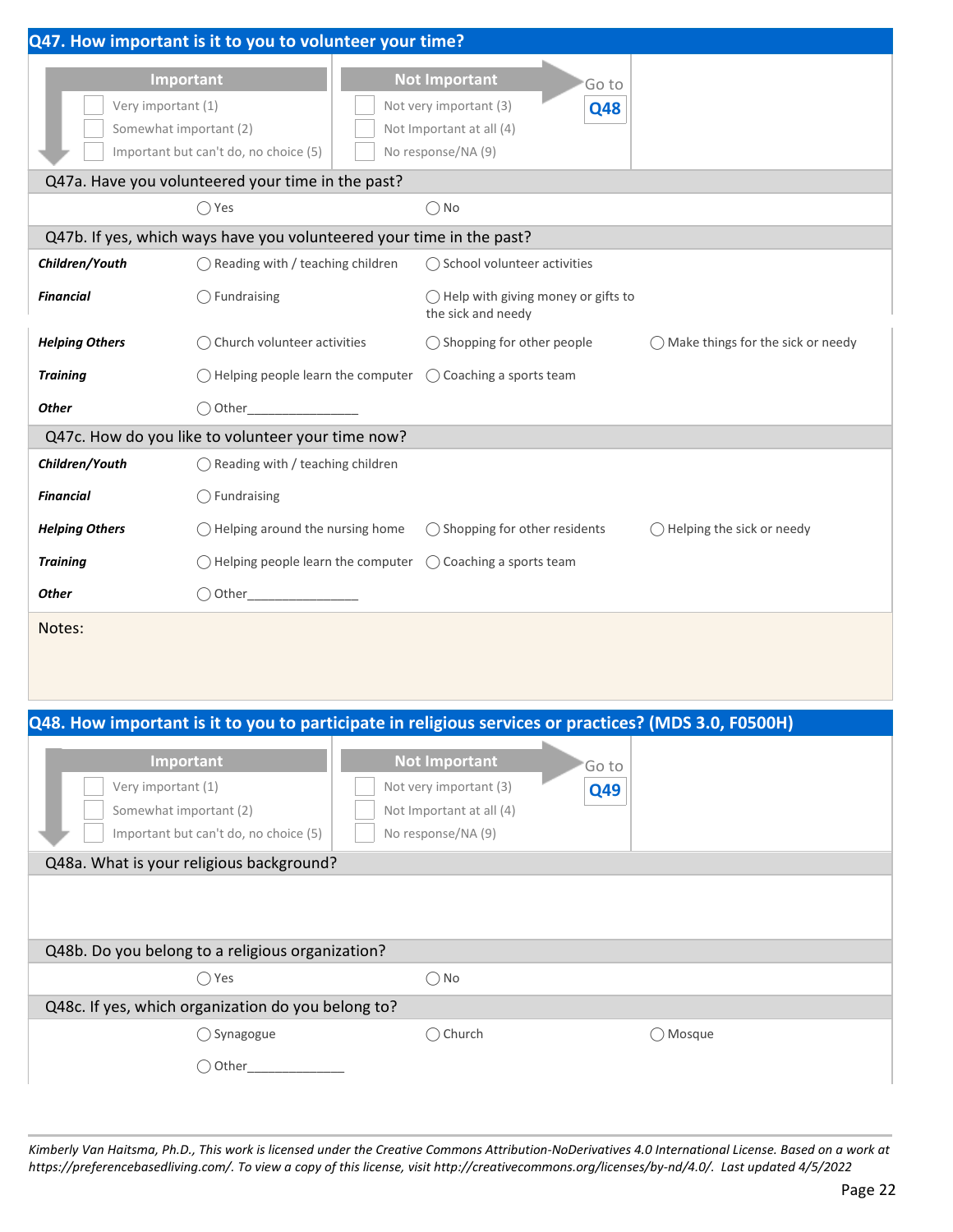| Q48d. If so, what is the name? |                                                                                                                                        |                                                                                |                                                         |
|--------------------------------|----------------------------------------------------------------------------------------------------------------------------------------|--------------------------------------------------------------------------------|---------------------------------------------------------|
|                                |                                                                                                                                        |                                                                                |                                                         |
|                                | Q48e. Which religious services or practices do you like?                                                                               |                                                                                |                                                         |
| <b>Dietary</b>                 | Observe dietary requirements                                                                                                           | $\bigcap$ Kosher foods                                                         | () No meat on Fridays                                   |
| <b>Religious Practices</b>     | $\bigcap$ Read / study the Torah / Bible /<br>Koran / Other                                                                            | $\bigcap$ Pray / meditate                                                      | $\bigcirc$ Visits from clergy, pastor, priest,<br>rabbi |
|                                | ○ Observe holy days<br>(Specify: when the second second second second second second second second second second second second second s | () (If Christian) Receive sacraments<br>(Which ones?                           |                                                         |
| <b>Religious Services</b>      | $\bigcirc$ Attend religious services                                                                                                   | $\bigcirc$ Listen to services on a tape / radio $\bigcirc$ Watch service on TV |                                                         |
| <b>Other</b>                   | $\bigcirc$ Other                                                                                                                       |                                                                                |                                                         |
| Notes:                         |                                                                                                                                        |                                                                                |                                                         |

|                                                                                                    |                                                               | Q49. How important is it to you to participate in your cultural traditions?                      |                     |
|----------------------------------------------------------------------------------------------------|---------------------------------------------------------------|--------------------------------------------------------------------------------------------------|---------------------|
| Important<br>Very important (1)<br>Somewhat important (2)<br>Important but can't do, no choice (5) |                                                               | <b>Not Important</b><br>Not very important (3)<br>Not Important at all (4)<br>No response/NA (9) | Go to<br><b>Q50</b> |
|                                                                                                    | Q49a. In which cultural tradtions do you like to participate? |                                                                                                  |                     |
| <b>Cultural</b>                                                                                    | $\bigcirc$ Eating traditional food                            | $\bigcirc$ Wearing traditional dress                                                             |                     |
| <b>Celebrations</b>                                                                                | Celebrations<br>( )                                           | ◯ Festivals                                                                                      | Holidays            |
| <b>Military</b>                                                                                    | $\bigcirc$ Military traditions                                |                                                                                                  |                     |
| <b>Religious</b>                                                                                   | $\bigcirc$ Religious traditions                               |                                                                                                  |                     |
| <b>Other</b>                                                                                       | ◯ Other                                                       |                                                                                                  |                     |
| Notes:                                                                                             |                                                               |                                                                                                  |                     |

| Q50. How important is it to you to reminisce about the past?                          |                                                                          |        |  |
|---------------------------------------------------------------------------------------|--------------------------------------------------------------------------|--------|--|
| Important                                                                             | Not Important                                                            | 'Go to |  |
| Very important (1)<br>Somewhat important (2)<br>Important but can't do, no choice (5) | Not very important (3)<br>Not Important at all (4)<br>No response/NA (9) | Q51    |  |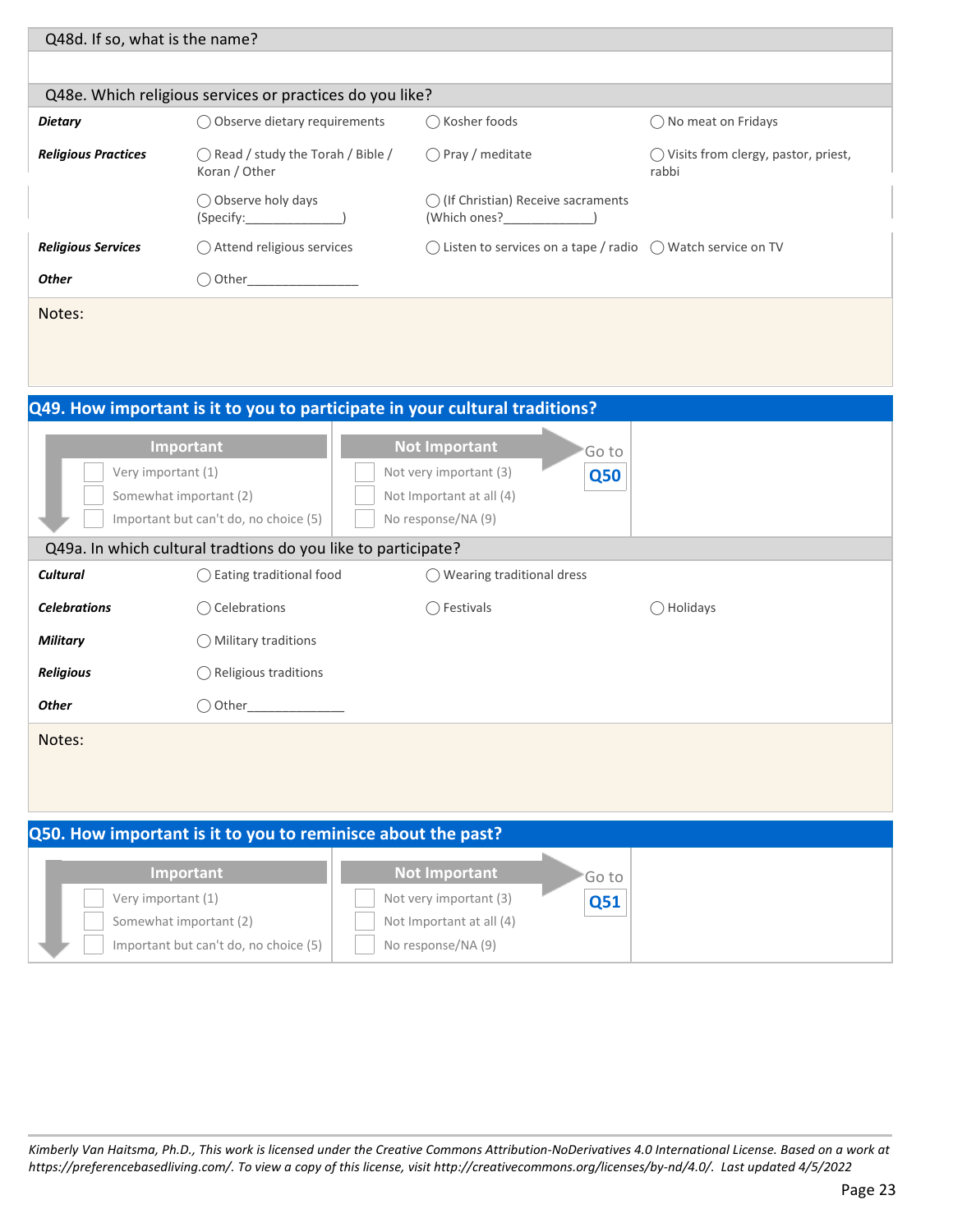| Q50a. Which topics do you like to reminisce about?     |                                                   |                                       |                                       |  |
|--------------------------------------------------------|---------------------------------------------------|---------------------------------------|---------------------------------------|--|
| <b>Entertainment</b>                                   | ◯ Old radio shows                                 | ◯ Old TV shows                        | $\bigcirc$ Entertainers from the past |  |
| <b>Interests</b>                                       | $\bigcirc$ Fashions                               | ◯ Hobbies                             | $\bigcirc$ Music                      |  |
| <b>Life Experiences</b>                                | $\bigcap$ Travel                                  | ◯ Work                                | ◯ School                              |  |
|                                                        | $\bigcirc$ Where you came from                    |                                       |                                       |  |
| <b>Relationships</b>                                   | $\bigcap$ Family                                  | Friends                               | $\bigcap$ Pets                        |  |
| <b>Sports</b>                                          |                                                   | $\bigcirc$ Sports you participates in |                                       |  |
| <b>Other</b>                                           | $\bigcirc$ Other                                  |                                       |                                       |  |
|                                                        | Q50b. With which people do you like to reminisce? |                                       |                                       |  |
| <b>Family</b>                                          | $\bigcirc$ Spouse                                 | $\bigcirc$ Significant other          | $\bigcirc$ Children                   |  |
|                                                        | ◯ Brother                                         | $\bigcirc$ Sister                     | ◯ Grandchildren                       |  |
| <b>Friends</b>                                         | $\bigcap$ Friends                                 | $\bigcirc$ Other residents            |                                       |  |
| <b>Other</b>                                           | $\bigcirc$ Staff                                  | Other                                 |                                       |  |
| Q50c. Do you like to reminisce with a group of people? |                                                   |                                       |                                       |  |
|                                                        | $\bigcirc$ Yes                                    | $\bigcap$ No                          |                                       |  |
| Notes:                                                 |                                                   |                                       |                                       |  |

| Q51. How important is it to you to give gifts?                               |                                                                       |                      |  |
|------------------------------------------------------------------------------|-----------------------------------------------------------------------|----------------------|--|
| Important<br>Very important (1)                                              | <b>Not Important</b><br>Go to<br>Not very important (3)<br><b>Q52</b> |                      |  |
| Somewhat important (2)                                                       | Not Important at all (4)                                              |                      |  |
| Important but can't do, no choice (5)                                        | No response/NA (9)                                                    |                      |  |
| Q51a. To which people do you like to give gifts?                             |                                                                       |                      |  |
| $\bigcirc$ Spouse<br><b>Family</b>                                           | $\bigcirc$ Significant other                                          | $\bigcirc$ Children  |  |
| ◯ Brother                                                                    | $\bigcirc$ Sister                                                     | ◯ Grandchildren      |  |
| <b>Friends</b><br>○ Friends                                                  | ◯ Other residents                                                     | ( ) Other            |  |
| Q51b. Which kind of gifts do you like to give?                               |                                                                       |                      |  |
| ◯ Money                                                                      | ◯ Personal gifts                                                      | $\bigcirc$ Gratitude |  |
| ◯ Flowers                                                                    | $\bigcirc$ Other                                                      |                      |  |
| Q51c. Is it important to you to give gifts on holidays or special occasions? |                                                                       |                      |  |
| Yes                                                                          | $\bigcirc$ No                                                         |                      |  |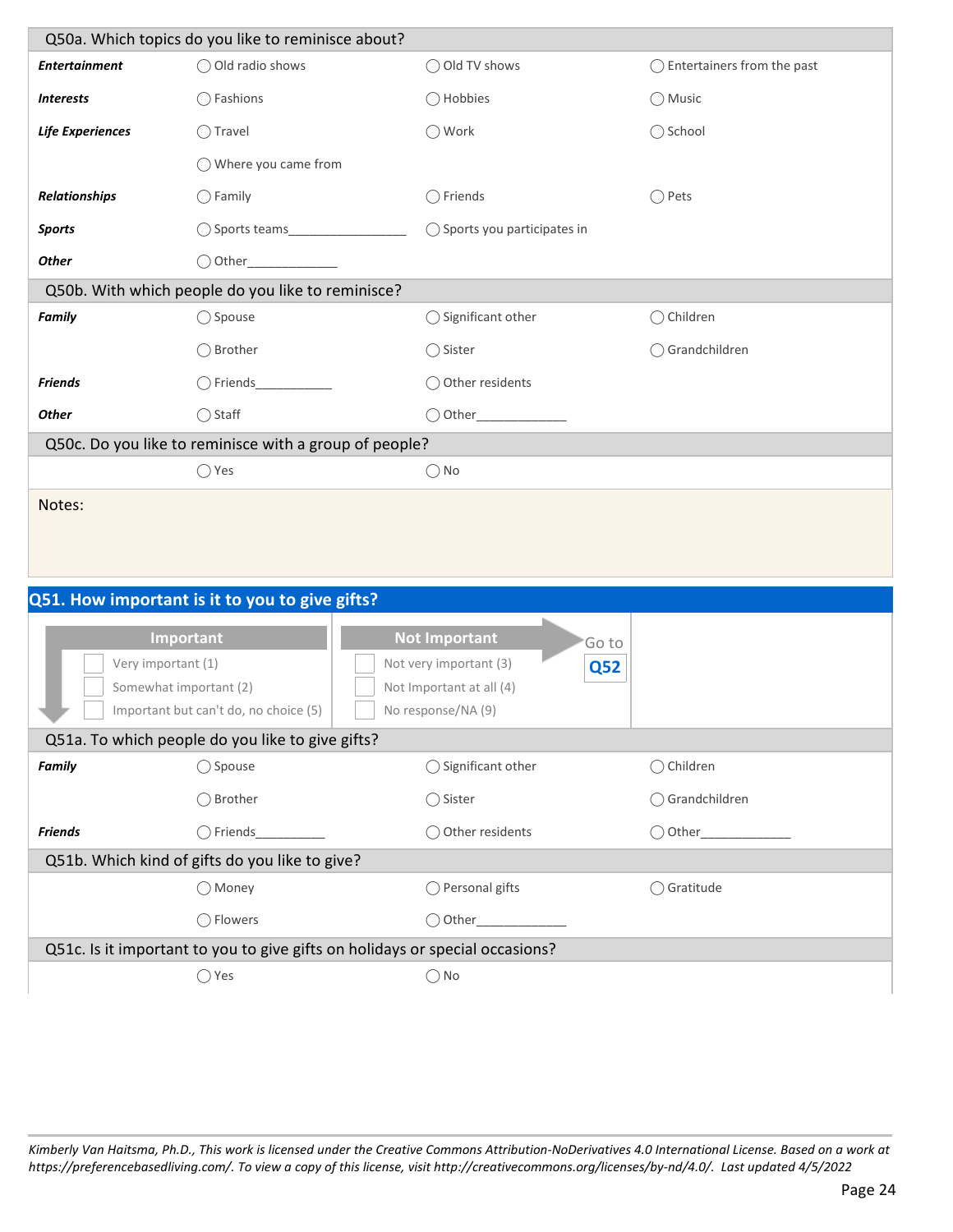|                          |                                                               | Q51d. If yes, on which holidays or special occasions do you enjoy giving gifts? |                               |
|--------------------------|---------------------------------------------------------------|---------------------------------------------------------------------------------|-------------------------------|
| <b>Celebrations</b>      | ◯ Father's Day                                                | ◯ Mother's Day                                                                  | ◯ Birthdays                   |
| <b>Holidays</b>          | ◯ Halloween                                                   | ◯ Hanukkah                                                                      | ◯ Christmas                   |
|                          | $\bigcirc$ Easter                                             | ◯ Valentine's Day                                                               |                               |
| <b>Special Occasions</b> | ◯ Anniversaries                                               | $\bigcirc$ Graduations                                                          | $\bigcirc$ Weddings           |
| <b>Other</b>             |                                                               |                                                                                 |                               |
| Notes:                   |                                                               |                                                                                 |                               |
|                          |                                                               |                                                                                 |                               |
|                          |                                                               |                                                                                 |                               |
|                          | Q52. How important is it to you to go shopping?               |                                                                                 |                               |
|                          |                                                               |                                                                                 |                               |
| Very important (1)       | Important                                                     | <b>Not Important</b><br>'Go to<br>Not very important (3)                        |                               |
|                          | Somewhat important (2)                                        | <b>Q53</b><br>Not Important at all (4)                                          |                               |
|                          | Important but can't do, no choice (5)                         | No response/NA (9)                                                              |                               |
|                          | Q52a. At which stores do you like to shop?                    |                                                                                 |                               |
|                          | ◯ Clothing store                                              | ◯ Department store                                                              | ◯ Discount store              |
|                          | ◯ Dollar store                                                | ◯ Grocery store                                                                 | $\bigcirc$ Hardware store     |
|                          | $\bigcirc$ Mall                                               | ◯ General store                                                                 |                               |
|                          | $\bigcirc$ Other                                              |                                                                                 |                               |
|                          | Q52b. Write names of favorite stores, if given.               |                                                                                 |                               |
|                          |                                                               |                                                                                 |                               |
| Notes:                   |                                                               |                                                                                 |                               |
|                          |                                                               |                                                                                 |                               |
|                          |                                                               |                                                                                 |                               |
|                          | Q53. How important is it to you to do things away from here?  |                                                                                 |                               |
|                          | Important                                                     | <b>Not Important</b><br>'Go to                                                  |                               |
| Very important (1)       |                                                               | Not very important (3)<br><b>Q54</b>                                            |                               |
|                          | Somewhat important (2)                                        | Not Important at all (4)                                                        |                               |
|                          | Important but can't do, no choice (5)                         | No response/NA (9)                                                              |                               |
|                          | Q53a. Which kinds of things do you like to do away from here? |                                                                                 |                               |
| <b>Visits</b>            | $\bigcirc$ Visit family                                       | $\bigcirc$ Visit friends                                                        | ◯ Visit old neighbors         |
| <b>Shopping/Dining</b>   | $\bigcirc$ Go shopping                                        | ◯ Go to the store                                                               | $\bigcirc$ Go to a restaurant |
| <b>Entertainment</b>     | $\bigcirc$ Go to a movie                                      | ◯ Go to a concert                                                               | ◯ Go to the theater           |
| <b>Outings</b>           | $\bigcirc$ Go to a sporting event                             | ◯ Sightsee                                                                      | $\bigcirc$ Go for a ride      |
| <b>Other</b>             | $\bigcirc$ Other_                                             |                                                                                 |                               |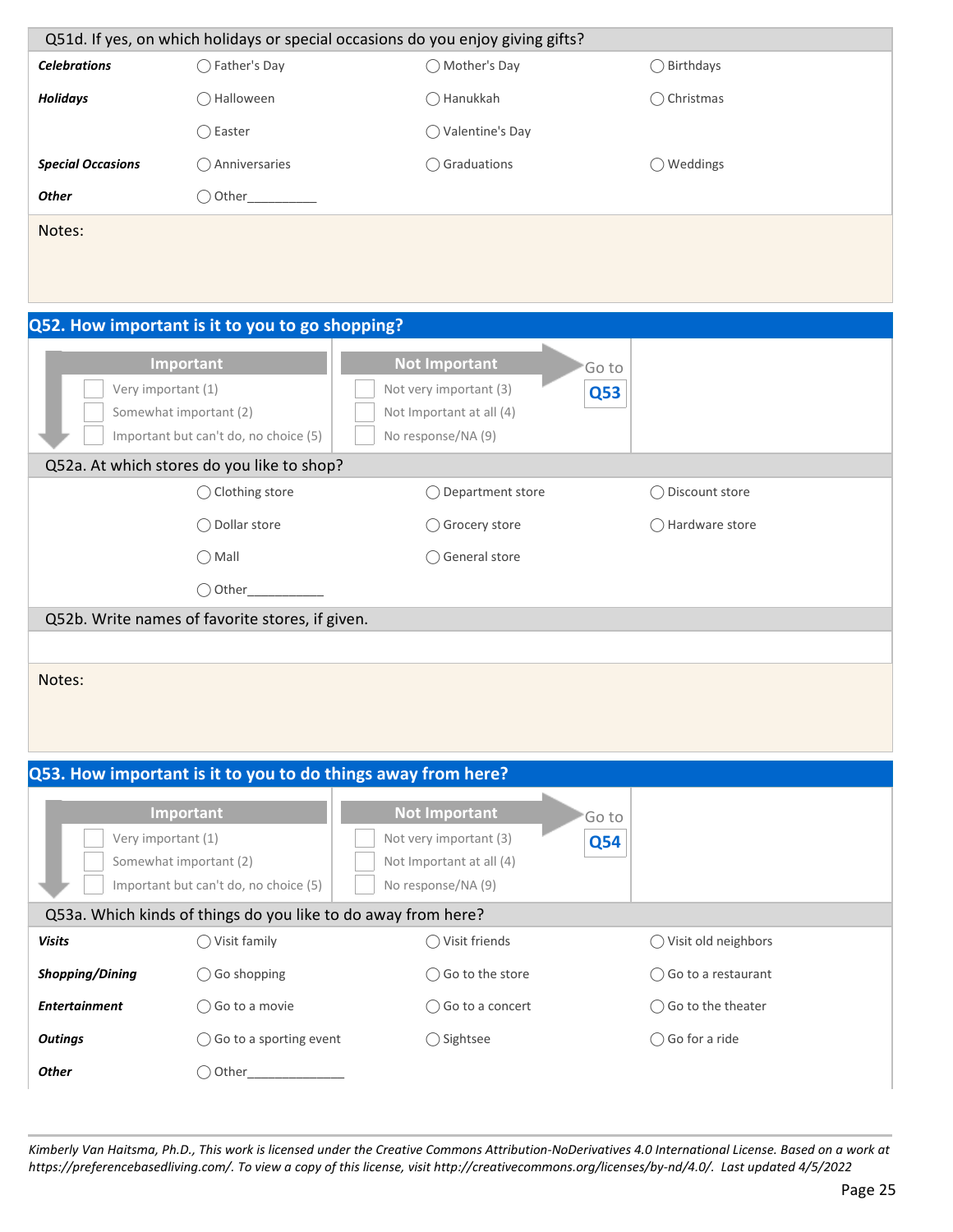| Q53b. How long do you like to spend away from here?                                                                                                                                                                            |                                                              |                                                                 |                              |
|--------------------------------------------------------------------------------------------------------------------------------------------------------------------------------------------------------------------------------|--------------------------------------------------------------|-----------------------------------------------------------------|------------------------------|
|                                                                                                                                                                                                                                | $\bigcap$ For an hour of two                                 | $\bigcap$ For a day                                             | ◯ Overnight                  |
|                                                                                                                                                                                                                                | $\bigcirc$ Other                                             |                                                                 |                              |
|                                                                                                                                                                                                                                | Q53c. Whom do you like to be with if you are away from here? |                                                                 |                              |
| <b>Family/Friends</b>                                                                                                                                                                                                          |                                                              |                                                                 |                              |
| <b>Staff</b>                                                                                                                                                                                                                   | $\bigcirc$ Recreation therapist                              | $\bigcirc$ Nurse                                                |                              |
| Notes:                                                                                                                                                                                                                         |                                                              |                                                                 |                              |
|                                                                                                                                                                                                                                |                                                              |                                                                 |                              |
|                                                                                                                                                                                                                                |                                                              | Q54. How important is it to you to attend entertainment events? |                              |
| <b>Not Important</b><br>Important<br>'Go to<br>Very important (1)<br>Not very important (3)<br><b>Q55</b><br>Somewhat important (2)<br>Not Important at all (4)<br>Important but can't do, no choice (5)<br>No response/NA (9) |                                                              |                                                                 |                              |
|                                                                                                                                                                                                                                | Q54a. Which entertainment events did you enjoy in the past?  |                                                                 |                              |
| <b>Entertainment</b>                                                                                                                                                                                                           | O Concerts                                                   | $\bigcirc$ Dance performances                                   | ◯ Drama stage plays          |
|                                                                                                                                                                                                                                | ◯ Movies                                                     | ◯ Musicals / musical plays / Operas                             |                              |
| <b>Outings</b>                                                                                                                                                                                                                 | $\bigcirc$ Parades                                           | ◯ Museums_______________                                        | ◯ Sporting event____________ |
| <b>Other</b>                                                                                                                                                                                                                   | ◯ Casinos                                                    |                                                                 |                              |
| Notes:                                                                                                                                                                                                                         |                                                              |                                                                 |                              |
|                                                                                                                                                                                                                                |                                                              |                                                                 |                              |
|                                                                                                                                                                                                                                |                                                              |                                                                 |                              |

#### **Q55. How important is it to you to go outside to get fresh air when the weather is good? (MDS 3.0, F0500G)**

|                                                           | Important              | <b>Not Important</b><br>'Go to       |                 |
|-----------------------------------------------------------|------------------------|--------------------------------------|-----------------|
|                                                           | Very important (1)     | Not very important (3)<br><b>Q56</b> |                 |
|                                                           | Somewhat important (2) | Not Important at all (4)             |                 |
| Important but can't do, no choice (5)                     |                        | No response/NA (9)                   |                 |
| Q55a. In which type of weather do you like to go outside? |                        |                                      |                 |
| <b>Type of Day</b>                                        | $\bigcirc$ Sunny       | ◯ Cloudy / Overcast                  | $\bigcap$ Rainy |
|                                                           | $\bigcap$ Snowy        |                                      |                 |
| <b>Temperature</b>                                        | $\bigcap$ Hot          | ◯ Warm                               | $\bigcirc$ Cool |
|                                                           | $\bigcirc$ Cold        | $\bigcirc$ Other                     |                 |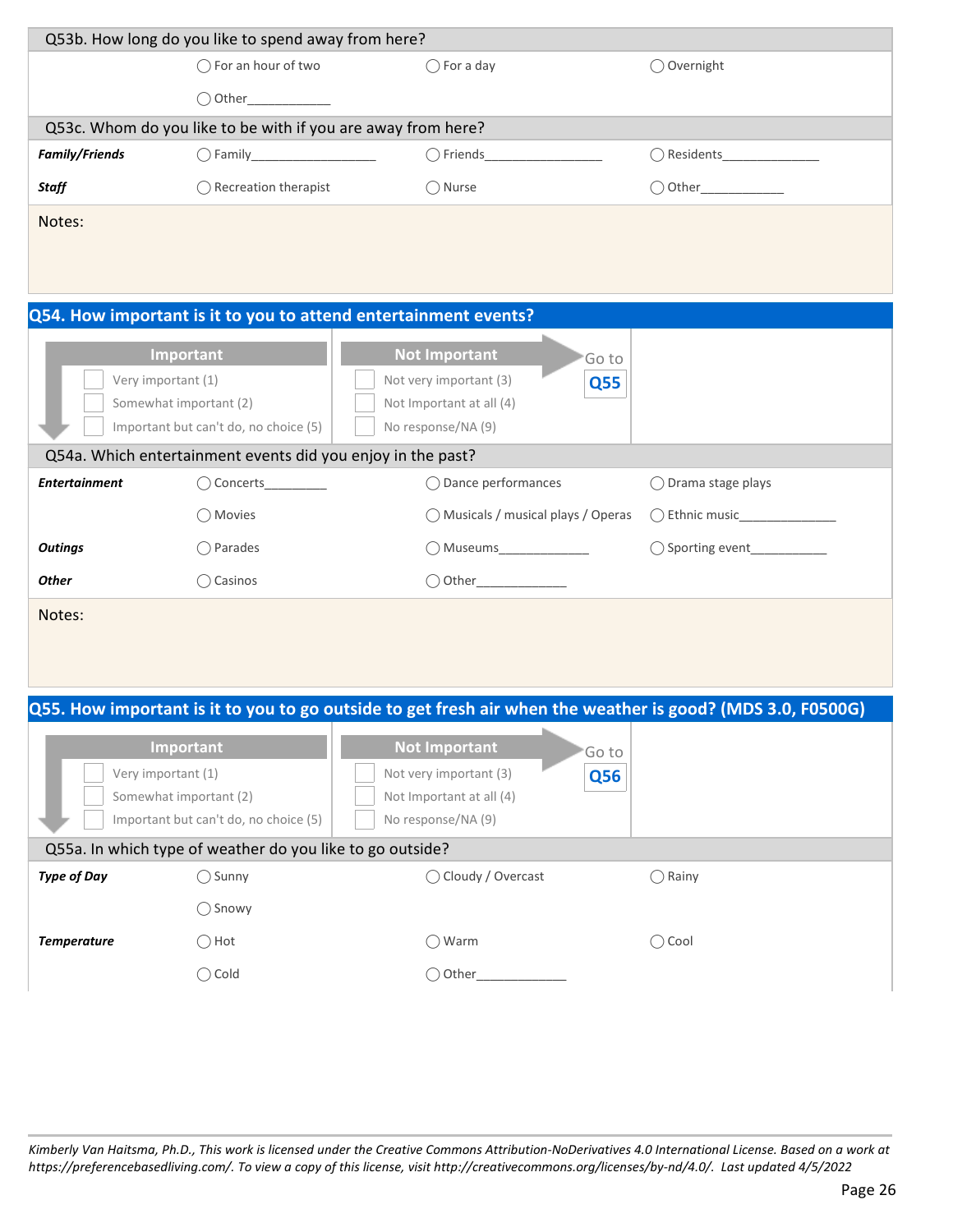|                                       |                                                                     | Q55b. Which things do you like to do outside when the weather is good? |                                |  |  |
|---------------------------------------|---------------------------------------------------------------------|------------------------------------------------------------------------|--------------------------------|--|--|
|                                       |                                                                     |                                                                        |                                |  |  |
| <b>Active Activities</b>              | $\bigcirc$ Garden                                                   | $\bigcirc$ Play                                                        | $\bigcirc$ Walk                |  |  |
|                                       | ◯ Work / outdoor tasks                                              |                                                                        |                                |  |  |
| Relaxation                            | $\bigcirc$ Eat / drink                                              | $\bigcirc$ Nap                                                         | $\bigcirc$ Sit                 |  |  |
|                                       | ◯ Smoke                                                             | ◯ Talk / visit                                                         | $\bigcirc$ Tanning             |  |  |
|                                       | ◯ Watch the birds / wildlife                                        | $\bigcirc$ Other                                                       |                                |  |  |
|                                       | Q55c. How many times do you like to go outside in a week?           |                                                                        |                                |  |  |
|                                       | $\bigcirc$ Daily                                                    | $\bigcirc$ 2-3 times a week                                            | $\bigcirc$ 4-5 times a week    |  |  |
|                                       | ◯ Once a week                                                       |                                                                        |                                |  |  |
| Notes:                                |                                                                     |                                                                        |                                |  |  |
|                                       |                                                                     |                                                                        |                                |  |  |
|                                       |                                                                     |                                                                        |                                |  |  |
|                                       |                                                                     |                                                                        |                                |  |  |
|                                       |                                                                     | Q56. How important is it to you to take care of the place you live?    |                                |  |  |
|                                       | Important                                                           | <b>Not Important</b><br>Go to                                          |                                |  |  |
| Very important (1)                    |                                                                     | Not very important (3)<br>Q <sub>57</sub>                              |                                |  |  |
|                                       | Somewhat important (2)<br>Important but can't do, no choice (5)     | Not Important at all (4)<br>No response/NA (9)                         |                                |  |  |
|                                       | Q56a. Which tasks do you like to do to care for the place you live? |                                                                        |                                |  |  |
| <b>Home Maintenance</b>               | $\bigcirc$ Decorating                                               | $\bigcirc$ Fixing things                                               | ◯ Handling finances (balance   |  |  |
|                                       |                                                                     |                                                                        | checkbook, pay bills)          |  |  |
| Housekeeping                          | ◯ Dishwashing                                                       | ◯ Dusting                                                              | $\bigcirc$ Sweeping, vacuuming |  |  |
| Laundry                               | $\bigcirc$ Folding laundry                                          | $\bigcirc$ Ironing                                                     |                                |  |  |
| <b>Organizing</b>                     | ◯ Making bed                                                        | ◯ Organizing things (closets or                                        | $\bigcirc$ Picking up          |  |  |
|                                       |                                                                     | drawers)                                                               |                                |  |  |
| <b>Other</b>                          | ◯ Tending plants                                                    | $\bigcirc$ Other                                                       |                                |  |  |
| Notes:                                |                                                                     |                                                                        |                                |  |  |
|                                       |                                                                     |                                                                        |                                |  |  |
|                                       |                                                                     |                                                                        |                                |  |  |
|                                       | Q57. How important is it to you to do outdoor tasks?                |                                                                        |                                |  |  |
|                                       | Important                                                           | <b>Not Important</b>                                                   |                                |  |  |
| Very important (1)                    |                                                                     | Go to<br>Not very important (3)                                        |                                |  |  |
|                                       | Somewhat important (2)                                              | Not Important at all (4)                                               |                                |  |  |
| Important but can't do, no choice (5) |                                                                     | No response/NA (9)                                                     |                                |  |  |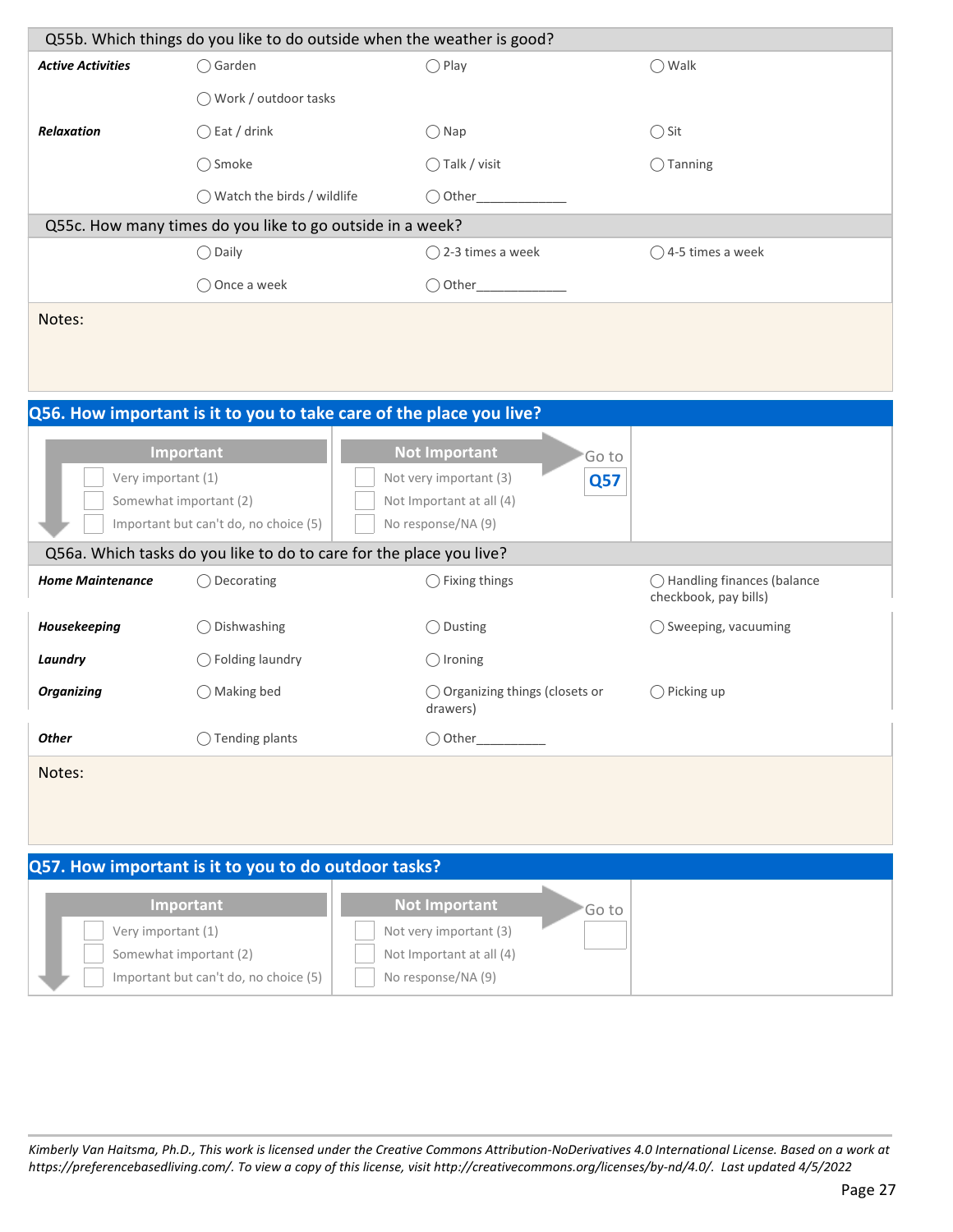|                                    |                                                        | Q57a. Which outdoor tasks do you like to do to care for the place where you live?    |                     |
|------------------------------------|--------------------------------------------------------|--------------------------------------------------------------------------------------|---------------------|
| <b>Home Maintenance</b>            | $\bigcirc$ Fixing things                               | ◯ Painting the house / fence                                                         |                     |
| <b>Yard Work</b>                   | $\bigcirc$ Cutting lawn                                | ◯ Planting flowers / vegetables                                                      | ◯ Shoveling snow    |
|                                    | $\bigcirc$ Sweeping                                    | $\bigcirc$ Trimming trees                                                            | $\bigcirc$ Weeding  |
| Other                              |                                                        |                                                                                      |                     |
| Notes:                             |                                                        |                                                                                      |                     |
|                                    |                                                        |                                                                                      |                     |
|                                    |                                                        |                                                                                      |                     |
|                                    |                                                        | Q58. How important is it to you to be around animals such as pets? (MDS 3.0, F0500C) |                     |
|                                    | Important                                              | <b>Not Important</b>                                                                 |                     |
| Very important (1)                 |                                                        | 'Go to<br>Not very important (3)<br>Q59                                              |                     |
|                                    | Somewhat important (2)                                 | Not Important at all (4)                                                             |                     |
|                                    | Important but can't do, no choice (5)                  | No response/NA (9)                                                                   |                     |
|                                    | Q58a. Which kind of animals do you like to be around?  |                                                                                      |                     |
|                                    | $\bigcirc$ Birds                                       | $\bigcirc$ Cats                                                                      | ◯ Dogs              |
|                                    | $\bigcirc$ Fish                                        | ◯ Hamster / guinea pigs                                                              | ◯ Horses            |
|                                    | $\bigcirc$ Reptiles                                    |                                                                                      |                     |
|                                    | Q58b. Which type of contact do you enjoy with animals? |                                                                                      |                     |
|                                    | $\bigcirc$ Feeding                                     | $\bigcirc$ Holding in your lap                                                       | $\bigcirc$ Petting  |
|                                    | $\bigcirc$ Playing with                                | $\bigcirc$ Riding                                                                    | $\bigcirc$ Watching |
|                                    | $\bigcirc$ Other                                       |                                                                                      |                     |
| Q58c. Are you allergic to animals? |                                                        |                                                                                      |                     |
|                                    | $\bigcirc$ Yes                                         | ()No                                                                                 |                     |
| Q58d. If yes, what kind?           |                                                        |                                                                                      |                     |
|                                    |                                                        |                                                                                      |                     |
| Notes:                             |                                                        |                                                                                      |                     |
|                                    |                                                        |                                                                                      |                     |
|                                    |                                                        |                                                                                      |                     |
|                                    |                                                        | Q59. How important is it to you to keep up with the news? (MDS 3.0, F0500D)          |                     |
|                                    | Important                                              | <b>Not Important</b><br>Go to                                                        |                     |
| Very important (1)                 |                                                        | Not very important (3)<br><b>Q60</b>                                                 |                     |
|                                    | Somewhat important (2)                                 | Not Important at all (4)                                                             |                     |
|                                    | Important but can't do, no choice (5)                  | No response/NA (9)                                                                   |                     |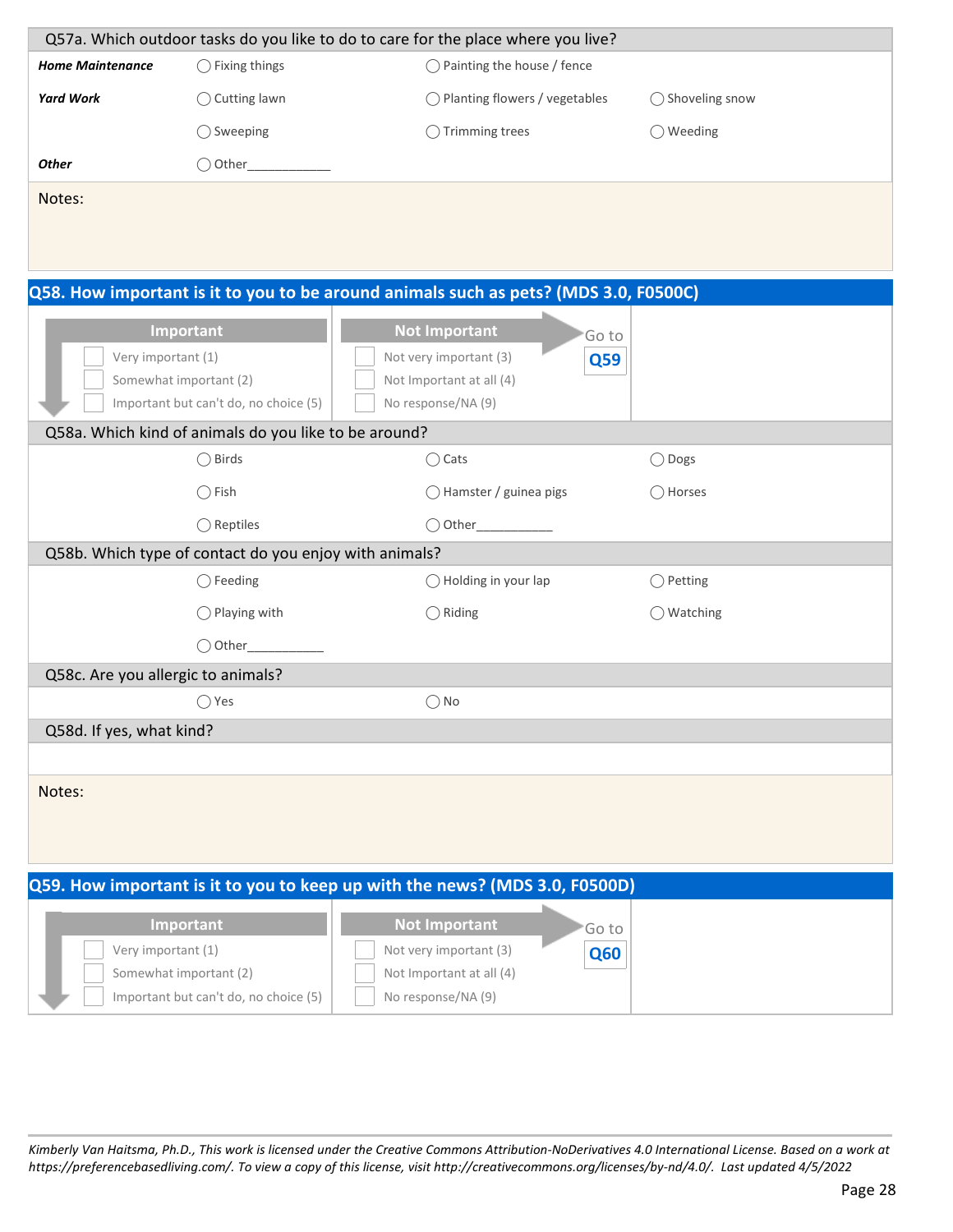| Q59a. Which ways do you like to keep up with the news? |                                           |                              |                                 |  |
|--------------------------------------------------------|-------------------------------------------|------------------------------|---------------------------------|--|
| Conversation                                           | $\bigcap$ Discussions with another person | $\bigcirc$ Group discussions |                                 |  |
| <b>Electronic Devices</b>                              | $\bigcap$ Listen to the radio             | $\bigcirc$ Use the computer  | $\bigcap$ Watch or listen to TV |  |
| Reading                                                | Read magazines                            | $\bigcirc$ Read newspaper    | ◯ Other                         |  |
| Notes:                                                 |                                           |                              |                                 |  |

| Q60. How important is it to you to learn about topics that interest you? |  |
|--------------------------------------------------------------------------|--|
|                                                                          |  |

| Very important (1)<br>Somewhat important (2) | Important<br>Important but can't do, no choice (5)<br>Q60a. Which topics do you like to learn more about? | <b>Not Important</b><br>Go to<br>Not very important (3)<br>Q61<br>Not Important at all (4)<br>No response/NA (9) |                               |
|----------------------------------------------|-----------------------------------------------------------------------------------------------------------|------------------------------------------------------------------------------------------------------------------|-------------------------------|
| <b>Health</b>                                | $\bigcirc$ Eye problems                                                                                   | $\bigcirc$ Hearing problems                                                                                      | $\bigcap$ Medical conditions: |
| Leisure                                      | $\bigcirc$ Sports                                                                                         |                                                                                                                  |                               |
| Science/Religion                             | ◯ Science                                                                                                 | $\bigcap$ Technology                                                                                             | $\bigcirc$ Religion           |
| World                                        | $\bigcirc$ History                                                                                        | $\bigcirc$ News / current events                                                                                 | $\bigcirc$ Places to travel   |
| <b>Other</b>                                 | $\bigcirc$ Other                                                                                          |                                                                                                                  |                               |
|                                              |                                                                                                           | Q60b. Which ways do you like to learn about topics that interest you?                                            |                               |
| <b>Group learning</b>                        | $\bigcirc$ Attend a talk                                                                                  | $\bigcirc$ Discussion group                                                                                      |                               |
| Self learning                                | $\bigcirc$ Computer                                                                                       | $\bigcap$ Read                                                                                                   | Talk with professional        |
|                                              | $\bigcirc$ Video                                                                                          | ◯ Other                                                                                                          |                               |
| Notes:                                       |                                                                                                           |                                                                                                                  |                               |

| Q61. How important is it to have reading materials available to you? (modified MDS 3.0, F0500A)    |                                                                                                                          |                                 |
|----------------------------------------------------------------------------------------------------|--------------------------------------------------------------------------------------------------------------------------|---------------------------------|
| Important<br>Very important (1)<br>Somewhat important (2)<br>Important but can't do, no choice (5) | <b>Not Important</b><br>'Go to<br>Not very important (3)<br><b>Q62</b><br>Not Important at all (4)<br>No response/NA (9) |                                 |
| Q61a. Do you have difficulties reading due to eyesight?                                            |                                                                                                                          |                                 |
| $\bigcirc$ Yes (Go to Q61b)                                                                        | $\bigcap$ No (Skip to Q61c)                                                                                              |                                 |
| Q61b. Which reading options do you like available?                                                 |                                                                                                                          |                                 |
| Audio books                                                                                        | Have someone read to you                                                                                                 | $\bigcap$ Large print materials |
| Other                                                                                              |                                                                                                                          |                                 |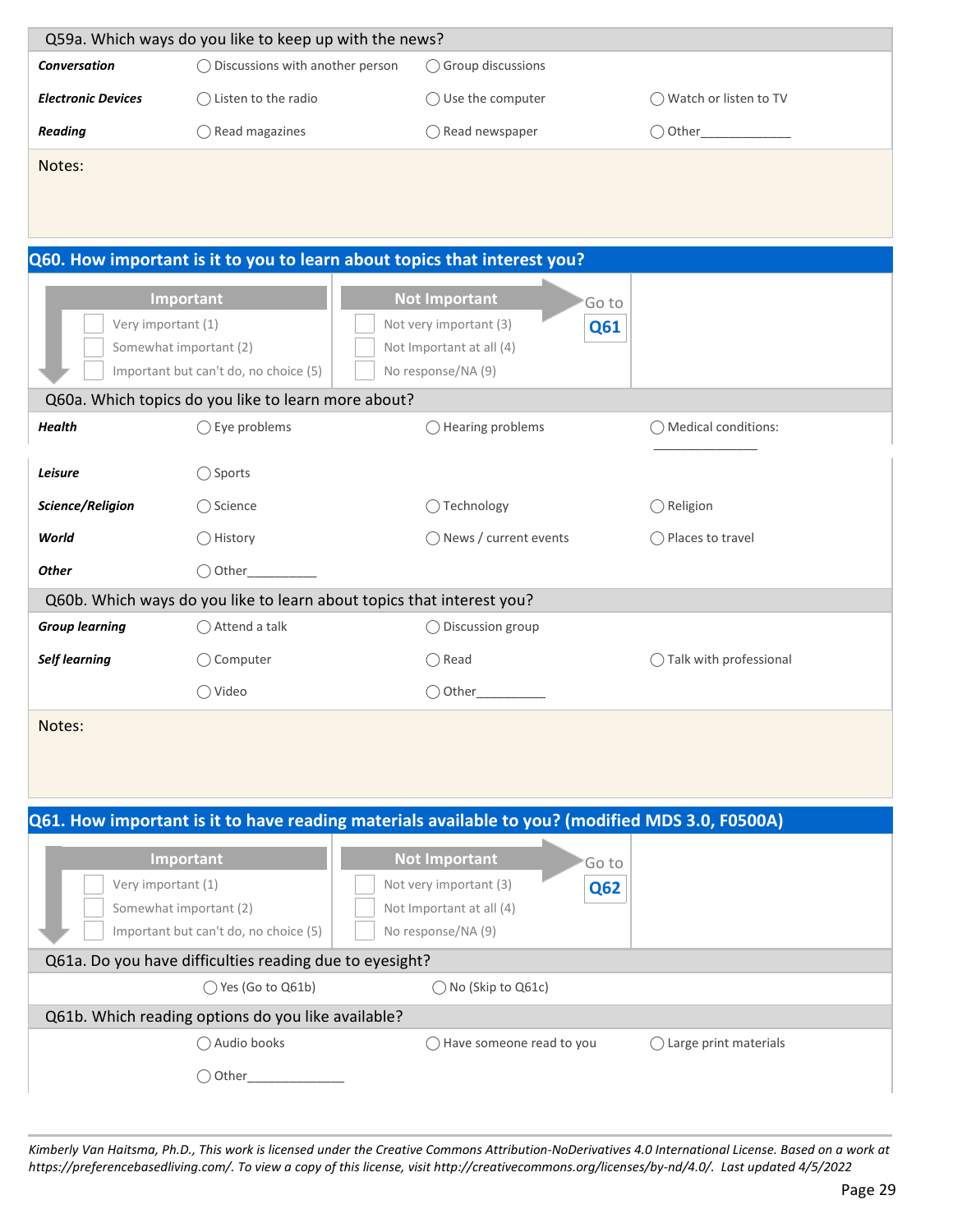| Q61c. Which materials do you like to read?   |                                                                 |                                                                           |                           |  |  |  |  |
|----------------------------------------------|-----------------------------------------------------------------|---------------------------------------------------------------------------|---------------------------|--|--|--|--|
| <b>Reading Material</b>                      | ◯ Books                                                         | ◯ Magazines                                                               | $\bigcirc$ Newspapers     |  |  |  |  |
|                                              | ◯ Mysteries                                                     | $\bigcirc$ Romance                                                        | ◯ Science fiction         |  |  |  |  |
|                                              | $\bigcirc$ Biography                                            | ◯ Poetry                                                                  | ◯ Science                 |  |  |  |  |
| <b>Other</b>                                 |                                                                 |                                                                           |                           |  |  |  |  |
|                                              | Q61d. Do you like to be a member of a book club?                |                                                                           |                           |  |  |  |  |
|                                              | $\bigcirc$ Yes                                                  | $\bigcirc$ No                                                             |                           |  |  |  |  |
|                                              |                                                                 | Q61e. Do you like to read on an electronic tablet, e-reader, or notebook? |                           |  |  |  |  |
|                                              | $\bigcirc$ Yes                                                  | $\bigcirc$ No                                                             |                           |  |  |  |  |
| Notes:                                       |                                                                 |                                                                           |                           |  |  |  |  |
|                                              |                                                                 |                                                                           |                           |  |  |  |  |
|                                              |                                                                 |                                                                           |                           |  |  |  |  |
| Q62. How important is it to you to exercise? |                                                                 |                                                                           |                           |  |  |  |  |
|                                              |                                                                 |                                                                           |                           |  |  |  |  |
|                                              | Important                                                       | <b>Not Important</b>                                                      | 'Go to                    |  |  |  |  |
| Very important (1)                           |                                                                 | Not very important (3)                                                    | Q63                       |  |  |  |  |
|                                              | Somewhat important (2)<br>Important but can't do, no choice (5) | Not Important at all (4)<br>No response/NA (9)                            |                           |  |  |  |  |
|                                              | Q62a. Which type of exercise do you like?                       |                                                                           |                           |  |  |  |  |
| Cardio                                       | $\bigcirc$ Biking / cycling                                     | $\bigcirc$ Running                                                        | $\bigcirc$ Sporting games |  |  |  |  |
|                                              |                                                                 |                                                                           |                           |  |  |  |  |
|                                              | $\bigcirc$ Swimming                                             | $\bigcirc$ Walking                                                        |                           |  |  |  |  |
| <b>Group classes</b>                         | $\bigcirc$ Go to exercise class                                 | $\bigcirc$ Go to rehab                                                    |                           |  |  |  |  |
| <b>Strengthening</b>                         | $\bigcirc$ Lifting weights                                      | $\bigcirc$ Push-ups                                                       | $\bigcirc$ Sit ups        |  |  |  |  |
|                                              | ◯ Stretching                                                    | ◯ Yoga / Tai Chi                                                          | $\bigcirc$ Other_         |  |  |  |  |
| Notes:                                       |                                                                 |                                                                           |                           |  |  |  |  |
|                                              |                                                                 |                                                                           |                           |  |  |  |  |
|                                              |                                                                 |                                                                           |                           |  |  |  |  |
| Q63. How important are sports to you?        |                                                                 |                                                                           |                           |  |  |  |  |
|                                              |                                                                 |                                                                           |                           |  |  |  |  |
|                                              | Important                                                       | <b>Not Important</b>                                                      | Go to                     |  |  |  |  |
| Very important (1)                           |                                                                 | Not very important (3)                                                    | <b>Q64</b>                |  |  |  |  |
|                                              | Somewhat important (2)                                          | Not Important at all (4)                                                  |                           |  |  |  |  |
|                                              | Important but can't do, no choice (5)                           | No response/NA (9)                                                        |                           |  |  |  |  |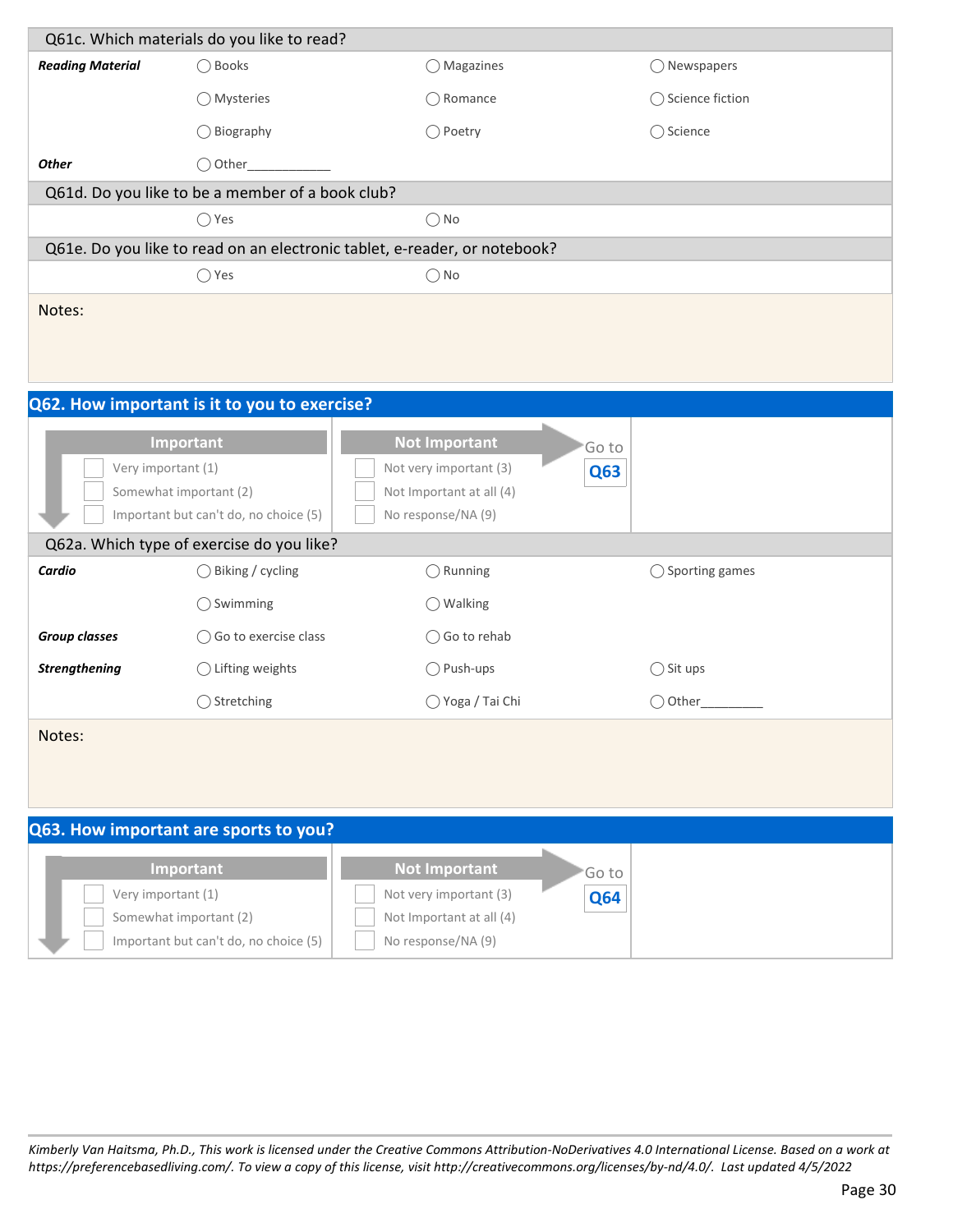| Q63a. Which types of sports have you enjoyed in the past? |                                                        |  |                        |                     |                            |  |
|-----------------------------------------------------------|--------------------------------------------------------|--|------------------------|---------------------|----------------------------|--|
| <b>Ball sports</b>                                        | ◯ Baseball                                             |  | ◯ Basketball           |                     | ◯ Football                 |  |
|                                                           | $\bigcirc$ Golf                                        |  | $\bigcirc$ Tennis      |                     | $\bigcirc$ Bowling         |  |
| <b>Fishing/Hunting</b>                                    | $\bigcirc$ Fishing                                     |  | $\bigcirc$ Hunting     |                     |                            |  |
| <b>Physical activity</b>                                  | $\bigcirc$ Boxing                                      |  | $\bigcirc$ Biking      |                     | $\bigcirc$ Swimming        |  |
| Snow and Ice                                              | $\bigcirc$ Skiing                                      |  | ( ) Hockey             |                     |                            |  |
| <b>Strengthening</b>                                      | ◯ Weight lifting                                       |  | ◯ Yoga / Tai Chi       |                     |                            |  |
| <b>Walking/Running</b>                                    | $\bigcirc$ Running                                     |  | $\bigcirc$ Track       |                     | $\bigcirc$ Walking         |  |
| <b>Other</b>                                              | $\bigcirc$ Other                                       |  |                        |                     |                            |  |
|                                                           | Q63b. Which types of sports do you like now?           |  |                        |                     |                            |  |
| <b>Ball sports</b>                                        | ◯ Baseball                                             |  | ◯ Basketball           |                     | ◯ Football                 |  |
|                                                           | $\bigcirc$ Golf                                        |  | $\bigcirc$ Tennis      |                     | ◯ Bowling                  |  |
| <b>Fishing/Hunting</b>                                    | $\bigcirc$ Fishing                                     |  | $\bigcirc$ Hunting     |                     |                            |  |
| <b>Physical activity</b>                                  | $\bigcirc$ Boxing                                      |  | $\bigcirc$ Biking      |                     | $\bigcirc$ Swimming        |  |
| Snow and Ice                                              | $\bigcirc$ Skiing                                      |  | ( ) Hockey             |                     |                            |  |
| Strengthening                                             | ◯ Weight lifting                                       |  | ◯ Yoga / Tai Chi       |                     |                            |  |
| <b>Walking/Running</b>                                    | $\bigcirc$ Running                                     |  | $\bigcirc$ Track       |                     | $\bigcirc$ Walking         |  |
| <b>Other</b>                                              | $\bigcirc$ Other                                       |  |                        |                     |                            |  |
|                                                           | Q63c. Which ways do you like to participate in sports? |  |                        |                     |                            |  |
|                                                           | $\bigcirc$ Playing sports                              |  | ◯ Talking about sports |                     | $\bigcirc$ Watching sports |  |
| Notes:                                                    |                                                        |  |                        |                     |                            |  |
|                                                           |                                                        |  |                        |                     |                            |  |
|                                                           |                                                        |  |                        |                     |                            |  |
| Q64. How important is it to you to play games?            |                                                        |  |                        |                     |                            |  |
|                                                           | <b>Not Important</b><br>Important                      |  |                        |                     |                            |  |
| Very important (1)                                        |                                                        |  | Not very important (3) | Go to<br><b>O65</b> |                            |  |

| <b>Important</b>                        | <b>Not Important</b>     | 'Go to     |
|-----------------------------------------|--------------------------|------------|
| Very important (1)                      | Not very important (3)   | <b>Q65</b> |
| Somewhat important (2)                  | Not Important at all (4) |            |
| Important but can't do, no choice $(5)$ | No response/NA (9)       |            |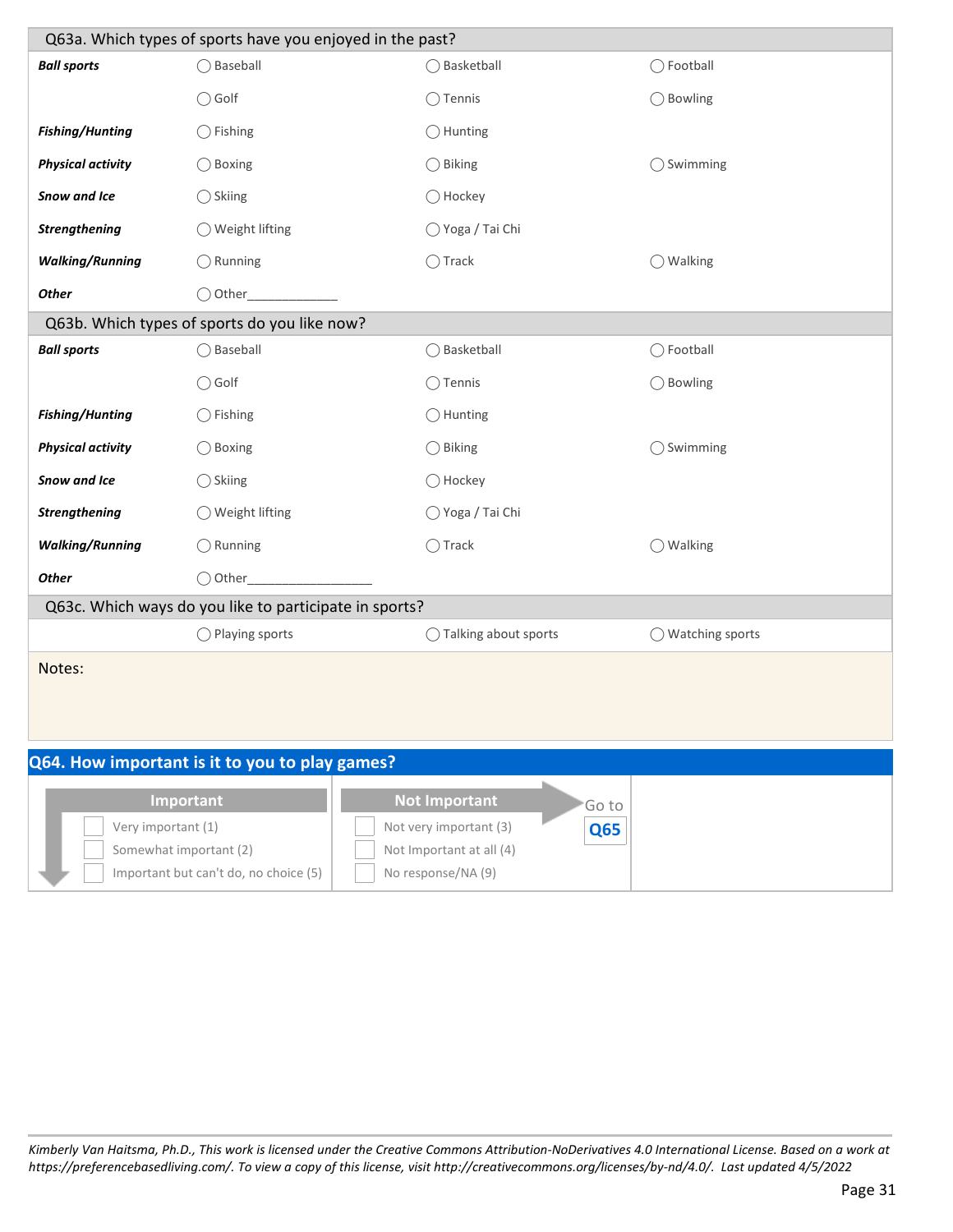| Q64a. Which types of games do you like to play? |                                                                                              |                                      |                            |  |  |
|-------------------------------------------------|----------------------------------------------------------------------------------------------|--------------------------------------|----------------------------|--|--|
| <b>Board games</b>                              | ◯ Checkers                                                                                   | ◯ Chess                              | ◯ Monopoly                 |  |  |
| <b>Card games</b>                               | ◯ Bridge                                                                                     | $\bigcirc$ Canasta                   | $\bigcirc$ Euchre          |  |  |
|                                                 | ◯ Go fish                                                                                    | $\bigcap$ Hearts                     | ◯ Pinochle                 |  |  |
|                                                 | ◯ Poker                                                                                      | ◯ Solitaire                          |                            |  |  |
| Dice games                                      | ◯ Backgammon                                                                                 | $\bigcirc$ Bunco                     | ◯ Yahtzee                  |  |  |
|                                                 | ◯ Bingo                                                                                      | ◯ Dominoes                           |                            |  |  |
| <b>Tile-laying</b>                              | ◯ Rummikub                                                                                   | ◯ Sudoku                             |                            |  |  |
| <b>Word games</b>                               | ◯ Crosswords                                                                                 | $\bigcirc$ Jumbles                   | ◯ Scrabble                 |  |  |
|                                                 | $\bigcirc$ Trivia                                                                            | ◯ Word search                        |                            |  |  |
| <b>Other</b>                                    | ◯ Gambling / games of chance                                                                 | $\bigcirc$ Jigsaw puzzle             | $\bigcirc$ Sporting games  |  |  |
|                                                 | ◯ Video games (e.g. Wii)                                                                     |                                      |                            |  |  |
|                                                 | Q64b. With which people do you like to play games?                                           |                                      |                            |  |  |
| <b>Family/Friends</b>                           |                                                                                              |                                      | ◯ Roommate                 |  |  |
|                                                 | ◯ Other residents                                                                            |                                      |                            |  |  |
| Staff                                           | $\bigcirc$ Staff                                                                             |                                      |                            |  |  |
| Notes:                                          |                                                                                              |                                      |                            |  |  |
|                                                 |                                                                                              |                                      |                            |  |  |
|                                                 |                                                                                              |                                      |                            |  |  |
|                                                 | Q65. How important is it to you to take care of plants?                                      |                                      |                            |  |  |
|                                                 | Important                                                                                    | <b>Not Important</b><br>'Go to       |                            |  |  |
| Very important (1)                              |                                                                                              | Not very important (3)<br><b>Q66</b> |                            |  |  |
| Somewhat important (2)                          |                                                                                              | Not Important at all (4)             |                            |  |  |
|                                                 | Important but can't do, no choice (5)<br>Q65a. In which ways do you like to care for plants? | No response/NA (9)                   |                            |  |  |
| <b>Education</b>                                | ◯ Learning about plants                                                                      |                                      |                            |  |  |
| <b>Flower Arrangement</b>                       | ◯ Arranging flowers                                                                          | $\bigcirc$ Picking flowers           |                            |  |  |
| <b>Gardening</b>                                | $\bigcirc$ Caging                                                                            | ◯ Growing flowers                    | ◯ Growing vegetables       |  |  |
|                                                 | $\bigcirc$ Harvesting                                                                        | $\bigcirc$ Hoeing                    | $\bigcap$ Planting         |  |  |
|                                                 | ◯ Selecting seeds                                                                            | $\bigcirc$ Working the soil          |                            |  |  |
| <b>Plant Care</b>                               | $\bigcirc$ Repotting plants                                                                  | ◯ Taking off old blooms              | $\bigcirc$ Watering plants |  |  |
|                                                 | $\bigcirc$ Watching the plants grow from                                                     | $\bigcirc$ Other                     |                            |  |  |
|                                                 | seed                                                                                         |                                      |                            |  |  |
| Notes:                                          |                                                                                              |                                      |                            |  |  |
|                                                 |                                                                                              |                                      |                            |  |  |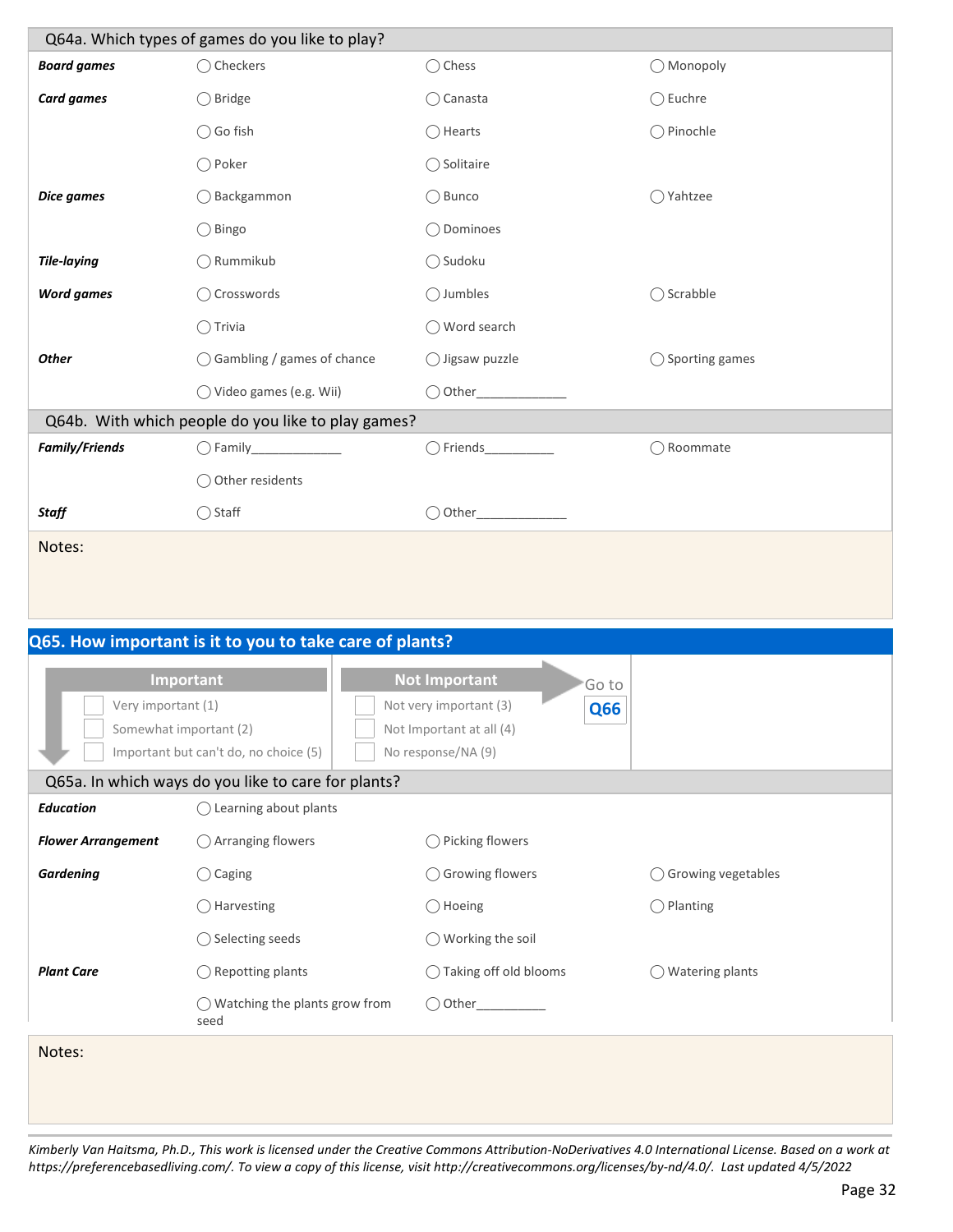|                       | Q66. How important is it to you to be involved in cooking?                                         |                                                                                                                         |                            |
|-----------------------|----------------------------------------------------------------------------------------------------|-------------------------------------------------------------------------------------------------------------------------|----------------------------|
|                       | Important<br>Very important (1)<br>Somewhat important (2)<br>Important but can't do, no choice (5) | <b>Not Important</b><br>Go to<br>Not very important (3)<br><b>Q67</b><br>Not Important at all (4)<br>No response/NA (9) |                            |
|                       | Q66a. Which ways do you like to be involved in cooking?                                            |                                                                                                                         |                            |
| <b>Cooking Styles</b> | $\bigcirc$ Baking                                                                                  | ◯ Frying or saute'ing                                                                                                   | ◯ Grilling or barbecuing   |
| <b>Food Prep</b>      | $\bigcirc$ Cutting                                                                                 | $\bigcirc$ Garnishing / presenting food                                                                                 | $\bigcirc$ Gathering items |
| Learning              | $\bigcirc$ Attending cooking class                                                                 | $\bigcap$ Making / sharing favorite recipes /<br>foods                                                                  |                            |
| <b>Other</b>          | Setting the table                                                                                  | ◯ Other                                                                                                                 |                            |
| Notes:                |                                                                                                    |                                                                                                                         |                            |

|                                                                                                    | Q67. How important is it to you to watch or listen to TV? |                                                                                                                   |              |
|----------------------------------------------------------------------------------------------------|-----------------------------------------------------------|-------------------------------------------------------------------------------------------------------------------|--------------|
| Important<br>Very important (1)<br>Somewhat important (2)<br>Important but can't do, no choice (5) |                                                           | <b>Not Important</b><br>'Go to<br>Not very important (3)<br>Q68<br>Not Important at all (4)<br>No response/NA (9) |              |
|                                                                                                    | Q67a. Which type of TV programs do you like to watch?     |                                                                                                                   |              |
| <b>Current News</b>                                                                                | $\bigcirc$ News                                           |                                                                                                                   | ◯ Weather    |
| <b>Dramas</b>                                                                                      | ◯ Mysteries                                               | $\bigcirc$ Dramas                                                                                                 | ◯ Movies     |
| <b>Entertainment</b>                                                                               | ◯ Cartoons                                                | ◯ Comedies                                                                                                        | ◯ Game shows |
|                                                                                                    | ◯ Reality TV                                              |                                                                                                                   |              |
| <b>Learning</b>                                                                                    | ◯ Cooking channel                                         | Documentaries                                                                                                     | ◯ Nature     |
|                                                                                                    | ◯ Military channel                                        |                                                                                                                   |              |
| <b>TV Series</b>                                                                                   | $\bigcirc$ Soap operas                                    | ◯ Westerns                                                                                                        |              |
| <b>Other</b>                                                                                       | $\bigcirc$ Other                                          |                                                                                                                   |              |
|                                                                                                    | Q67b. Write names of favorite programs, if given.         |                                                                                                                   |              |
|                                                                                                    |                                                           |                                                                                                                   |              |
| Notes:                                                                                             |                                                           |                                                                                                                   |              |
|                                                                                                    |                                                           |                                                                                                                   |              |
|                                                                                                    |                                                           |                                                                                                                   |              |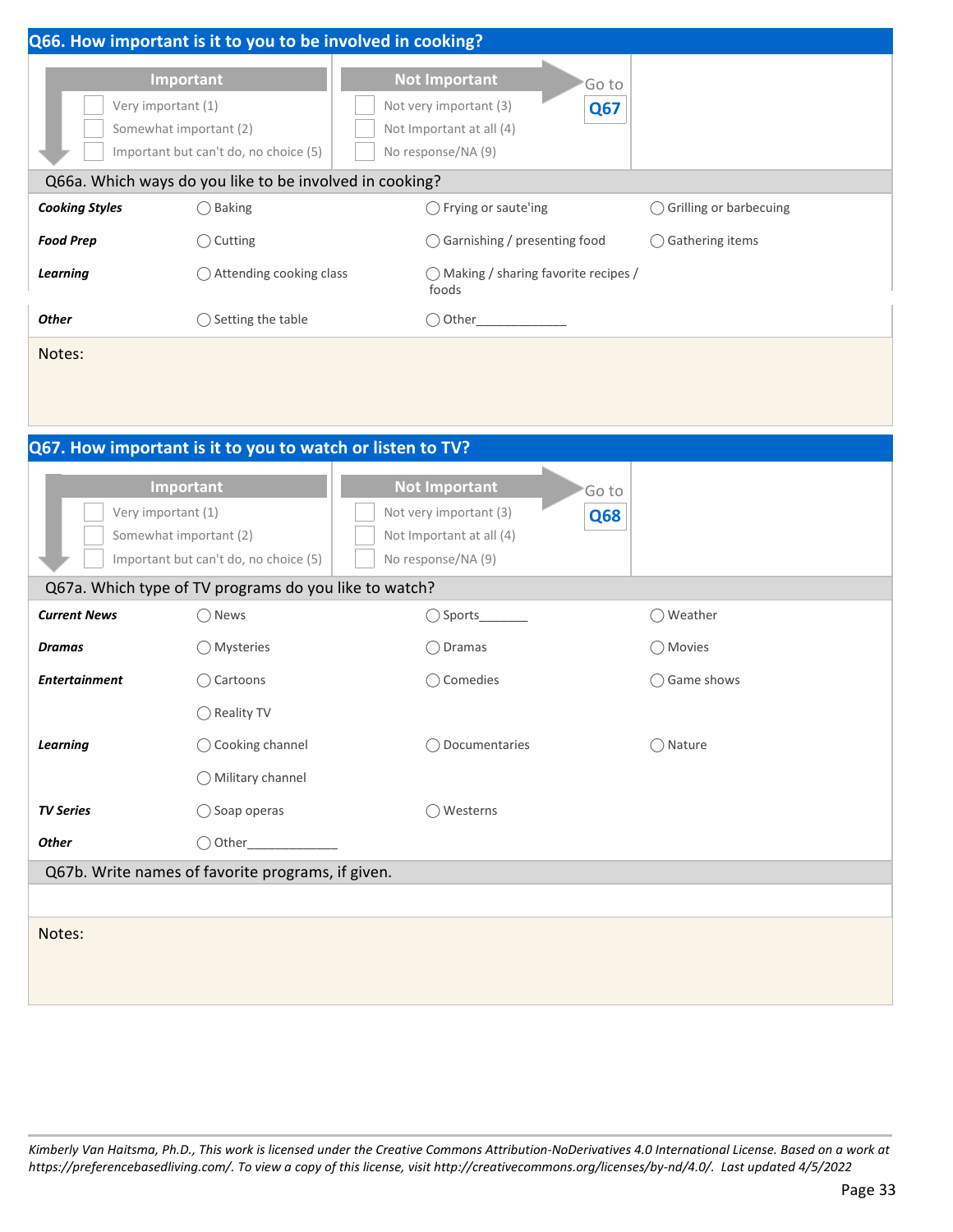|                |                                                                                            | Q68. How important is it to you to watch movies with other people?             |            |                        |
|----------------|--------------------------------------------------------------------------------------------|--------------------------------------------------------------------------------|------------|------------------------|
|                | Important                                                                                  | <b>Not Important</b>                                                           | 'Go to     |                        |
|                | Very important (1)                                                                         | Not very important (3)                                                         | Q69        |                        |
|                | Somewhat important (2)<br>Important but can't do, no choice (5)                            | Not Important at all (4)<br>No response/NA (9)                                 |            |                        |
|                |                                                                                            |                                                                                |            |                        |
|                | Q68a. Which type of movies do you like to watch with other people?<br>◯ Action / adventure | $\bigcirc$ Comedy                                                              |            | $\bigcirc$ Drama       |
|                |                                                                                            |                                                                                |            |                        |
|                | $\bigcirc$ Horror                                                                          | $\bigcirc$ Mystery                                                             |            | ◯ New releases         |
|                | ◯ Old classic                                                                              | $\bigcap$ Romance                                                              |            | ◯ War / military       |
|                | ◯ Western                                                                                  | $\bigcirc$ Other_                                                              |            |                        |
|                | Q68b. Which places do you like to watch movies with other people?                          |                                                                                |            |                        |
|                | $\bigcap$ Movie theaters                                                                   | $\bigcap$ TV room                                                              |            |                        |
|                | Q68c. Which people do you like to watch movies with?                                       |                                                                                |            |                        |
| <b>Family</b>  | ◯ Spouse / significant other                                                               | $\bigcirc$ Children                                                            |            | ◯ Brother              |
|                | ◯ Sister                                                                                   | ◯ Grandchildren                                                                |            |                        |
| <b>Friends</b> |                                                                                            | ◯ Roommate                                                                     |            | ◯ Other residents      |
| <b>Other</b>   | $\bigcirc$ Other                                                                           |                                                                                |            |                        |
| Notes:         |                                                                                            |                                                                                |            |                        |
|                |                                                                                            |                                                                                |            |                        |
|                |                                                                                            |                                                                                |            |                        |
|                |                                                                                            | Q69. How important is it to you to listen to music you like? (MDS 3.0, F0500B) |            |                        |
|                |                                                                                            |                                                                                |            |                        |
|                | Important                                                                                  | <b>Not Important</b>                                                           | 'Go to     |                        |
|                | Very important (1)<br>Somewhat important (2)                                               | Not very important (3)<br>Not Important at all (4)                             | <b>Q70</b> |                        |
|                | Important but can't do, no choice (5)                                                      | No response/NA (9)                                                             |            |                        |
|                | Q69a. Which kinds of music do you like?                                                    |                                                                                |            |                        |
|                | $\bigcirc$ Big band                                                                        | $\bigcirc$ Blues                                                               |            | ◯ Classical            |
|                | ◯ Country western                                                                          | $\bigcirc$ Folk                                                                |            | $\bigcirc$ Heavy metal |
|                | $\bigcirc$ Hip hop                                                                         | $\bigcirc$ Jazz                                                                |            | ◯ Opera                |
|                | $\bigcirc$ Religious                                                                       | $\bigcap$ Rock                                                                 |            | ◯ Show tunes           |
|                | $\bigcirc$ Top 40                                                                          | $\bigcirc$ Other_                                                              |            |                        |
|                | Q69b. Do you have a favorite era of music?                                                 |                                                                                |            |                        |
|                | $\bigcirc$ Yes                                                                             | $\bigcirc$ No                                                                  |            |                        |
|                | Q69b1. If yes, name era of music:                                                          |                                                                                |            |                        |
|                |                                                                                            |                                                                                |            |                        |
|                | Q69c. Do you have favorite musicians/musical groups?                                       |                                                                                |            |                        |
|                | $\bigcirc$ Yes                                                                             | $\bigcirc$ No                                                                  |            |                        |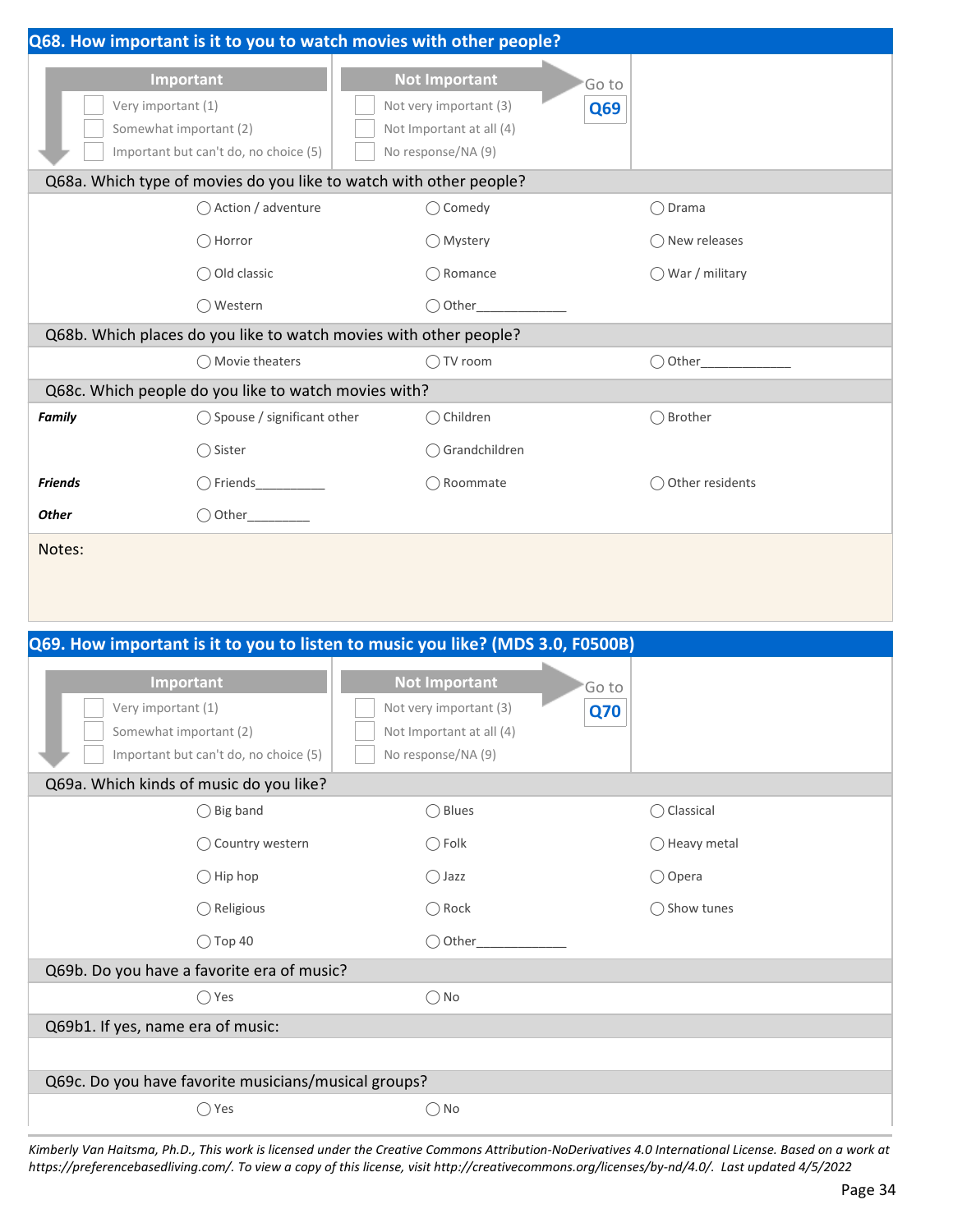| Q69c1. If yes, name favorite musician/musical group:         |                                                           |                                                    |                          |  |  |  |
|--------------------------------------------------------------|-----------------------------------------------------------|----------------------------------------------------|--------------------------|--|--|--|
|                                                              |                                                           |                                                    |                          |  |  |  |
|                                                              | Q69d. Which ways do you like to listen to music?          |                                                    |                          |  |  |  |
|                                                              | $\bigcirc$ CD player                                      | ○ Computer                                         | ○ iPod, iPhone, iPad     |  |  |  |
|                                                              | $\bigcirc$ Live music                                     | $\bigcirc$ Radio                                   | ◯ Tape / cassette player |  |  |  |
|                                                              |                                                           |                                                    |                          |  |  |  |
| Notes:                                                       |                                                           |                                                    |                          |  |  |  |
|                                                              |                                                           |                                                    |                          |  |  |  |
|                                                              |                                                           |                                                    |                          |  |  |  |
|                                                              | Q70. How important is it to you to use the computer?      |                                                    |                          |  |  |  |
|                                                              | Important                                                 | <b>Not Important</b>                               | Goto                     |  |  |  |
|                                                              | Very important (1)                                        | Not very important (3)                             | Q71                      |  |  |  |
|                                                              | Somewhat important (2)                                    | Not Important at all (4)                           |                          |  |  |  |
|                                                              | Important but can't do, no choice (5)                     | No response/NA (9)                                 |                          |  |  |  |
|                                                              | Q70a. Which activities do you like to do on the computer? |                                                    |                          |  |  |  |
| <b>Communicate</b>                                           | $\bigcirc$ Email                                          | $\bigcirc$ Skype                                   | ◯ Socialize              |  |  |  |
| <b>Current News</b>                                          | $\bigcirc$ Check the weather                              | ◯ Watch the news                                   |                          |  |  |  |
| Leisure                                                      | $\bigcirc$ Listen to music                                | $\bigcirc$ Play games                              | $\bigcirc$ Read          |  |  |  |
|                                                              | ◯ Watch movies                                            | ◯ Watch TV shows                                   |                          |  |  |  |
| <b>Surfing</b>                                               | ◯ Research / learn about something                        | $\bigcirc$ Shop                                    | $\bigcirc$ Other         |  |  |  |
|                                                              | Q70b. Do you like to learn about using the computer?      |                                                    |                          |  |  |  |
|                                                              | $\bigcirc$ Yes                                            | $\bigcirc$ No                                      |                          |  |  |  |
|                                                              | Q70b1. If yes, what do you like to learn?                 |                                                    |                          |  |  |  |
|                                                              |                                                           |                                                    |                          |  |  |  |
|                                                              |                                                           |                                                    |                          |  |  |  |
| Notes:                                                       |                                                           |                                                    |                          |  |  |  |
|                                                              |                                                           |                                                    |                          |  |  |  |
|                                                              |                                                           |                                                    |                          |  |  |  |
| Q71. How important is it to you to do your favorite hobbies? |                                                           |                                                    |                          |  |  |  |
|                                                              |                                                           |                                                    |                          |  |  |  |
|                                                              | Important                                                 | <b>Not Important</b>                               | 'Go to                   |  |  |  |
|                                                              | Very important (1)<br>Somewhat important (2)              | Not very important (3)<br>Not Important at all (4) | <b>Q72</b>               |  |  |  |
|                                                              | Important but can't do, no choice (5)                     | No response/NA (9)                                 |                          |  |  |  |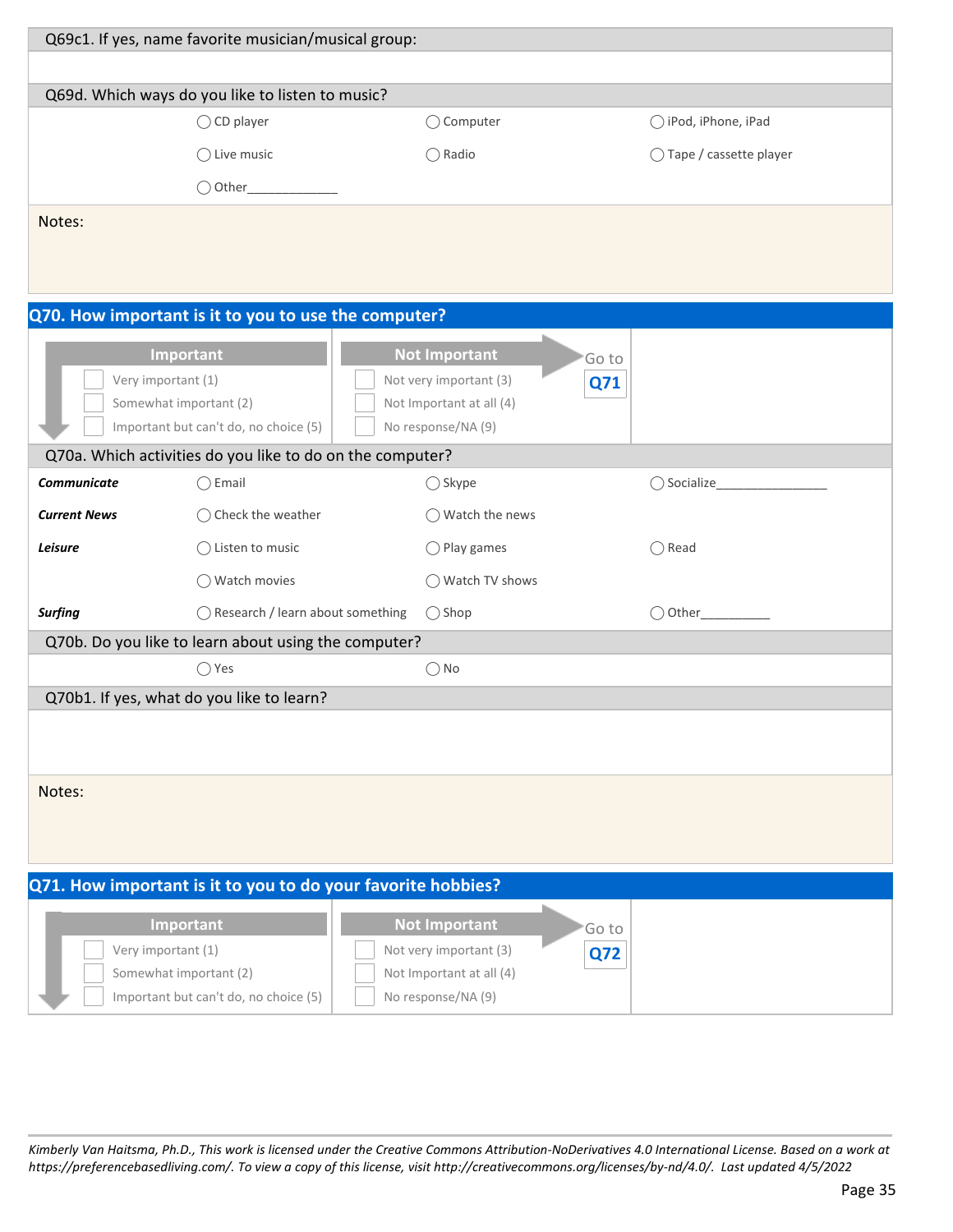|                        | Q71a. Which kind of hobbies do you like?   |                                     |                                                           |
|------------------------|--------------------------------------------|-------------------------------------|-----------------------------------------------------------|
| <b>Collecting</b>      | $\bigcirc$ Collecting                      |                                     |                                                           |
| <b>Creative Arts</b>   | $\bigcirc$ Acting                          | $\bigcirc$ Dancing                  | Play an instrument<br>( )                                 |
|                        | $\bigcirc$ Reading                         | $\bigcirc$ Singing                  |                                                           |
| <b>Writing</b>         | $\bigcirc$ Writing                         |                                     |                                                           |
| <b>Fine Arts</b>       | $\bigcirc$ Ceramics / clay                 | $\bigcirc$ Drawing / sketching      | Painting<br>$\left( \begin{array}{c} \end{array} \right)$ |
|                        | $\bigcirc$ Photography                     |                                     |                                                           |
| <b>Handiwork</b>       | ○ Arts & crafts                            | $\bigcirc$ Beading / jewelry making | ◯ Crocheting / knitting                                   |
|                        | $\bigcirc$ Sewing                          |                                     |                                                           |
| <b>Industrial Arts</b> | $\bigcirc$ Fixing things / building things | $\bigcap$ Models                    | ◯ Wood or metalworking                                    |
| <b>Outdoors</b>        | $\bigcirc$ Fishing                         | $\bigcirc$ Hiking                   | $\bigcirc$ Picnicking                                     |
| <b>Other</b>           | $\bigcirc$ Other                           |                                     |                                                           |
| Notes:                 |                                            |                                     |                                                           |
|                        |                                            |                                     |                                                           |

### **Q72. How important is it to you to do your favorite activities? (MDS 3.0, F0500F)**

| Very important (1) | Important<br>Somewhat important (2)<br>Important but can't do, no choice (5)<br>Q72a. What are your favorite activities? | <b>Not Important</b><br>Not very important (3)<br>Not Important at all (4)<br>No response/NA (9) | 'Go to |                                                        |
|--------------------|--------------------------------------------------------------------------------------------------------------------------|--------------------------------------------------------------------------------------------------|--------|--------------------------------------------------------|
|                    |                                                                                                                          |                                                                                                  |        |                                                        |
|                    | Q72b. With whom do you like to do your favorite activities?                                                              |                                                                                                  |        |                                                        |
| <b>Family</b>      | ◯ Spouse / significant other                                                                                             | $\bigcirc$ Children                                                                              |        | Brother<br>$\left(\begin{array}{c} \end{array}\right)$ |
|                    | ◯ Sister                                                                                                                 | $\bigcirc$ Grandchildren                                                                         |        |                                                        |
| <b>Friends</b>     | $\bigcirc$ Friends_                                                                                                      | Roommate                                                                                         |        | Other residents                                        |
|                    | $\bigcirc$ Other__                                                                                                       |                                                                                                  |        |                                                        |
| Notes:             |                                                                                                                          |                                                                                                  |        |                                                        |
|                    |                                                                                                                          |                                                                                                  |        |                                                        |